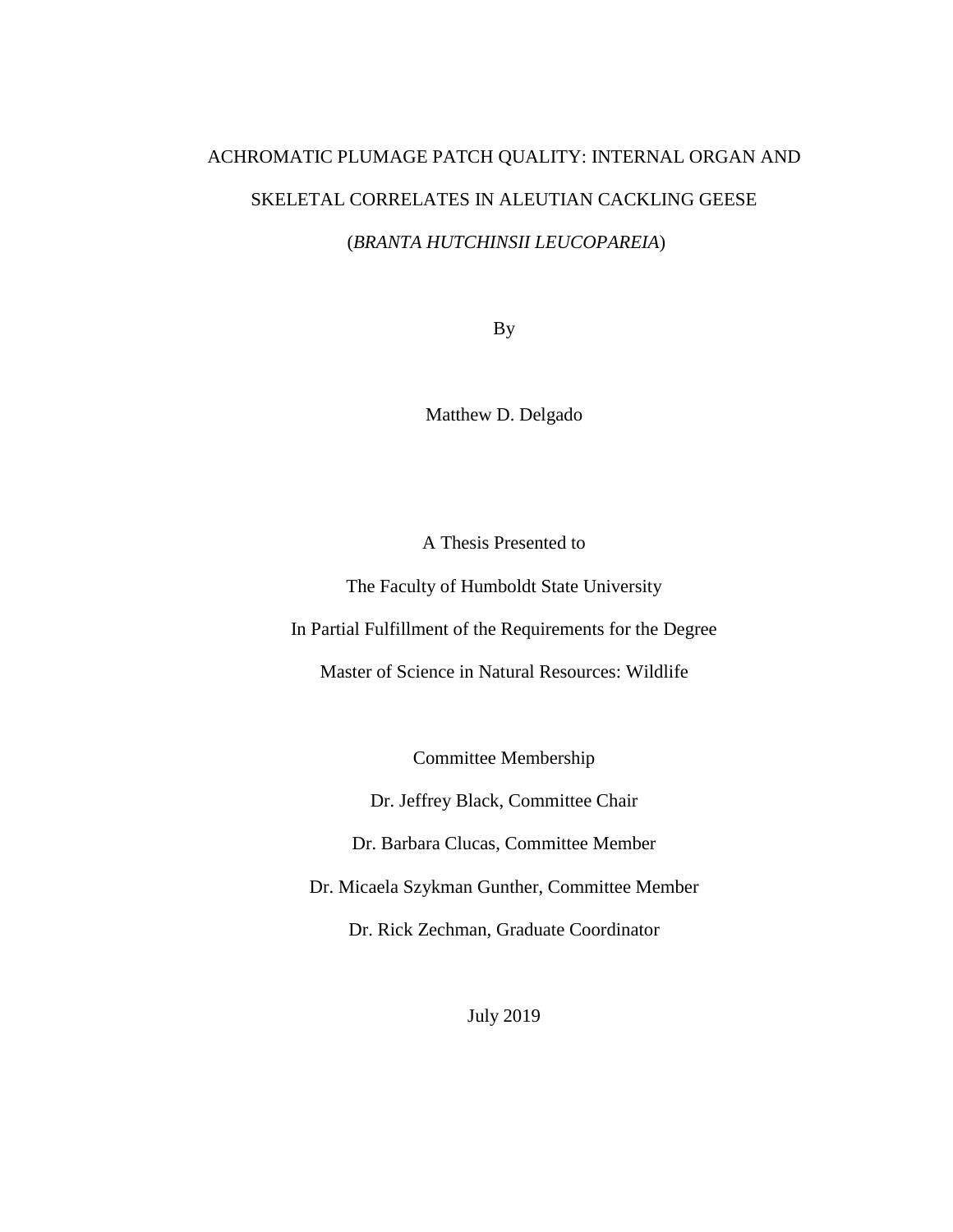#### ABSTRACT

## ACHROMATIC PLUMAGE PATCH QUALITY: INTERNAL ORGAN AND SKELETAL CORRELATES IN ALEUTIAN CACKLING GEESE (*BRANTA HUTCHINSII LEUCOPAREIA*)

#### Matthew D. Delgado

Sexual selection theory predicts unique plumage patches signaling quality or status evolve via mate-choice and competition for mates. A growing body of research supports evidence that achromatic plumage patches may act as honest indicators of quality. Irregularities in these patches are attributed to an individual's phenotypic and genotypic quality as well as environmental wear and tear. Aleutian cackling geese (*Branta hutchinsii leucopareia*) display achromatic plumage patches on their heads and necks, which may signal information about an individual's attributes. I tested the honest advertisement and status signaling hypotheses by determining whether size and irregularities in the transition between black and white edges of plumage patches (i.e., immaculateness, or smoothness of borders) were correlated to indices of individual quality. Organ mass was used as an index to indicate energy acquisition, aerobic function, and immunocompetence. More specifically, I examined the linear relationship between plumage patch morphometrics and gizzard, heart, liver, and spleen mass. I also examined the linear relationship of plumage patch morphometrics and the size of the processus extensorius (wing spur). Smoothness in lower neck-ring borders in both sexes was positively correlated with gizzard size, supporting a prediction of the honest advertisement hypothesis. Cheek patch size was correlated with wing spur size in males,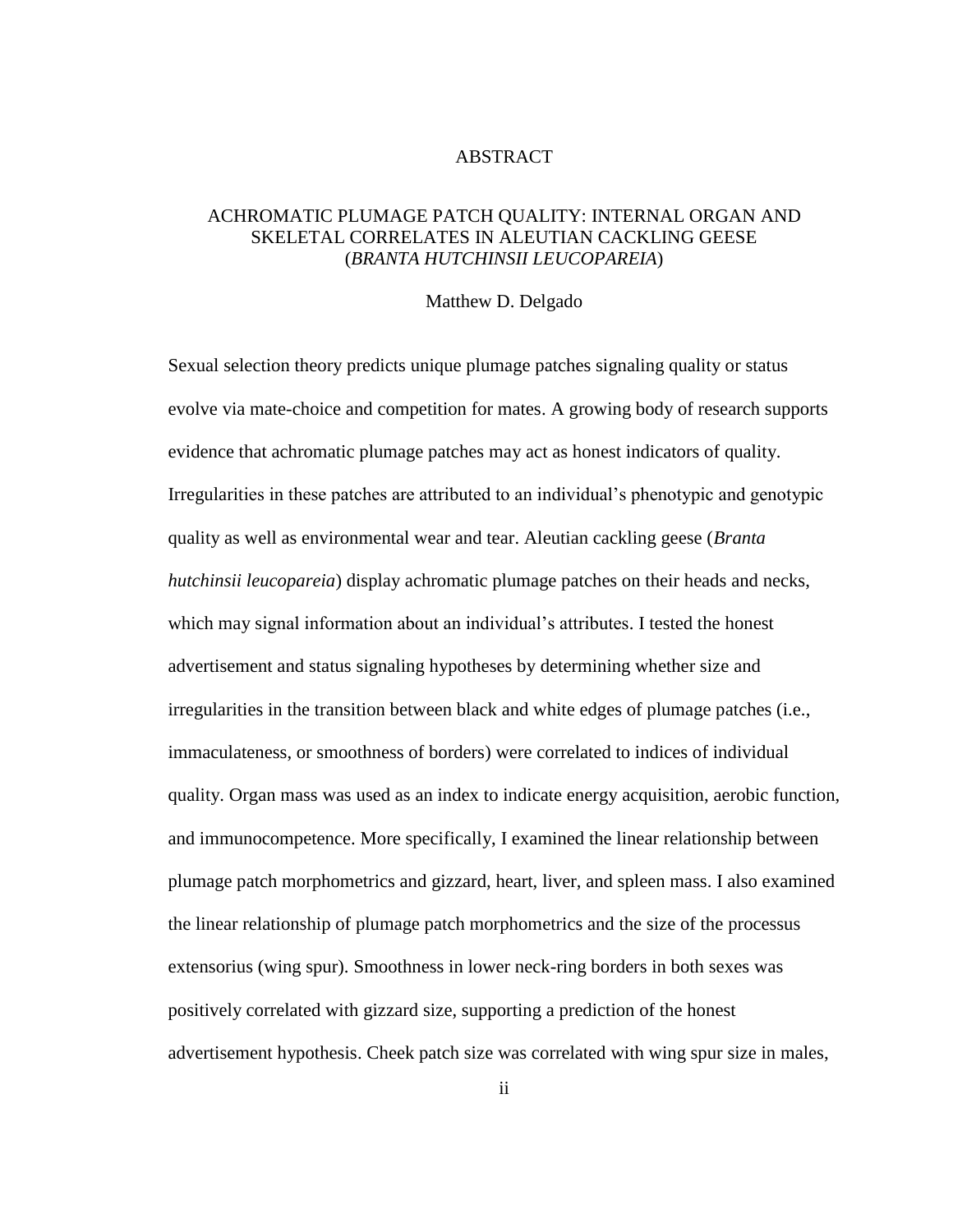which supports the status signaling hypothesis (e.g., fighting prowess). The distribution of lower neck-ring smoothness was uni-modal in males, indicating a strong selection via female mate choice for little variation in this attribute. Lower neck-ring smoothness was multi-modal in females, supporting a prediction of the individual identity hypothesis. Different attributes of achromatic plumage patches found on Aleutian geese may signal separate and distinct information in intra- and intersexual communication.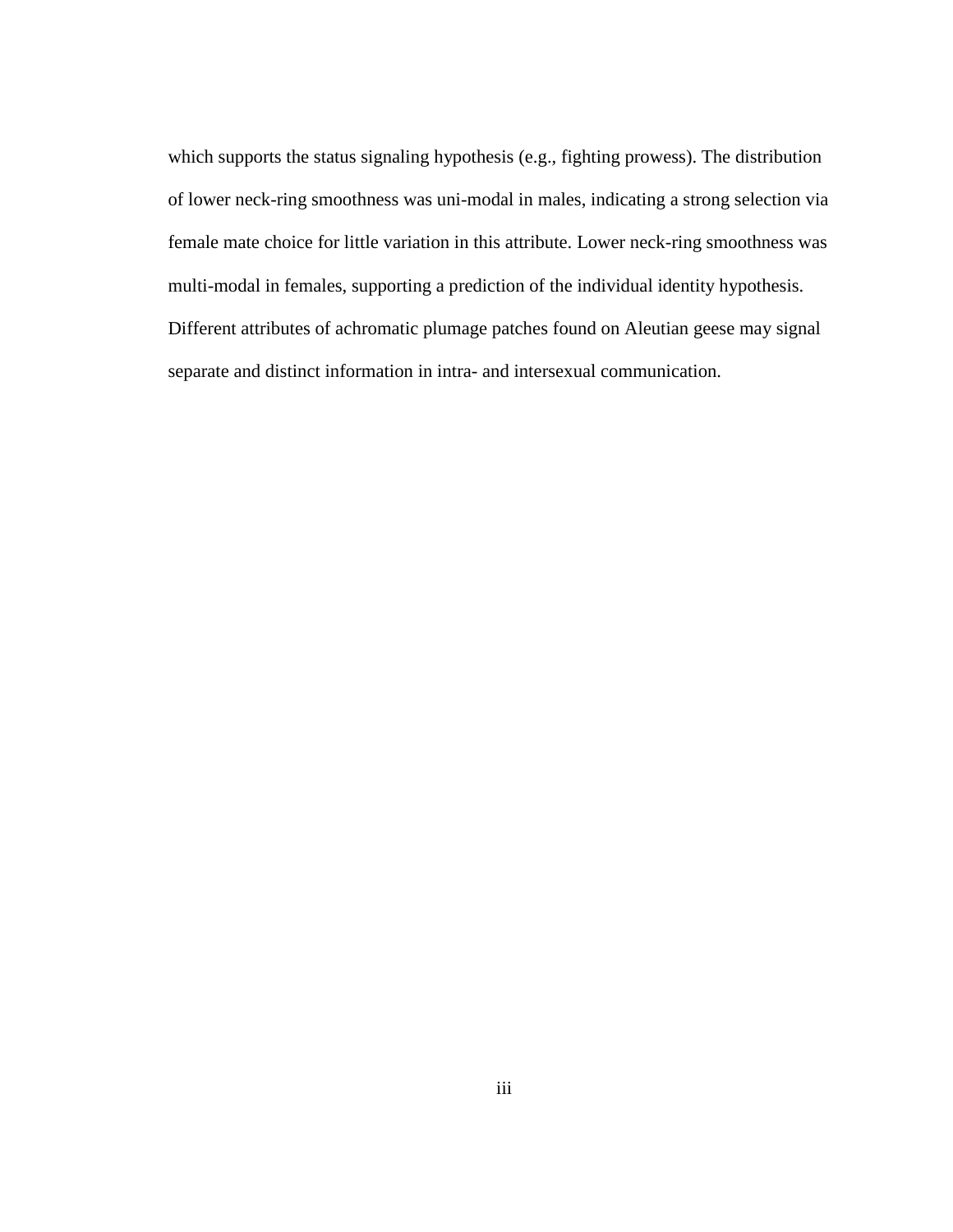#### ACKNOWLEDGEMENTS

I would like to thank all the people who contributed specimens to this study: the Polly family, Brad Mauney, Tom Hillburg of Pacific Outfitters, Jon Wagner, Scott Capra, Ted Torgeson, David Orluck, the Busman Family, and Elizabeth Meisman. I'd like to give a special thanks for Greg Susich (deceased) who not only helped donate any birds he could, but told great stories about them in the process. I would like to thank Dominic Bachman, Bryan Daniels, Travis Apo and Jon Schultz for helping me make the connections needed to collect all the specimens. I would like to thank the undergraduate volunteers who took the time to dissect, measure, and even boil goose bones: Holly Gamblin, Tina Arthur, Preston Whitehead, and Bailey Freidman. Finally, I would like to thank Micaela Szykman Gunther and Barbara Clucas who helped review my paper, with a special thanks to Dr. Jeff Black who put a lot of effort into guiding me through this process from start to finish.

Geese were collected under a *Memorandum of Understanding* with the Eureka branch of the California Department of Fish and Wildlife and with approval from Humboldt State University's Institutional Animal Care and Use Committee protocol number 15/16.W.58-E.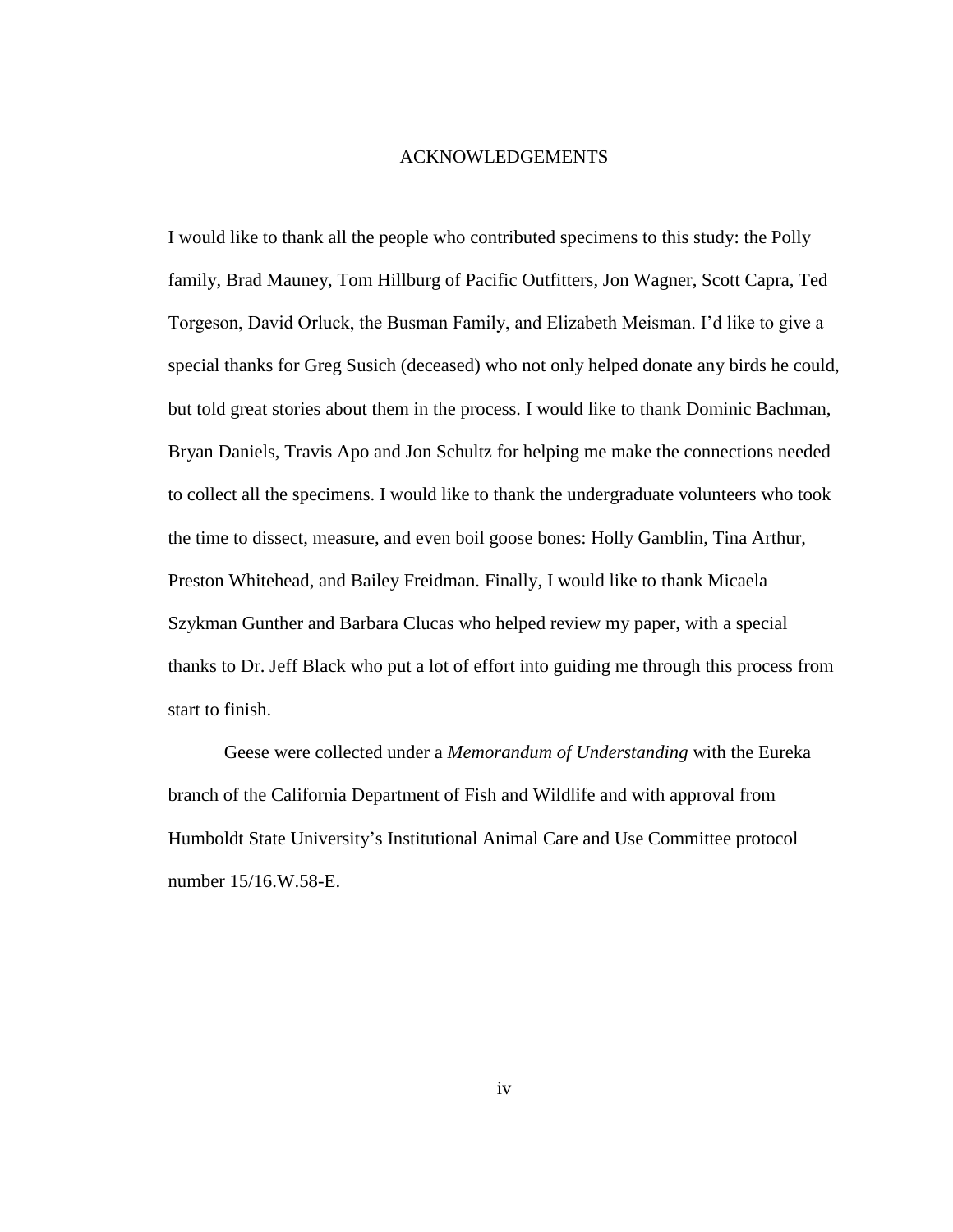# TABLE OF CONTENTS

| Honest Advertisement and Status Signaling: Organ Correlates, Fighting Bones, and |  |
|----------------------------------------------------------------------------------|--|
|                                                                                  |  |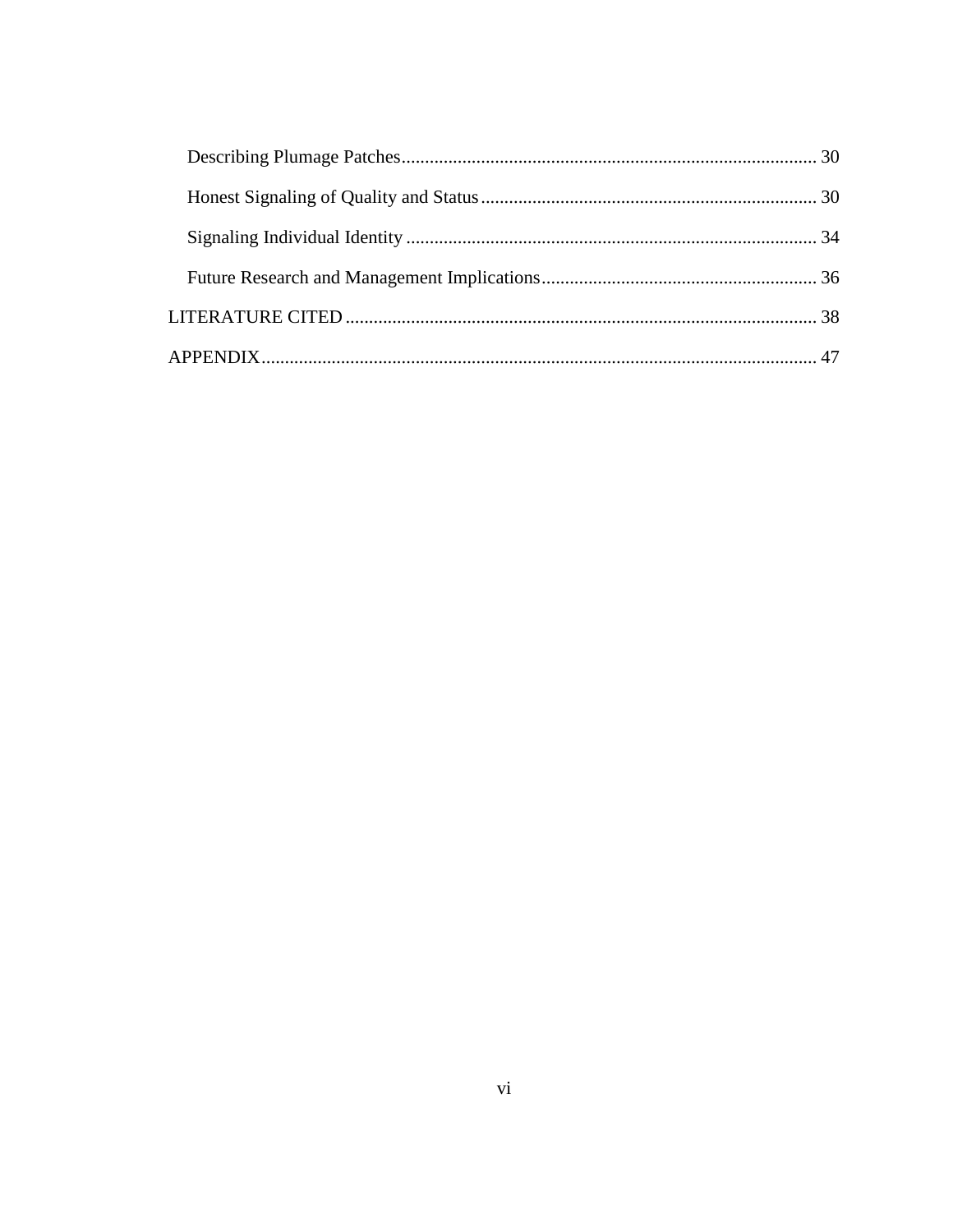# LIST OF TABLES

| Table 1. Plumage patch quality by sex in Aleutian geese (n=80) collected in Humboldt                                                                                         |    |
|------------------------------------------------------------------------------------------------------------------------------------------------------------------------------|----|
| Table 2. Relationship between plumage patch characteristic and overall structural size<br>(skull length) in Aleutian geese $(n=80)$ collected in Humboldt County, CA during  |    |
| Table 3. Significant correlations between liver, heart, and gizzard mass and skull length<br>(PC1) in adult Aleutian geese (n=80) collected in Humboldt County, CA November- |    |
| Table 4. Organ mass differences between collection months in Aleutian geese $(n=80)$<br>collected in Humboldt County, CA during November-December 2016 and February-         | 24 |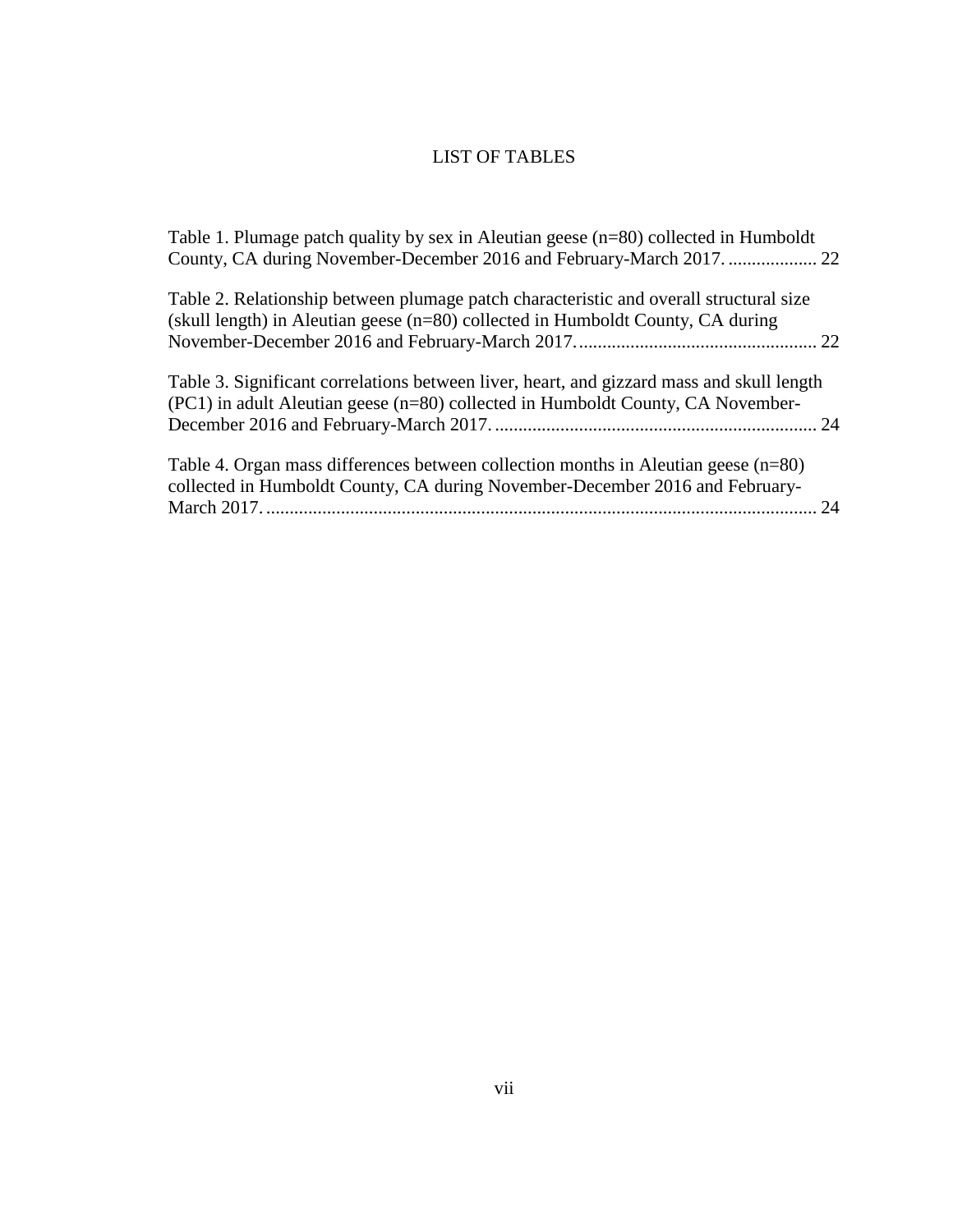# LIST OF FIGURES

| Figure 1. Digitization of a cheek patch in an adult Aleutian goose utilizing ImageJ's<br>selection tools. A) Unprocessed cheek patch photo; B) Cheek patch converted into 8-bit<br>image with other features removed; C) Cheek patch selected with wand tool; D) Cheek        |
|-------------------------------------------------------------------------------------------------------------------------------------------------------------------------------------------------------------------------------------------------------------------------------|
| Figure 2. Aleutian goose plumage patches of increasing size (scored 1-7 [small to large];                                                                                                                                                                                     |
| Figure 3. The straight-line measurement of the bottom border of the neck-ring for                                                                                                                                                                                             |
| Figure 4. Photo of 4 individual Aleutian geese depicting differences in border color just<br>below the neck-ring. Dark borders (left top and bottom) and light borders (right top and                                                                                         |
| Figure 5. Carpometacarpus of Aleutian cackling goose showing the processus extensorius<br>projection AKA wing spur. Position 1: top of the processus pisifomis on the ventral side<br>of the carpometacarpus (height). Position 2: from the proximal notch of the metacarpale |
| Figure 6. Positive relationship between average cheek patch area $\text{(mm)}^2$ and neck-ring<br>area (mm <sup>2</sup> ) in Aleutian geese (n=80) collected in Humboldt County, CA during                                                                                    |
| Figure 7. Differences in collection month means of liver, heart, and gizzard fat mass of<br>Aleutian geese (n=80) collected in Humboldt County, CA during November-December                                                                                                   |
| Figure 8. Positive relationship between the smoothness of the bottom portion of the neck-<br>ring and gizzard mass (g) in Aleutian geese (n=80) collected in Humboldt County, CA<br>during November-December 2016 and February-March 2017. Gizzard mass is adjusted           |
| Figure 9. Distributions for plumage patch quality in Aleutian geese (Male n=48; Female<br>n=32) collected in Humboldt County, CA during November-December 2016 and                                                                                                            |
| Figure 10. Multi-modal distribution for smoothness of the bottom portion of the neck-<br>ring in female Aleutian geese (n=32) collected in Humboldt County, CA during                                                                                                         |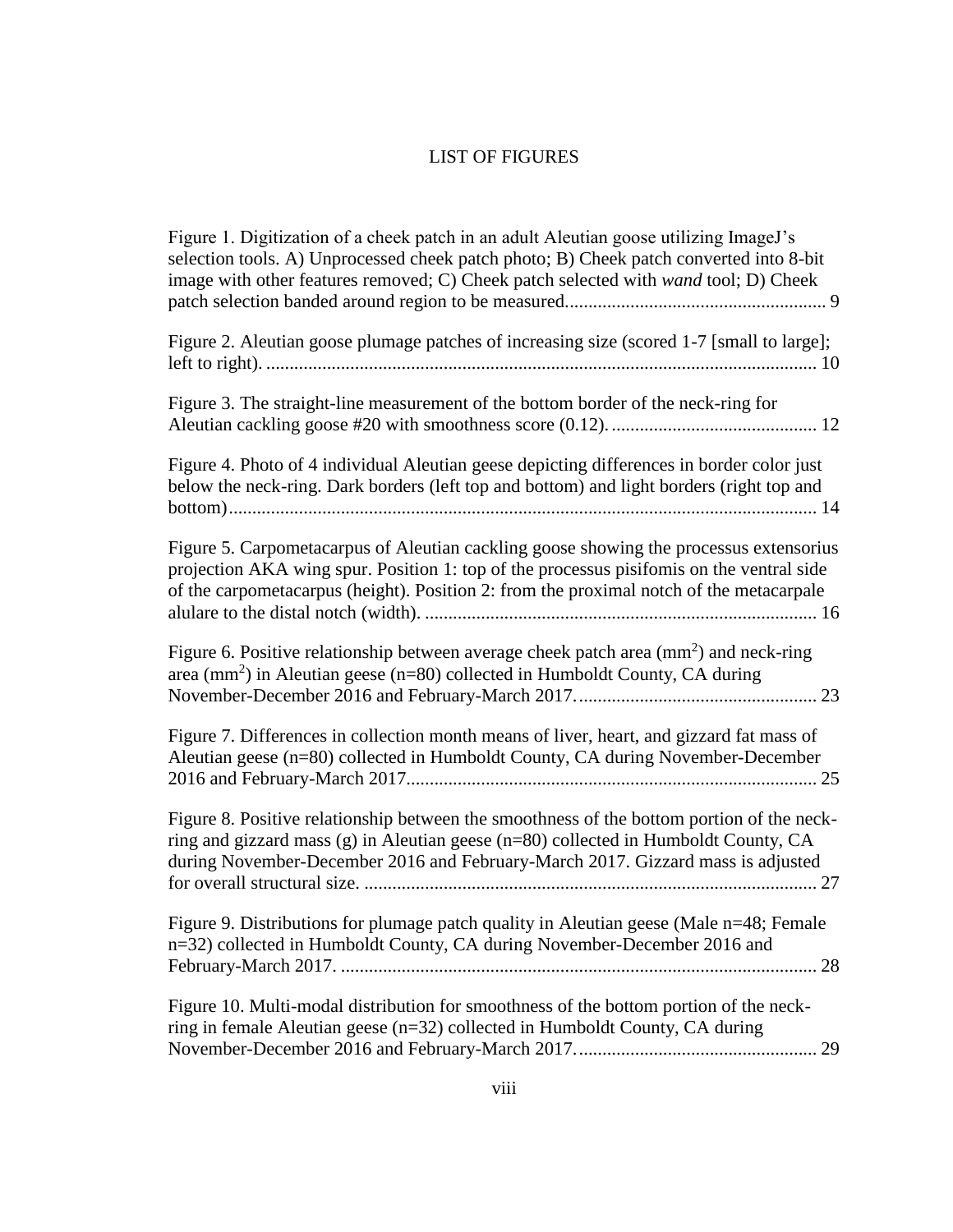#### INTRODUCTION

Sexual selection theory predicts unique plumage patches signaling quality or status evolve via mate-choice and competition for mates (*sensu* Darwin 1871, Anderson 1994). Researchers testing for the presence of honest indicators of individual quality or social status in avian taxa (*sensu* Zahavi 1977, Hamilton and Zuk 1982, Folstad and Karter 1992) have largely focused on sexually dimorphic species where males display bright and colorful plumage patches during intra- and intersexual competition (Badyaev et al. 2001). Males that display the largest, brightest, or most color saturated plumage patches also have increased reproductive success (Savalli 1995, Ferns and Hinsley 2004, Cantarero et al. 2017). Numerous correlations between elaborate plumage and variables describing individual quality have been described (Keyser and Hill 2000, Hõrak et al. 2001, Mougeot and Redpath 2004, Peters et al. 2007, Maney et al. 2008).

A growing body of research on avian taxa suggests that achromatic plumage patches, areas that are white, gray or black, may also act as honest indicators of individual quality or social status (Hill 1993, Mennill et al. 2003, Dale et al. 2015, Soulsbury et al. 2016). For example, the size of the achromatic forehead patch in collared flycatchers (*Ficedula albicollis*) predicted the outcome of male competition over territories, and the whiteness of wing-bars found in female common eiders (*Somateria mollissima*) was linked to mass loss and a reduction in immunosuppression during incubation (Pärt and Qvarnström 1997, Hanssen et al. 2006). The irregularities in the transition between black and white edges of plumage patches, also called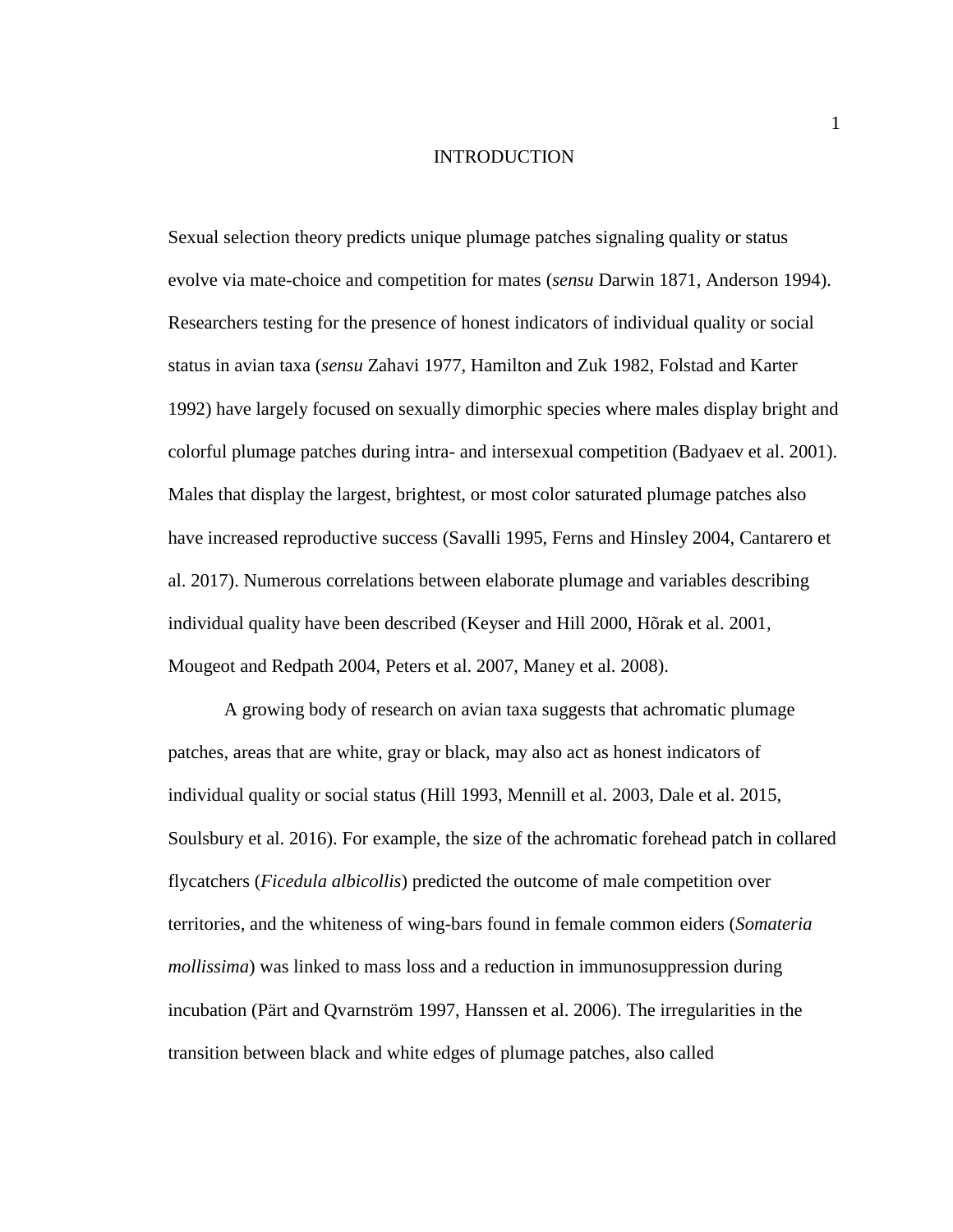immaculateness, or smoothness of borders, may reflect the ability to precisely deposit melanin in feathers, thus signaling an individual's quality or status (*e.g.* in shelducks, *Tadorna tadorna*, Ferns and Lang 2003; and great tits, *Parus major*, Ferns and Hinsley 2004). White plumage patches are less expensive to produce than carotenoid- and melanin-dependent plumage, as they do not contain costly pigments, but they are thought to be more difficult to maintain as they lack structural integrity and resistance to ultraviolet light (Hill and McGraw 2006, Bókony et al. 2008, Ruiz-de-Castañeda et al. 2012). White feathers have been shown to be the first to degrade, especially in areas where those feathers come in contact with the environment (Pyle 2008). White plumage patches may deteriorate due to participation in agonistic interactions, strenuous flight, pursuit and capture of prey, and manipulating abrasive food items (Cairns 1986, Bonser 2005, Bush et al. 2006, Pyle 2008, Galván and Sanz 2009).

The *honest signaling* model of sexual selection is explained by two hypotheses: the honest advertising hypothesis and the status signaling hypothesis (reviewed by Hill 2002). The honest advertising hypothesis states that secondary sexual characteristics reflect the quality of an individual's health and fitness, and only the healthiest individuals can maintain high-quality ornaments (Keyser and Hill 2000). Furthermore, plumage patches used to advertise individual qualities are suggested to have attributes with unimodal distributions and are correlated with measures of health and fitness (Dale et al. 2001). This pattern was observed for hue and saturation of red carotenoid pigments in the adult plumage of male house finches (*Carpodacus mexicanus*), which showed uni-modal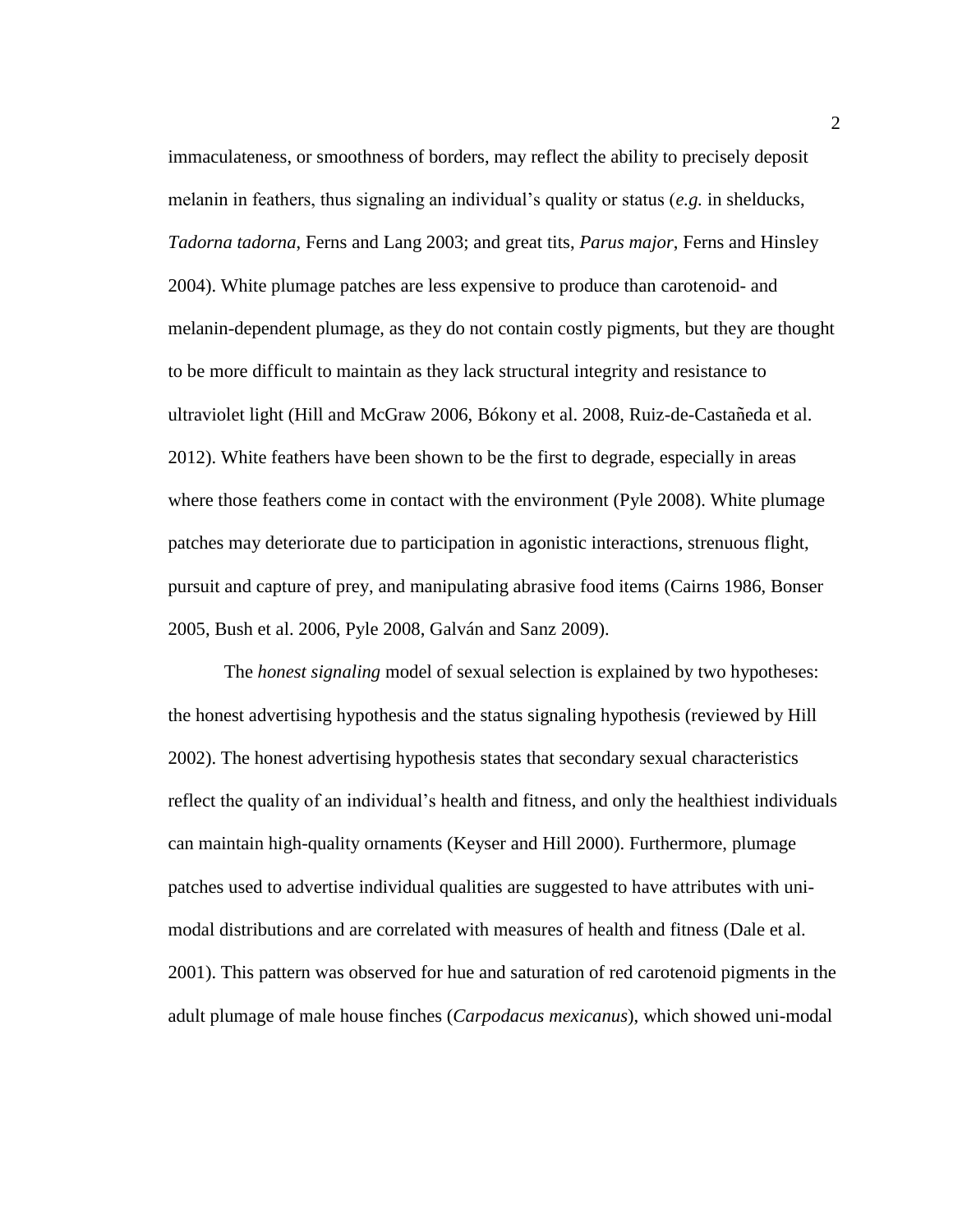variability in the population and predicted the proportion of young sired (McGraw et al. 2001).

The *status signaling* hypothesis states that plumage patch are badges of status that decrease costly agonistic intraspecific interactions between conspecifics of unequal rank. While badges of status are inexpensive to produce, cheaters may not be able to reinforce their displayed rank in agonistic encounters, as the signal does not match the associated behavior (Rohwer 1977, Grasso et al. 1996, Pärt and Qvarnström 1997, Gonzalez et al. 2002).

An additional hypothesis for the evolution of unique plumage is the *individual recognition* model, where plumage variation enables mates or neighbors to identify and monitor one another (Dale et al. 2001), rather than signal attributes of the bearer's quality (health or status). For instance, individual recognition is important for breeding behavior in two highly sexually dimorphic species, ruff sandpipers (*Philomachus pugnax*) and redbilled queleas (*Quelea quelea*), yet breeding plumage color (hue and saturation) was not condition dependent or correlated with subsequent reproductive success (Dale et al. 2001). Individual recognition of conspecifics is thought to play a role in situations where it is beneficial to be different, such as would be the case for mate, kinship, and neighbor recognition (Johnstone 1997). This may be the case with geese displaying achromatic cheek patches (*Branta spp*.), which congregate in large flocks and colonies. Variation in these white cheek patches may facilitate individual recognition, enabling avoidance or coordination with flock members and kin, as well as the maintenance of long-term pair bonds (*sensu* Raveling 1969, 1970, Black and Barrow 1985, Black et al. 2014).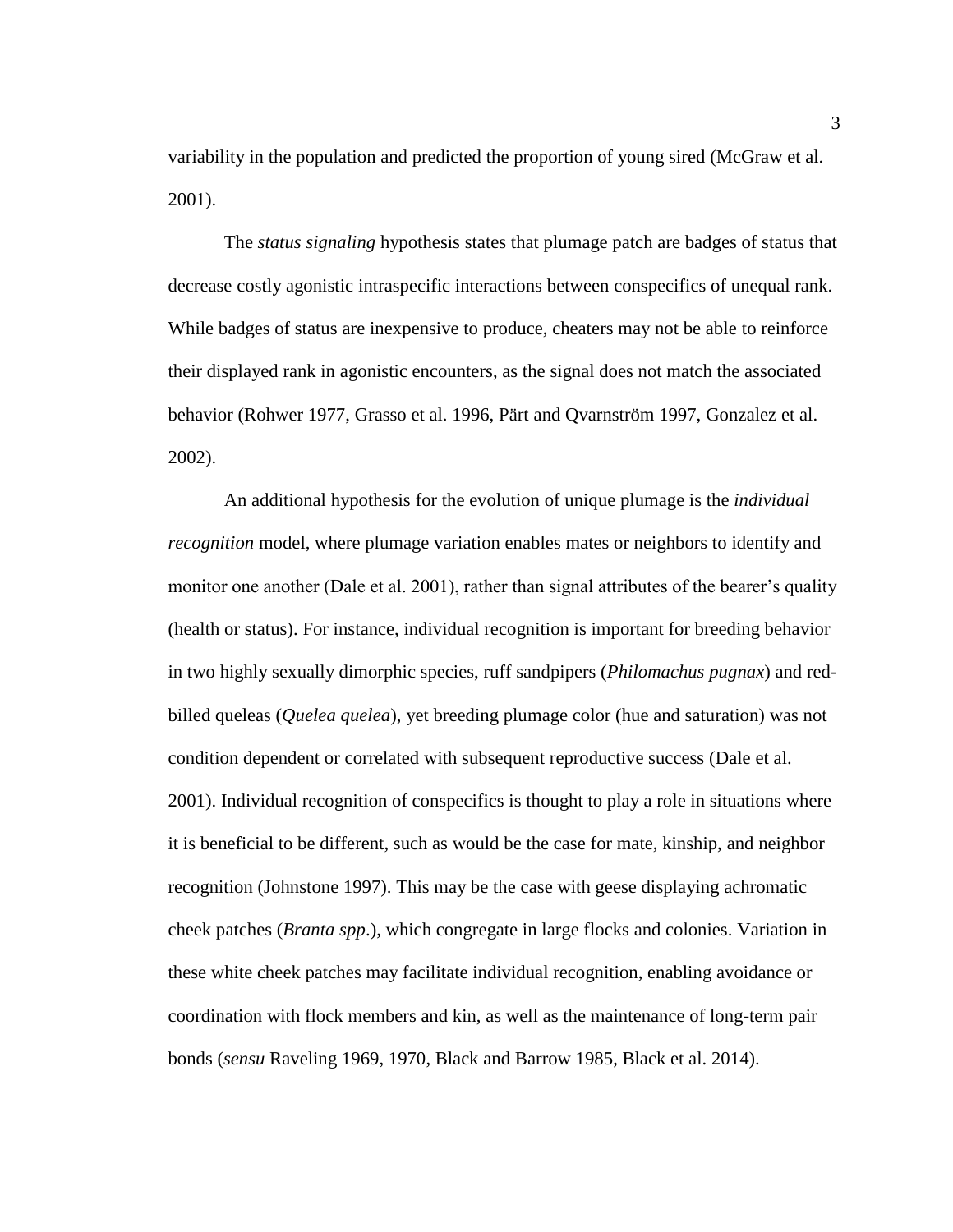Ornamentation used strictly to signal individual recognition is thought to have clustered distributions of sizes, shapes or colors (*i.e.* multi-modal distribution), representing disparate plumage features within the same species and lacking correlations with individual quality (Dale et al. 2001).

The Aleutian cackling goose (*Branta hutchinsii leucopareia*; hereafter Aleutian goose), which has achromatic (white) patches on both the face and neck, is thought to have split from its much larger relative, the Canada goose (*Branta canadensis*) around 1 million years ago (Shields and Wilson 1987, Paxinos et al. 2002). The face ornaments of the Aleutian goose resemble those found on other *Branta* species: two large white patches on both cheeks that sometimes connect under the lower mandible. Unlike the Canada goose, Aleutian geese are also adorned with a white neck-ring, just above the breast. It is reasonably assumed that these ornaments are subject to wear by the environment while foraging and during intermittent agonistic bouts with conspecifics, which sometime escalate to grappling fights where opponents bite and hit each other with a protruding processus extensorius, or wing spur (*sensu* Raveling 1970, Black and Owen 1988).

The aim of this study was to describe the plumage patches of adult Aleutian geese and investigate their use in the context of the *honest signal* and the *individual identity* hypotheses. I tested the following predictions from the *honest signal* hypothesis: 1) variation in cheek patch or neck-ring attributes would be correlated with measures of individual quality (*e.g.* indices of organ health) or social status (*e.g.* indices of fighting prowess), and 2) frequency of cheek patch or neck-ring attributes would have a uni-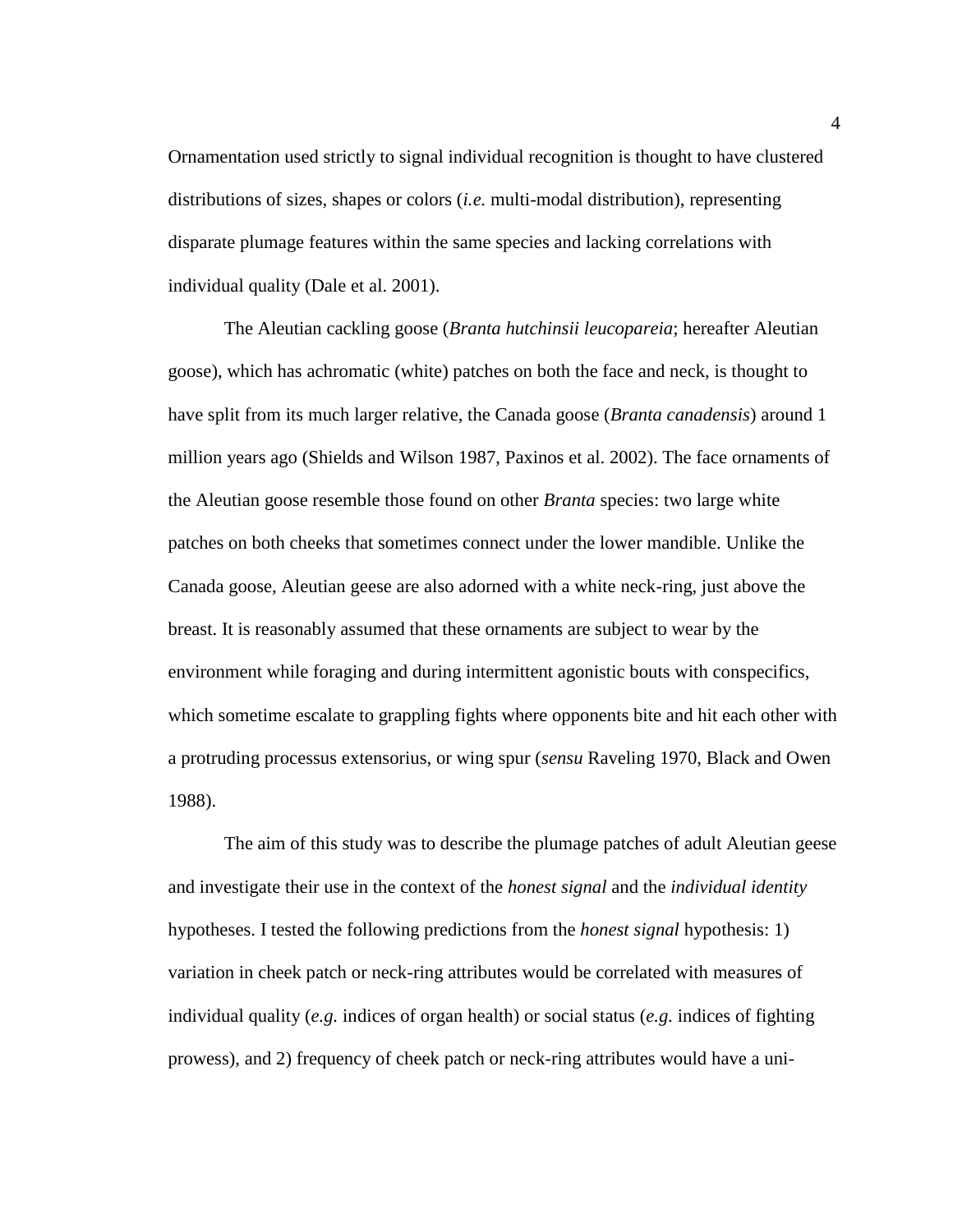modal distribution. I tested an alternative prediction from the *individual identity* perspective: frequency of measurements of cheek patch and neck-ring attributes would have a multi-modal distribution.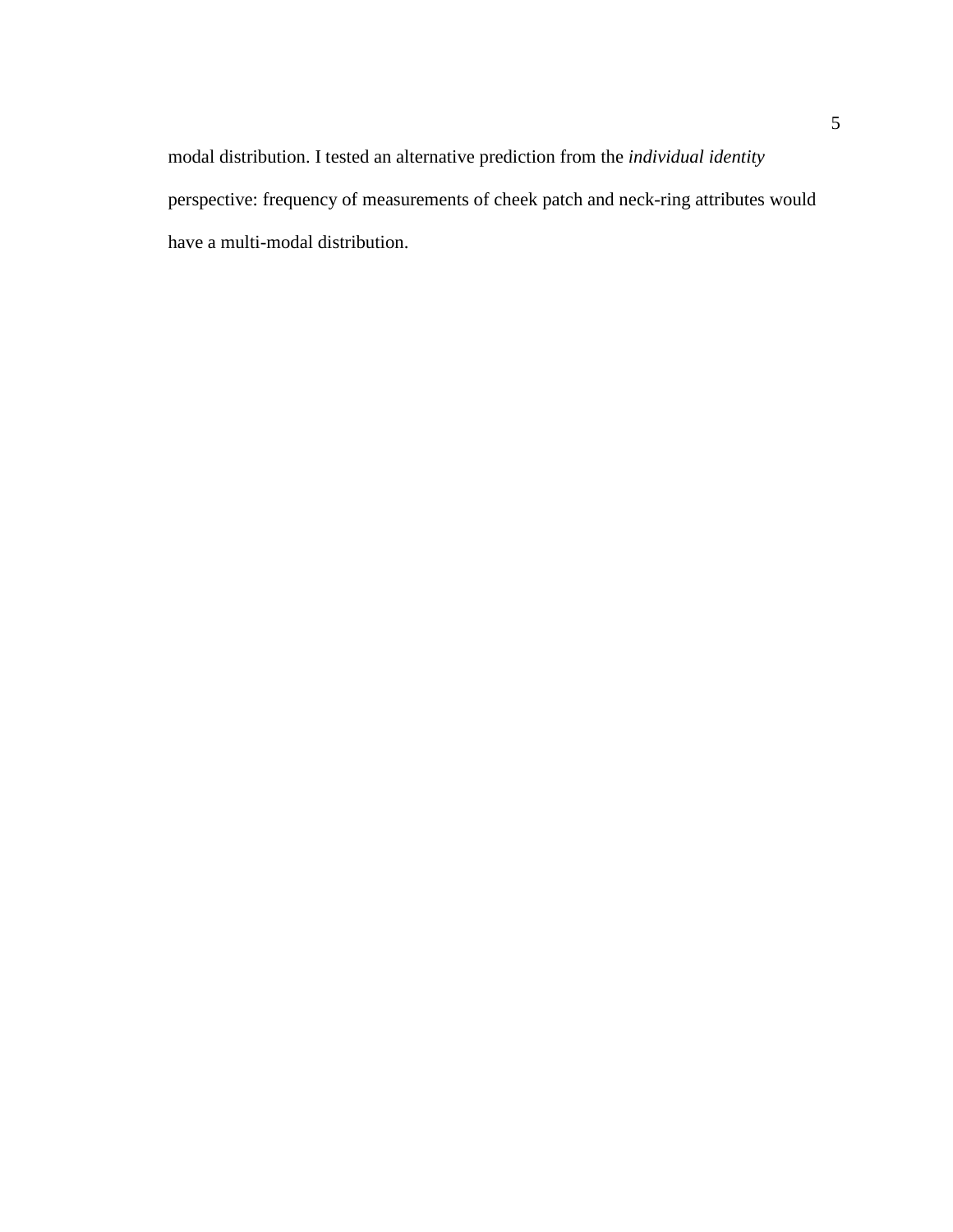#### STUDY AREA

This study was conducted on Aleutian geese that were staging on agricultural pastures in Humboldt County, California (NAD 83, 10T, 408655.41E, 4524358.26N) while migrating between western islands of Alaska and their wintering grounds in the San Joaquin Valley, California (Mini and Black 2009, Mini et al. 2013). In 2015, 180,000 Aleutian geese were estimated using mark-recapture methods (Olson 2015). Aleutian geese are harvested during the regular waterfowl season (November-December) as well as an additional private property late-season (February-March) in what is designated as the North Coast Special Management Area (Humboldt and Del Norte Counties; Mini et al. 2013). The most common pasture plants found in these pastures included velvetgrass (*Holcus lanatus*), bentgrass (*Agrostis spp*.), and Italian ryegrass (*Lolium mulliforum*) (Mini and Black 2009).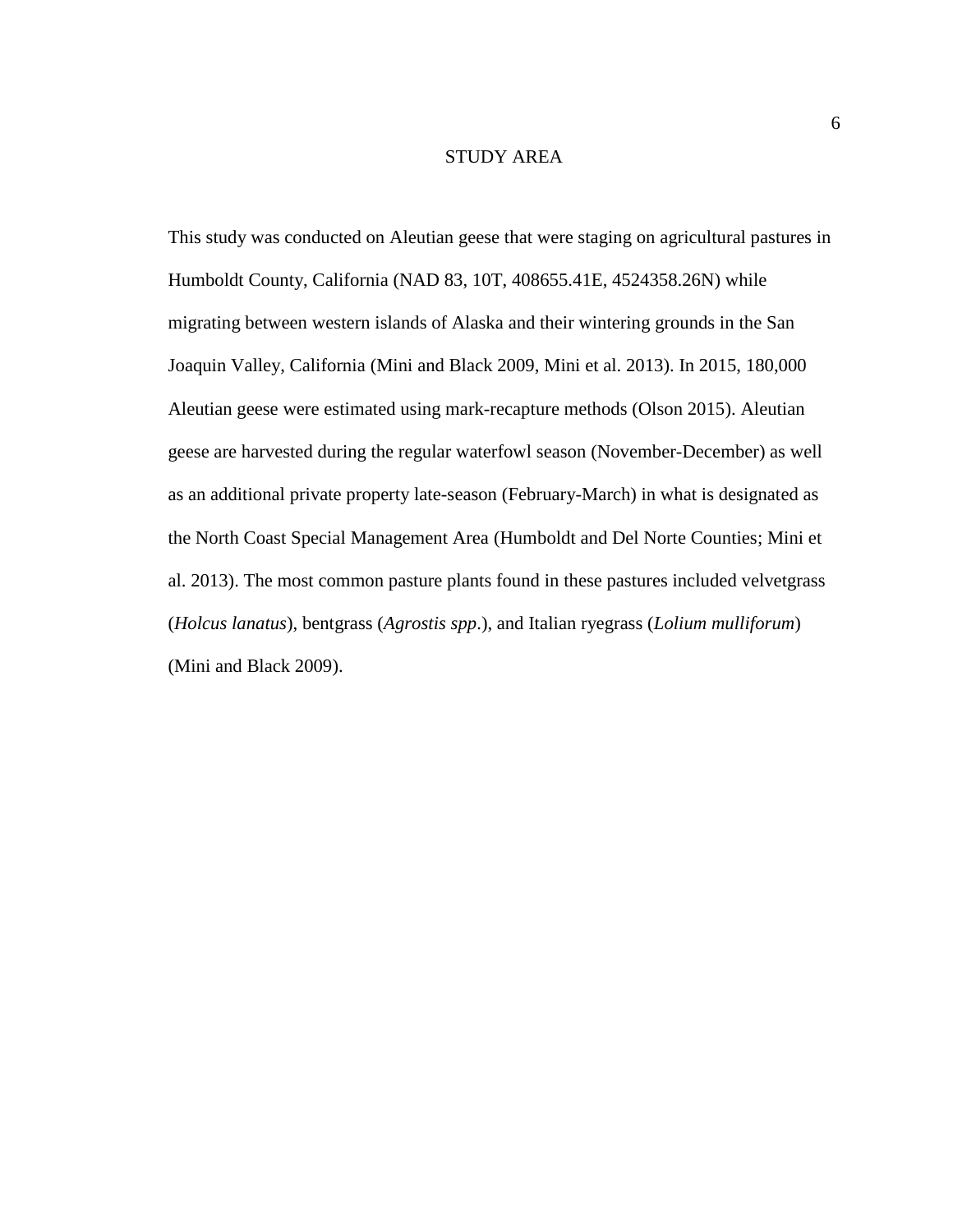#### **METHODS**

I collected and assessed hunter-donated Aleutian goose carcasses in November-December 2016 and February-March 2017. All carcasses were frozen within 2 days of harvest to minimize the impact of decomposition on internal body measurements. When thawed, sex was assigned to collected specimens *post-mortem* by examining gonads (Gill 2007). Age (juvenile or adult) was verified by assessing molt and plumage color (Pyle 2008). Juveniles were defined as hatch-year birds in 2016 and second-year birds collected in 2017 retaining juvenile plumage characteristics. Juvenile achromatic patches were not fully developed; thus juvenile specimens were not included in tests of the study predictions, but were analyzed to contrast the features of adult plumage patches.

#### Plumage Patch Digitization and Processing

Soiled or bloodied plumage patches were cleaned using soap and water and airdried. Individual geese were placed on a board covered in black muslin, allowing neck feathers to rest naturally. The head was positioned in side view when photographing each cheek, and rotated to face towards the camera while photographing the neck-ring. The camera was held at a standardized distance. Photographs were imported into ImageJ® (Schneider et al. 2012) and set to a global scale, after determining the pixel to mm ratio using the ruler found in each image. Photographs were binarized, which allowed plumage patches to be selected and precisely traced for measurements [\(Figure 1\)](#page-16-0). Plumage patch area was calculated using ImageJ's *measure* feature. Plumage patches were also assigned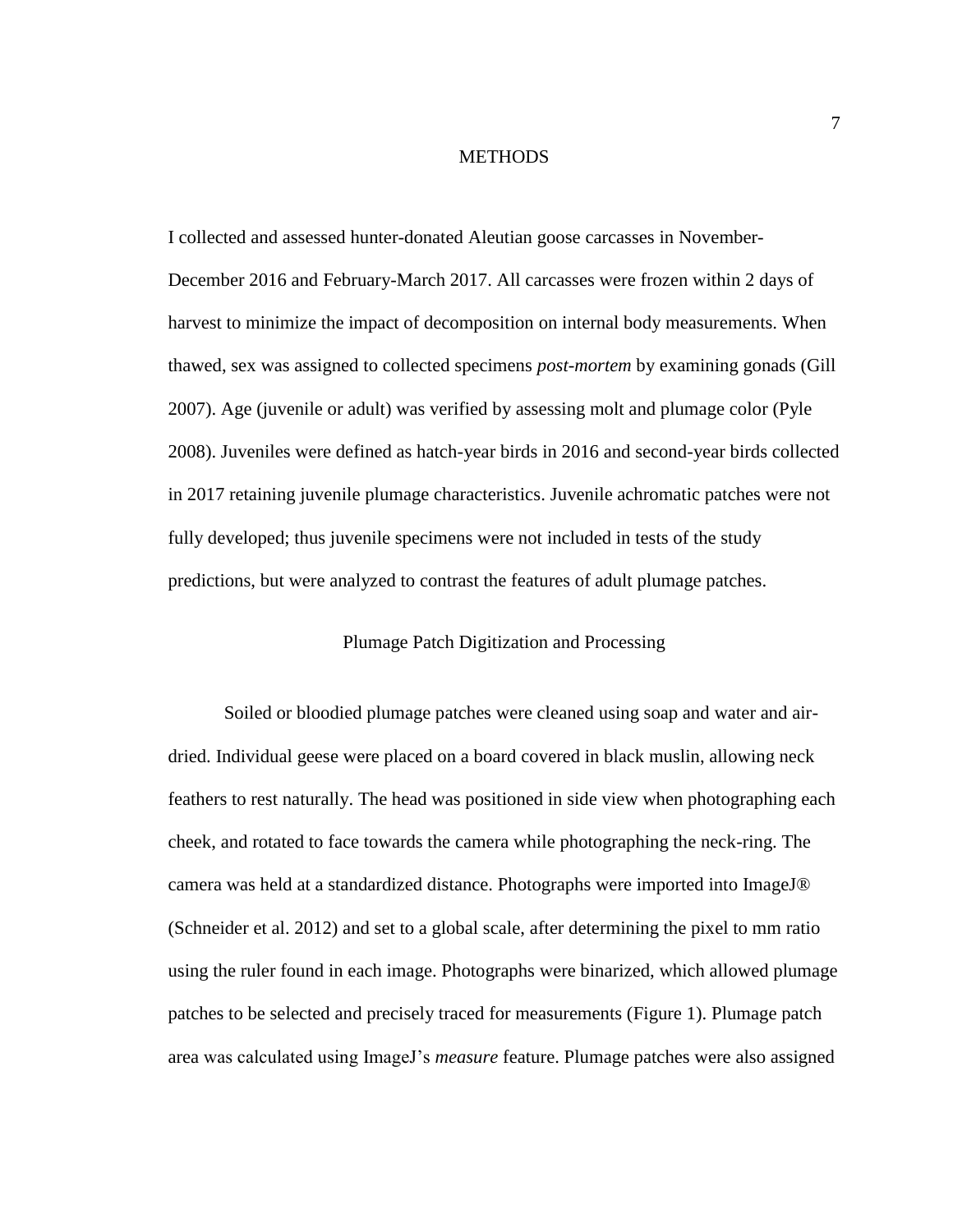a score of 1-7 as an index of increasing size [\(Figure 2\)](#page-17-0). Cheek patch area and smoothness scores were averaged to provide a single measurement for each adult.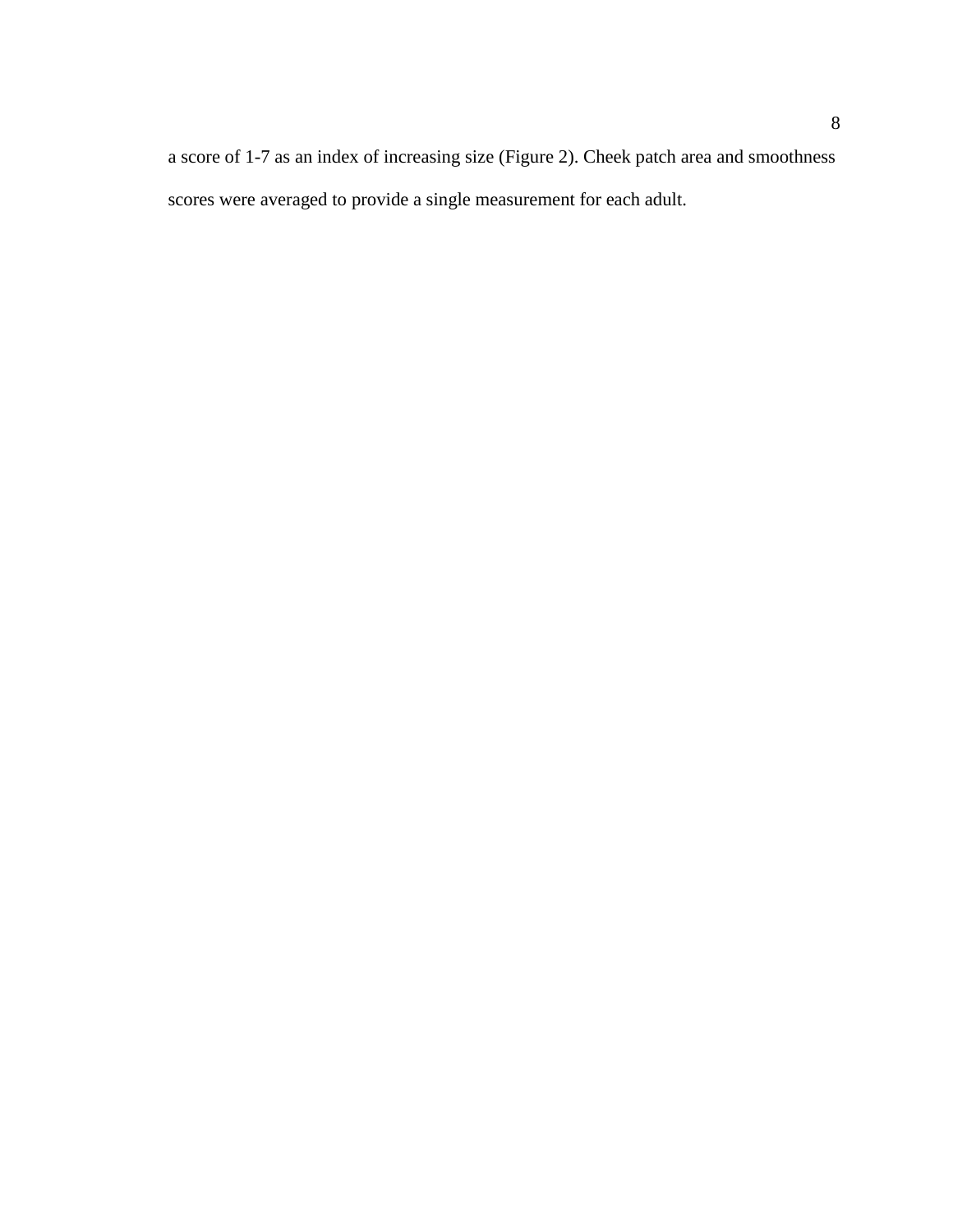

<span id="page-16-0"></span>Figure 1. Digitization of a cheek patch in an adult Aleutian goose utilizing ImageJ's selection tools. A) Unprocessed cheek patch photo;  $\overrightarrow{B}$ ) Cheek patch converted into 8-bit image with other features removed; C) Cheek patch selected with *wand* tool; D) Cheek patch selection banded around region to be measured.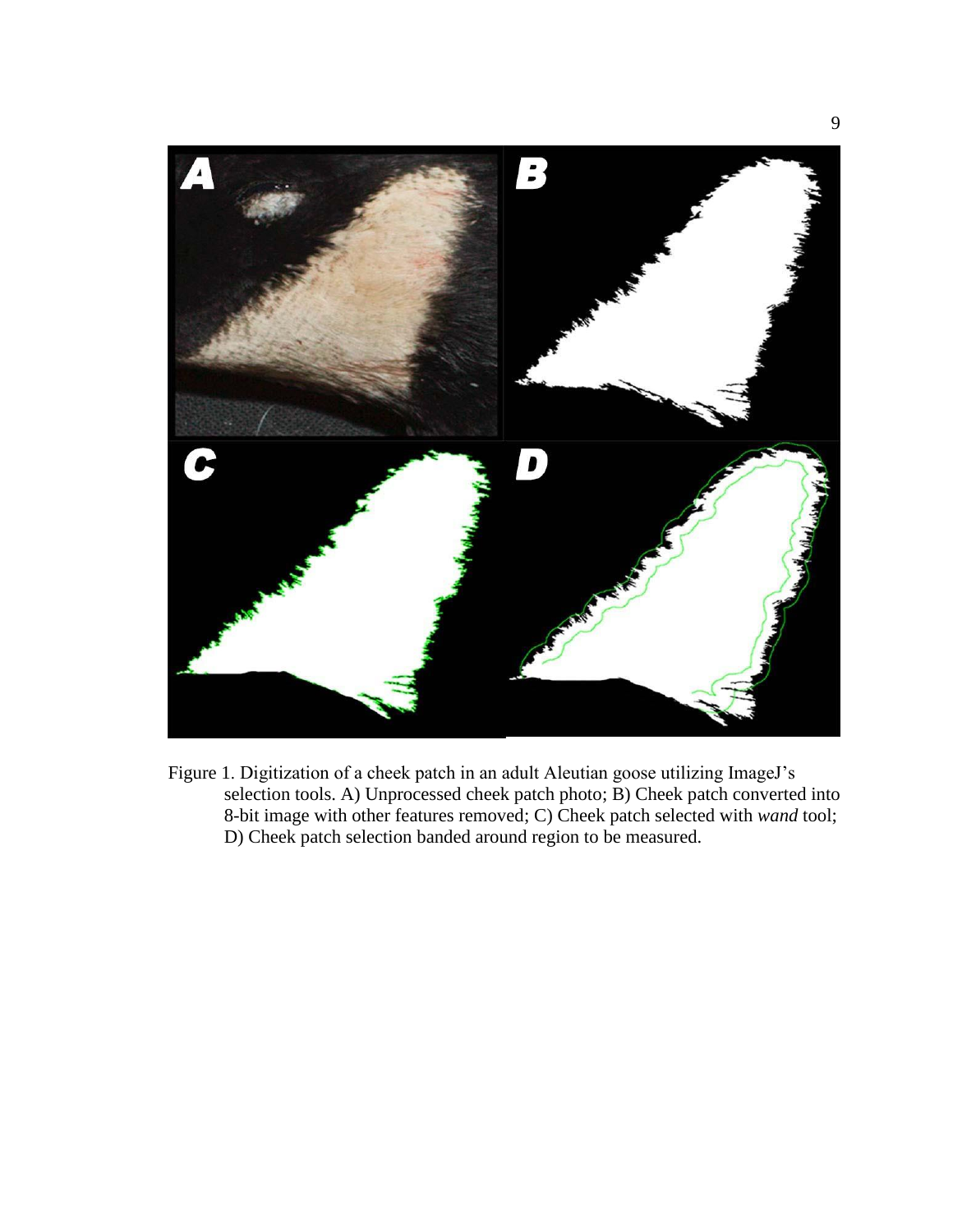<span id="page-17-0"></span>

Figure 2. Aleutian goose plumage patches of increasing size (scored 1-7 [small to large]; left to right).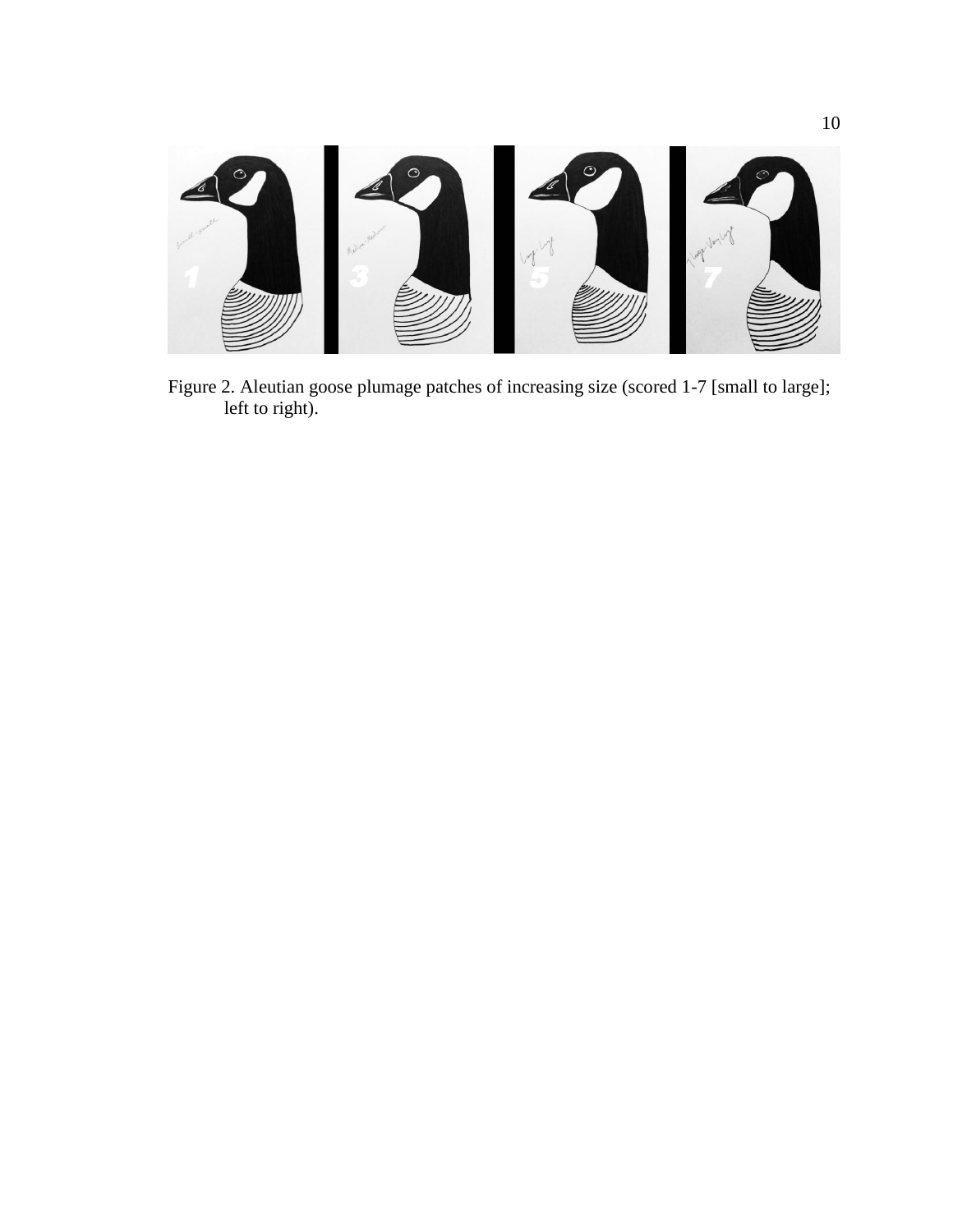#### Quantifying Smoothness in Ornaments

Ferns and Hinsley (2004) measured the unevenness of borders, or immaculateness, in great tit cheek patches, providing an index of varying environmental wear and melanin content. They calculated the observed perimeter of the cheek and compared that to a circle with the same area. I developed a different method to assess 'border regularity' of plumage patches because only a portion of the Aleutian goose cheek patches and neck-rings were captured in photographs taken in profile. Some cheek patches extended beneath the lower mandible and all neck-rings wrapped around the neck. I calculated the degree to which cheek patches had smooth edges (smoothness) by measuring the amount of black and white pixels within a *selection band* (20px) around the perimeter of each cheek, creating an index describing evenly deposited melanin along a border (Figure 1D). A 1:1 ratio of black and white pixels was considered to be the smoothest. Both cheeks were averaged for a final score.

I determined smoothness for the upper and lower border of each neck-ring by comparing the distance of a straight line across the neck to the true line distance across the neck following the contour of adjacent feathers that made that border [\(Figure 3\)](#page-19-0). A value of 1.0 between true line and straight-line distance was considered to be the smoothest. The top and bottom borders of the neck-ring were analyzed separately.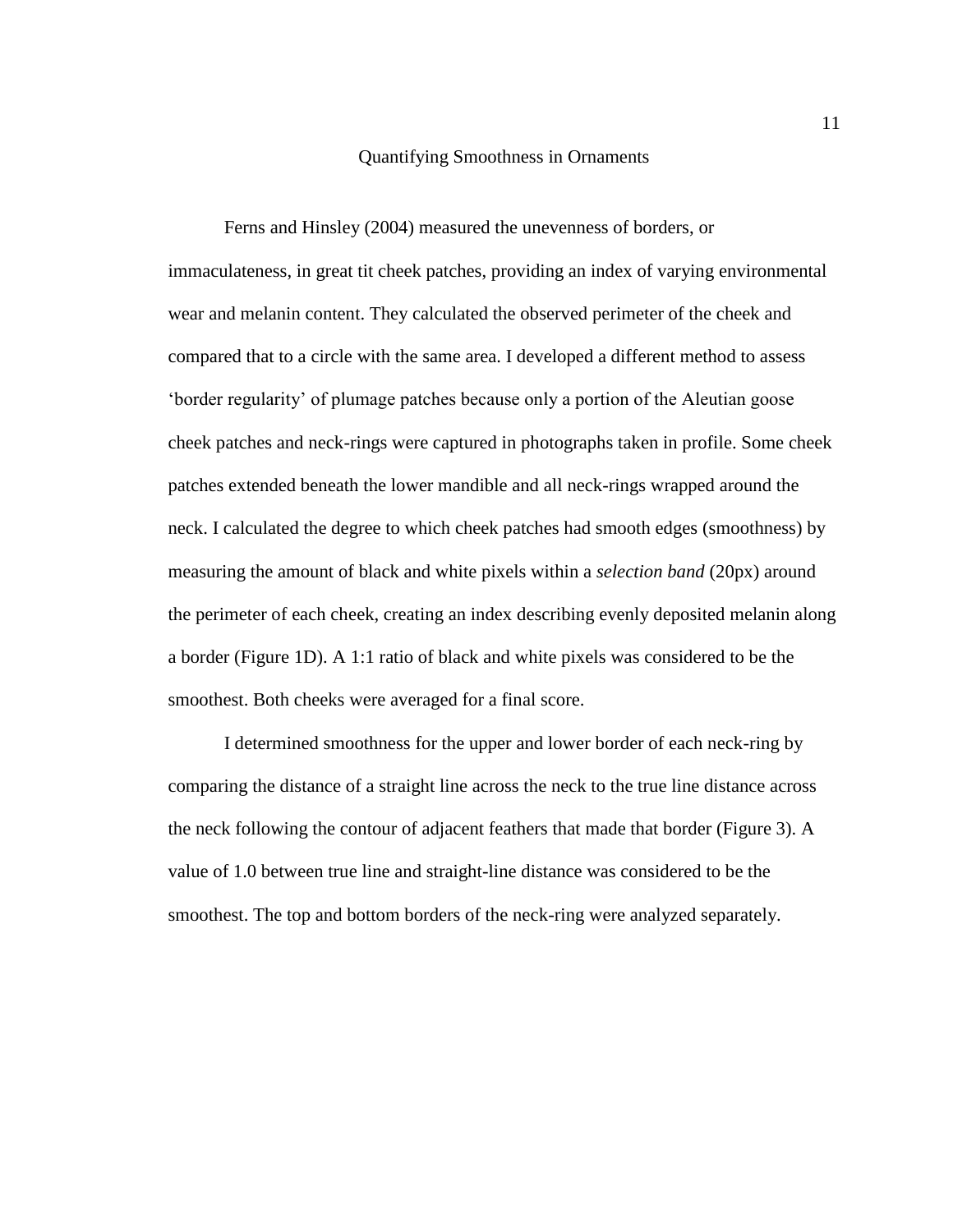<span id="page-19-0"></span>

Figure 3. The straight-line measurement of the bottom border of the neck-ring for Aleutian cackling goose #20 with smoothness score (0.12).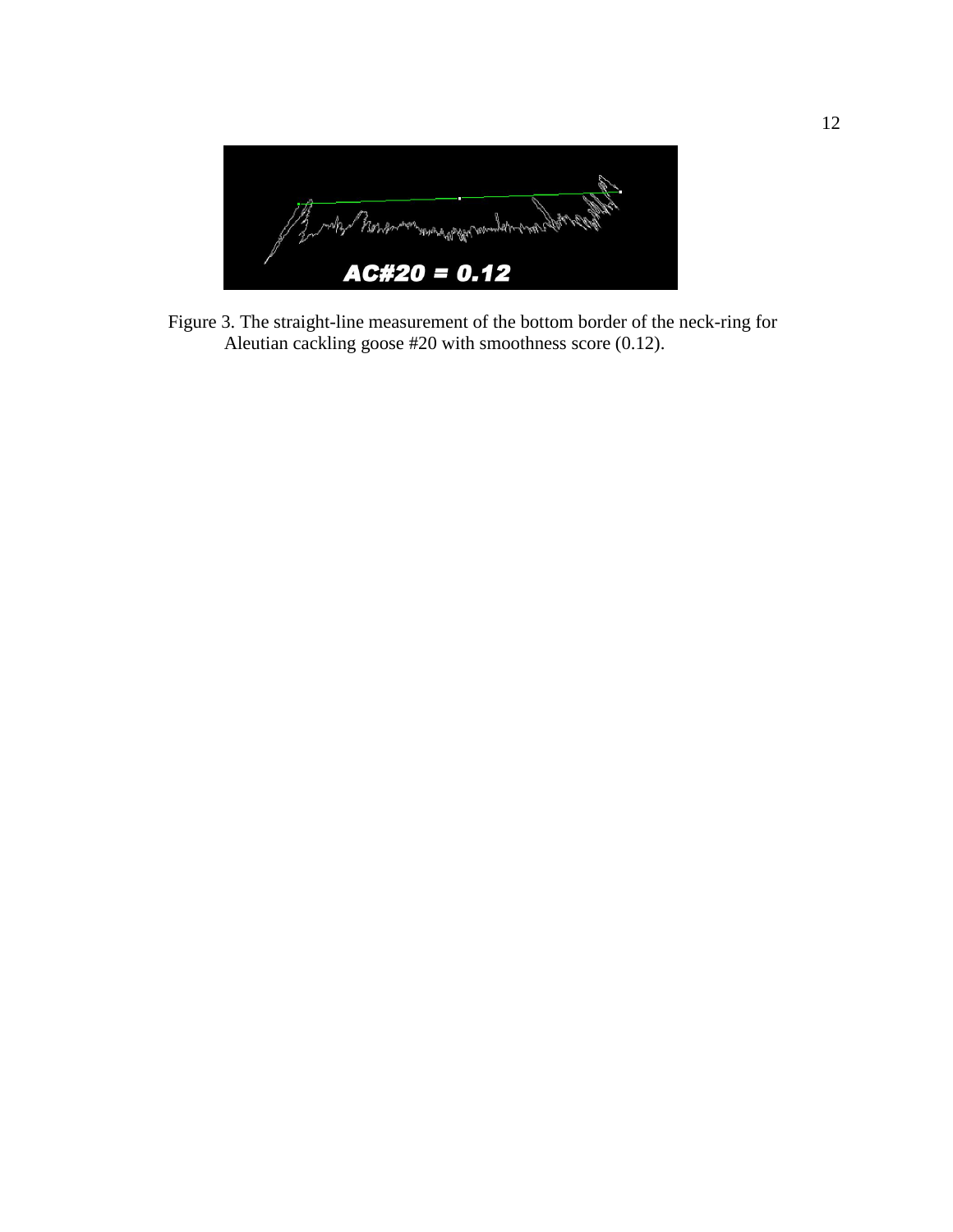#### Melanin Saturation Below The Neck-ring

There was variation in the amount of pheomelanin deposited below the neck-ring, which may determine the smoothness of the lower border. The feathers below the lower portion of the neck-ring ranged from light-brown, to reddish-brown, to black. To determine if these color variations were related to plumage patch quality or organ and wing spur size, I quantified black and red pheomelanin saturation in this region. I measured the RGB (red, green, blue) color value within a  $10px^2$  area just below the center of the neck ring ([Figure 4](#page-21-0)). RGB color scale ranged from 0 to 255 for each color value and represented saturation within a region. I divided the sum RGB score for an individual by the largest possible sum of all colors (765), indicating the color white, to determine how light or dark the breast of a specimen was. A score of 1.0 indicated the breast was 100% white in color. I used the same process to determine the amount of red pixels in this area by dividing the sum RGB value for red pixels only (R) by the largest possible integer (255). A score of 1.0 indicated the breast was saturated with red pixels.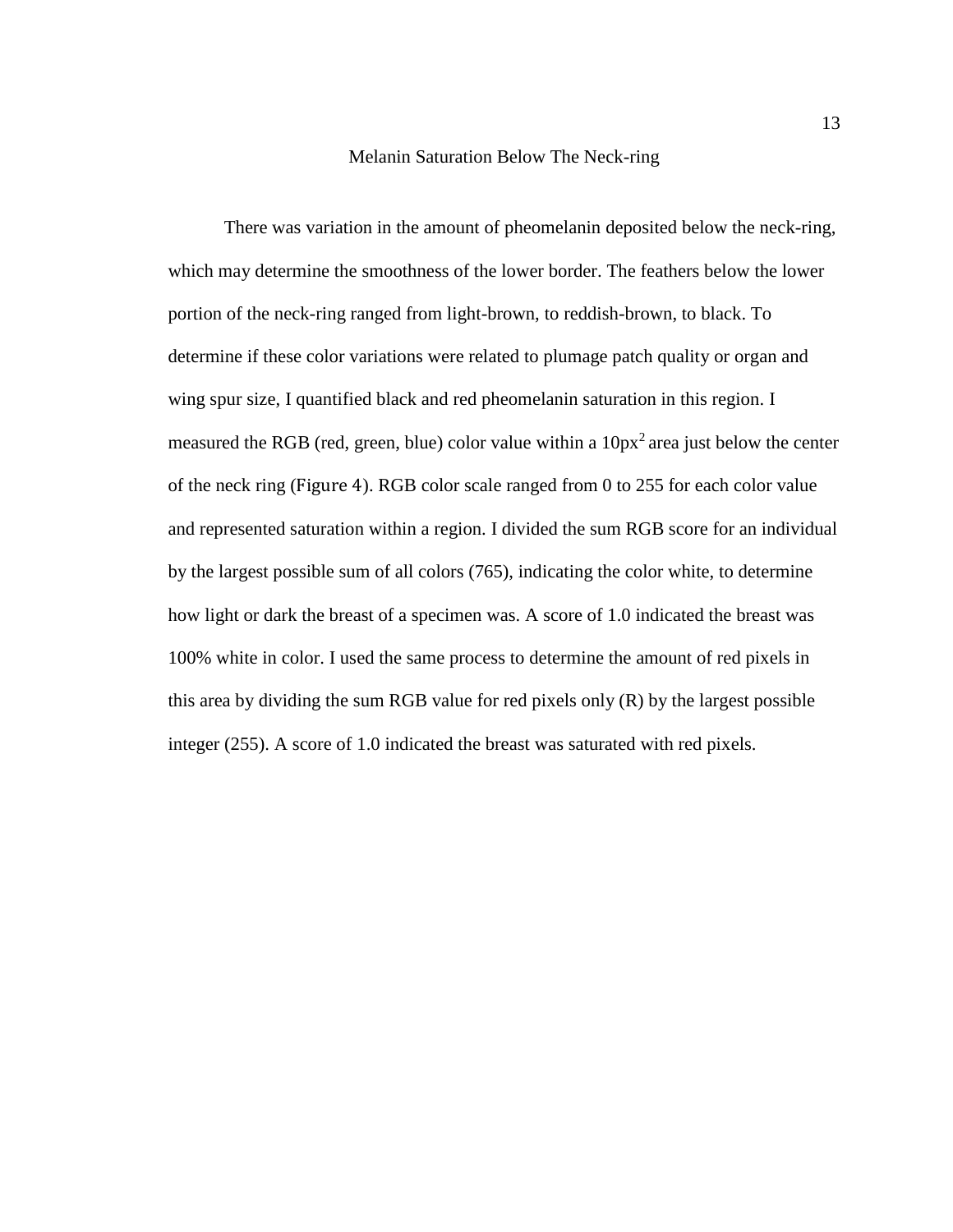

<span id="page-21-0"></span>Figure 4. Photo of 4 individual Aleutian geese depicting differences in border color just below the neck-ring. Dark borders (left top and bottom) and light borders (right top and bottom)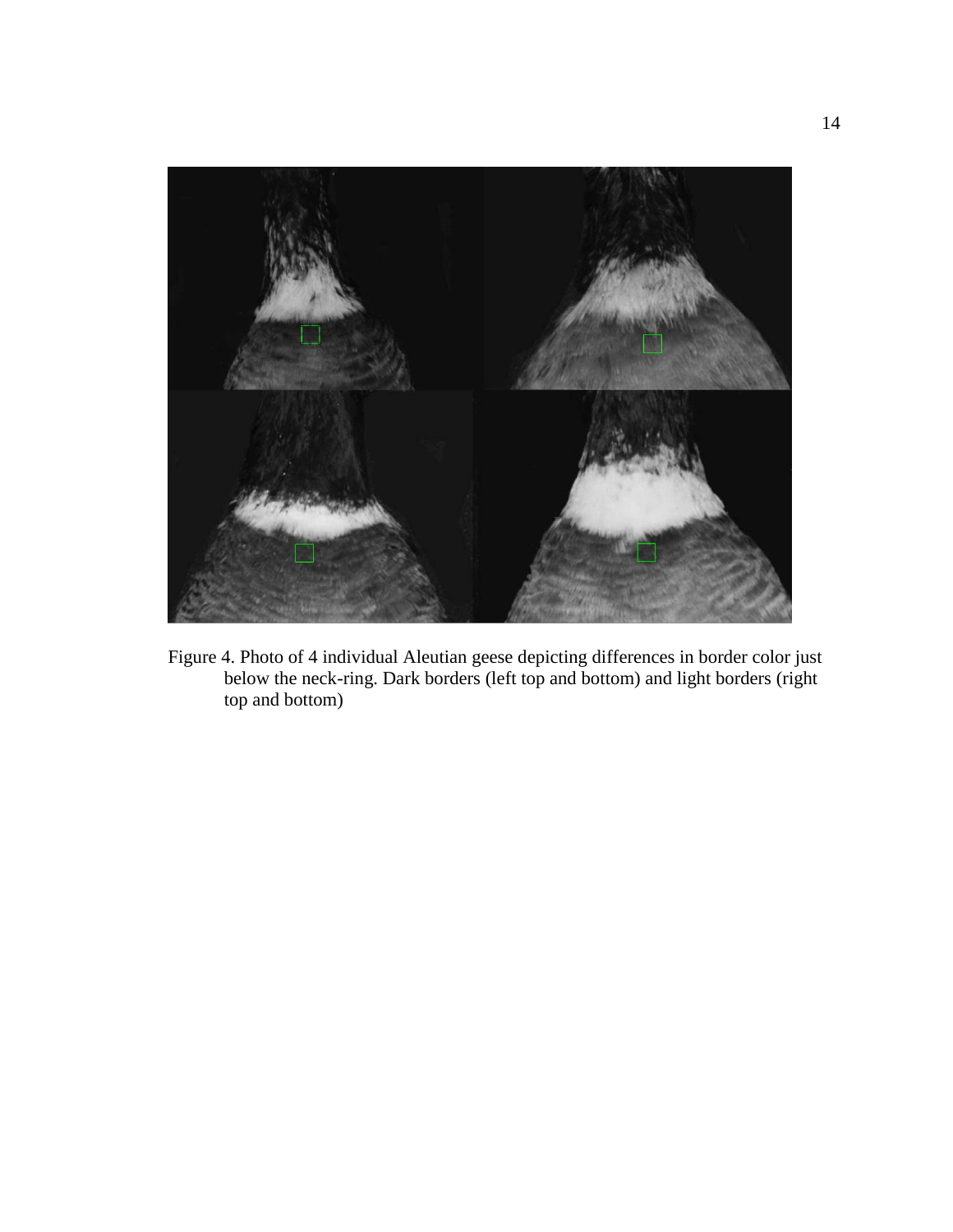#### Tissue and Skeletal Measurements

I dissected each adult specimen to obtain the wet weight of the heart, liver, spleen, and gizzard using a digital scale  $(\pm 0.001g)$  to obtain an index of quality. Pericardium from the heart and peritoneum from the liver and spleen were removed carefully by hand. Blood was flushed from the heart. Grit and vegetation were rinsed off prior to weighing the gizzard.

The size of internal organs may be correlated with overall skeletal size (Murphy 2007). As mass for all specimens could not be measured, I measured skull length, tarsus length, and wing chord to calculate an index of skeletal size using digital calipers  $(\pm$ 0.1mm).

Raveling (1970) noted that aggressive encounters in geese sometimes escalate to opponents hitting each other with a hidden bone projection, processus extensorius (henceforth wing spur; [Figure 5\)](#page-23-0), located on the carpometacarpal bone of their wing. To obtain an index of potential fighting prowess I removed the carpometacarpal bone from both wings and measured the height, width, and depth of the wing spur. These measurements were taken from the tip of the wing spur to the top of the processus pisifomis on the ventral side of the carpometacarpus (height), from the proximal notch of the metacarpale alulare to the distal notch (width), and from dorsal tip of the wing spur to the ventral projection below (depth; Howard 1929, Woolfenden 1961, Livezey 1986).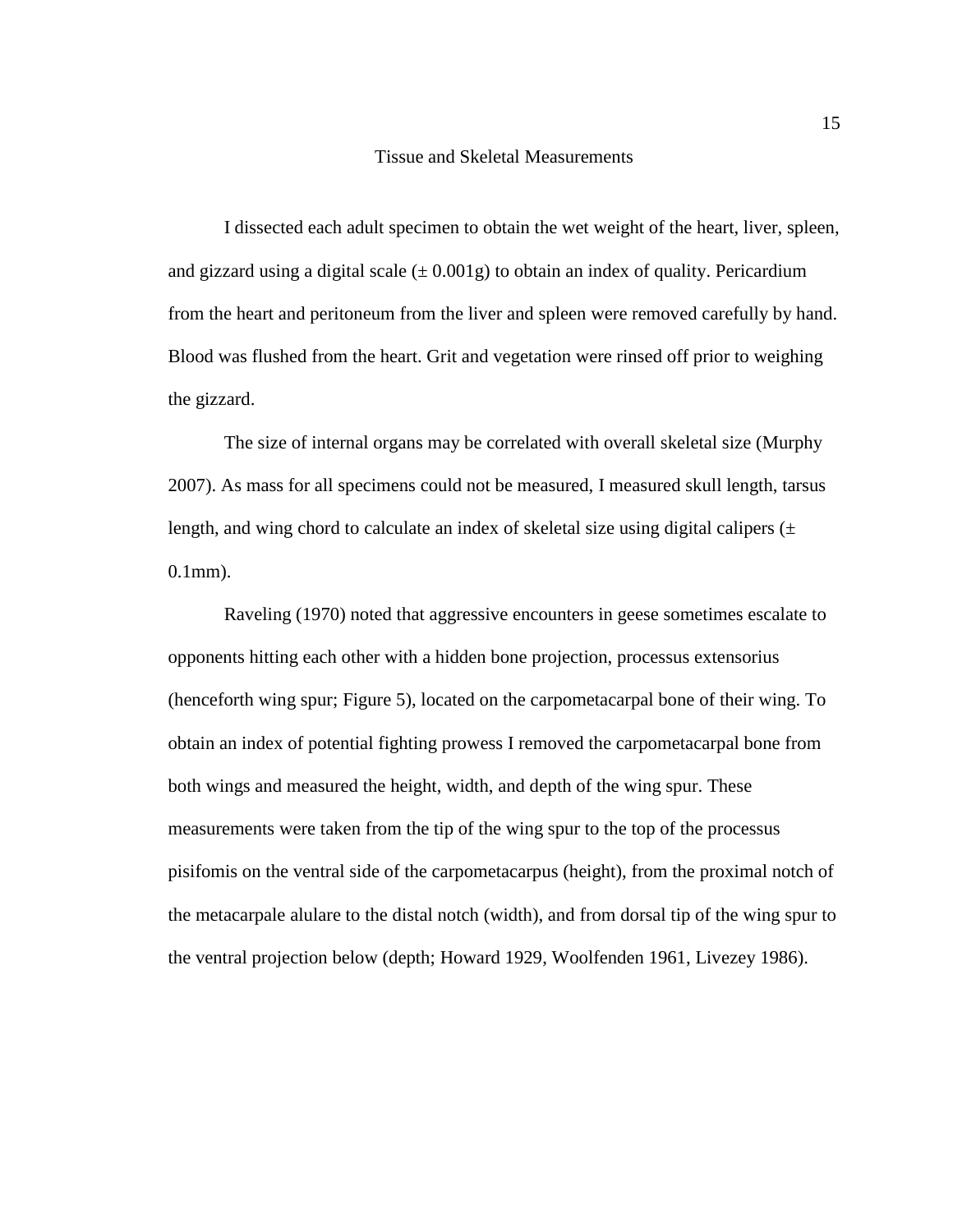

<span id="page-23-0"></span>Figure 5. Carpometacarpus of Aleutian cackling goose showing the processus extensorius projection AKA wing spur. Position 1: top of the processus pisifomis on the ventral side of the carpometacarpus (height). Position 2: from the proximal notch of the metacarpale alulare to the distal notch (width).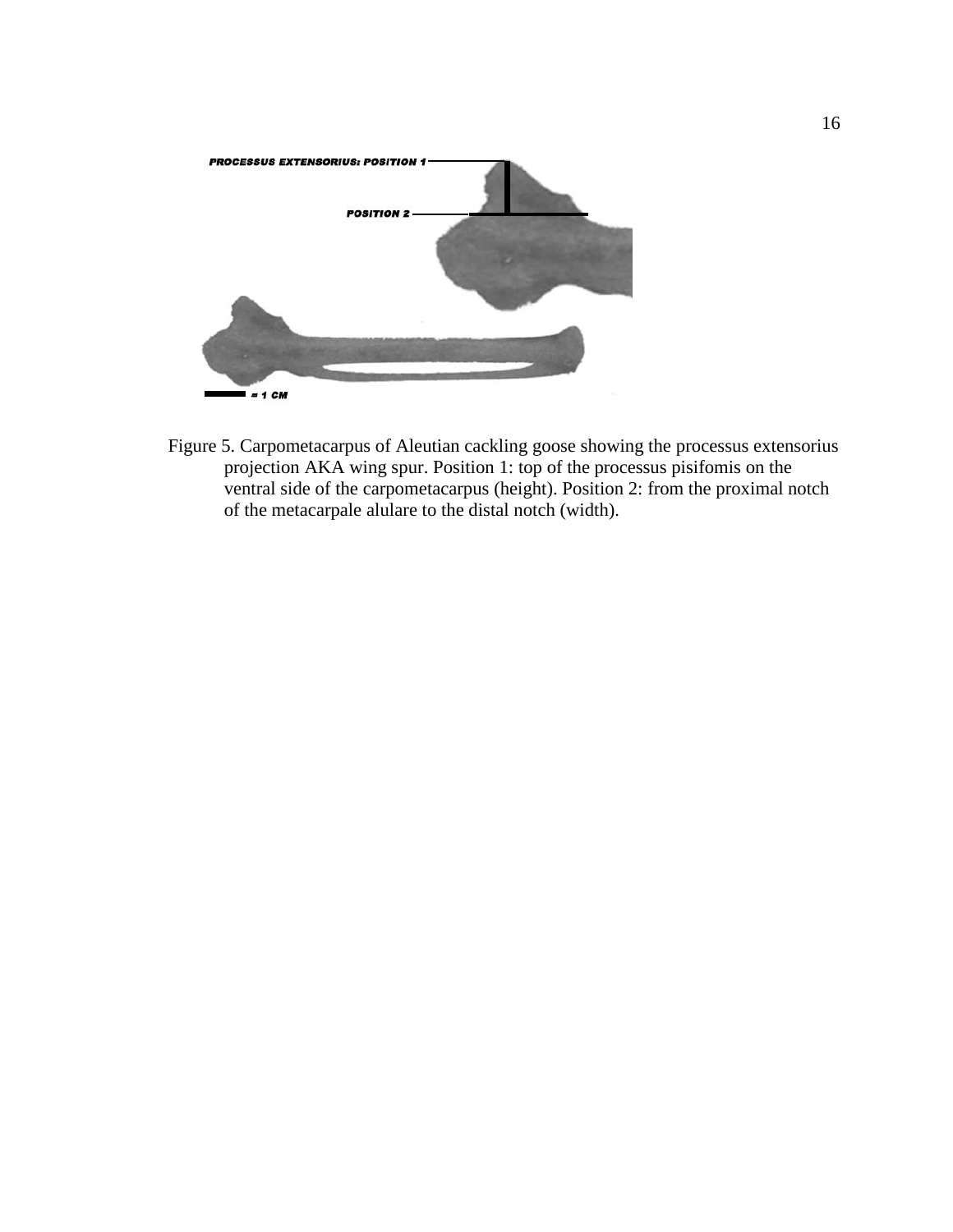#### Statistical Analyses

#### Plumage patches, skeletal size, and sex differences

I assessed normality of response variables using the Shapiro-Wilk test. I used Spearman-rank correlation coefficient for non-normal data to test the relationship between cheek patch and neck-ring size, neck-ring size and skull length (henceforth skeletal size), and plumage patch quality (size and smoothness) and melanin saturation below the neck-ring. I used Pearson's product-moment correlation coefficient for normal data to test the relationship between organ masses and skeletal size. I used Welch's twosample t-test to examine the differences in plumage patch features between sexes. Plumage patch quality and melanin saturation did not vary by sex, even though male skeletal size was larger than females in Aleutian Geese (*sensu* Cocke et al. 2016). Consequently, I combined sexes in linear regression analyses testing the relationships between plumage patch smoothness and size, plumage patch quality and melanin saturation, plumage patch quality and organ mass, and melanin saturation and organ mass.

### Organs mass differences

Organ mass is known to vary with structural-size and within sex, so I used Welch's two-sample t-test to examine organ mass differences between sexes, and Pearson's product-moment correlation to test the relationship between organ mass and structural size (Battley 2000). I performed a principal components analysis (PCA) of 3 measurements (skull length, tarsus length, and wing chord) to index overall structural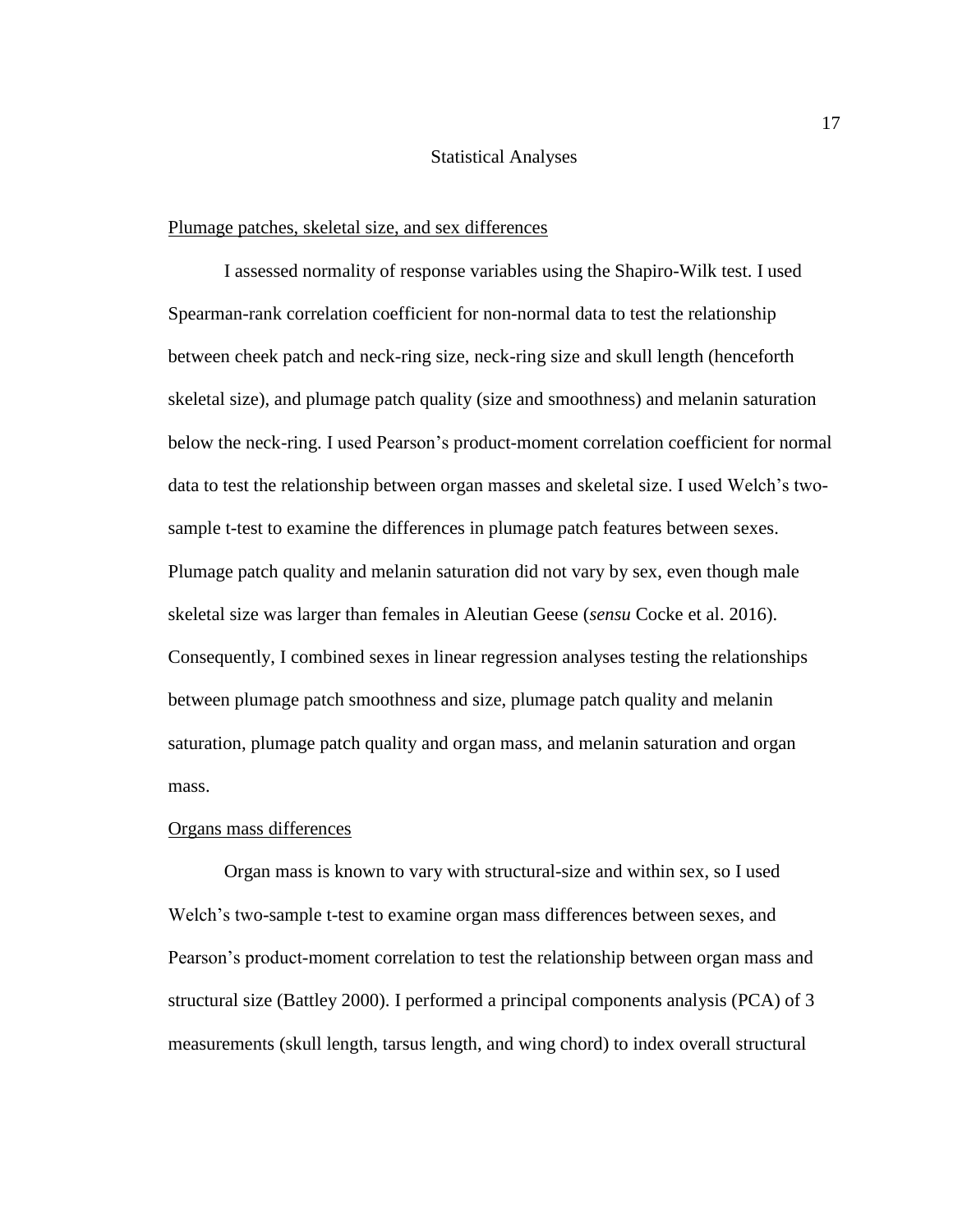size. To ensure mass differences did not simply reflect structural size variation between individuals, I used corrected values for organ mass in subsequent analyses by calculating residuals from regressing PC1 on these organs (Ankney and Afton 1988).

The size of organs is known to vary in migratory species and by forage type; therefore I used one-way ANOVA to test for differences in organ mass by collection month and location (Piersma 1998, Jónsson and Afton 2017). I used Kruskal-Wallis tests to assess these same differences in non-normally distributed data (*e.g*. spleen mass, gizzard fat, and wing spurs). I used Tukey's post-hoc test to determine differences between significant groups. Collection month was added as an interaction term in subsequent linear regression analyses to correct for seasonal variation of organ masses.

Hunters that employ decoys disproportionately harvest waterfowl in poorer body condition than those who jump or pass-shoot individuals (Greenwood et al. 1986). Aleutian geese collected in the fall were harvested by hunters using decoys, while those collected in the spring were harvested by jump-shooting. I did not conduct a separate test for organ mass differences by collection method, as it would reflect the same differences as collection month and location.

#### Linear regression analyses and plumage quality distribution

I performed simple linear regressions to quantify the relationship between plumage patch quality and organ masses. I separated sexes in linear regression analyses examining the relationship between plumage patch qualities, melanin saturation, and the wing spur, as well as organ mass and the wing spur, as the status signaling hypothesis is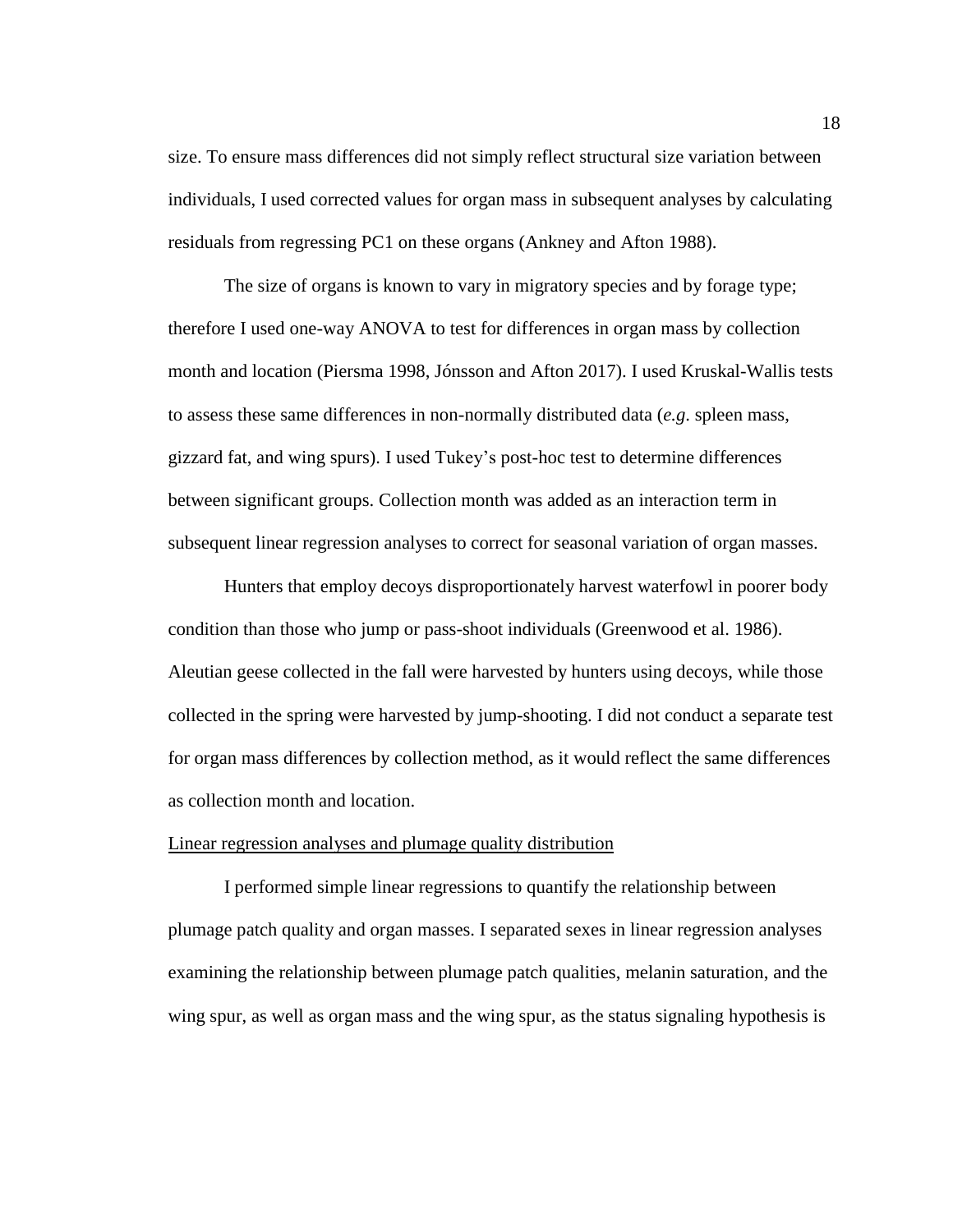predicated on intrasexual competition (Rohwer 1977). Finally, I examined the frequency distribution of plumage patch qualities in males and females.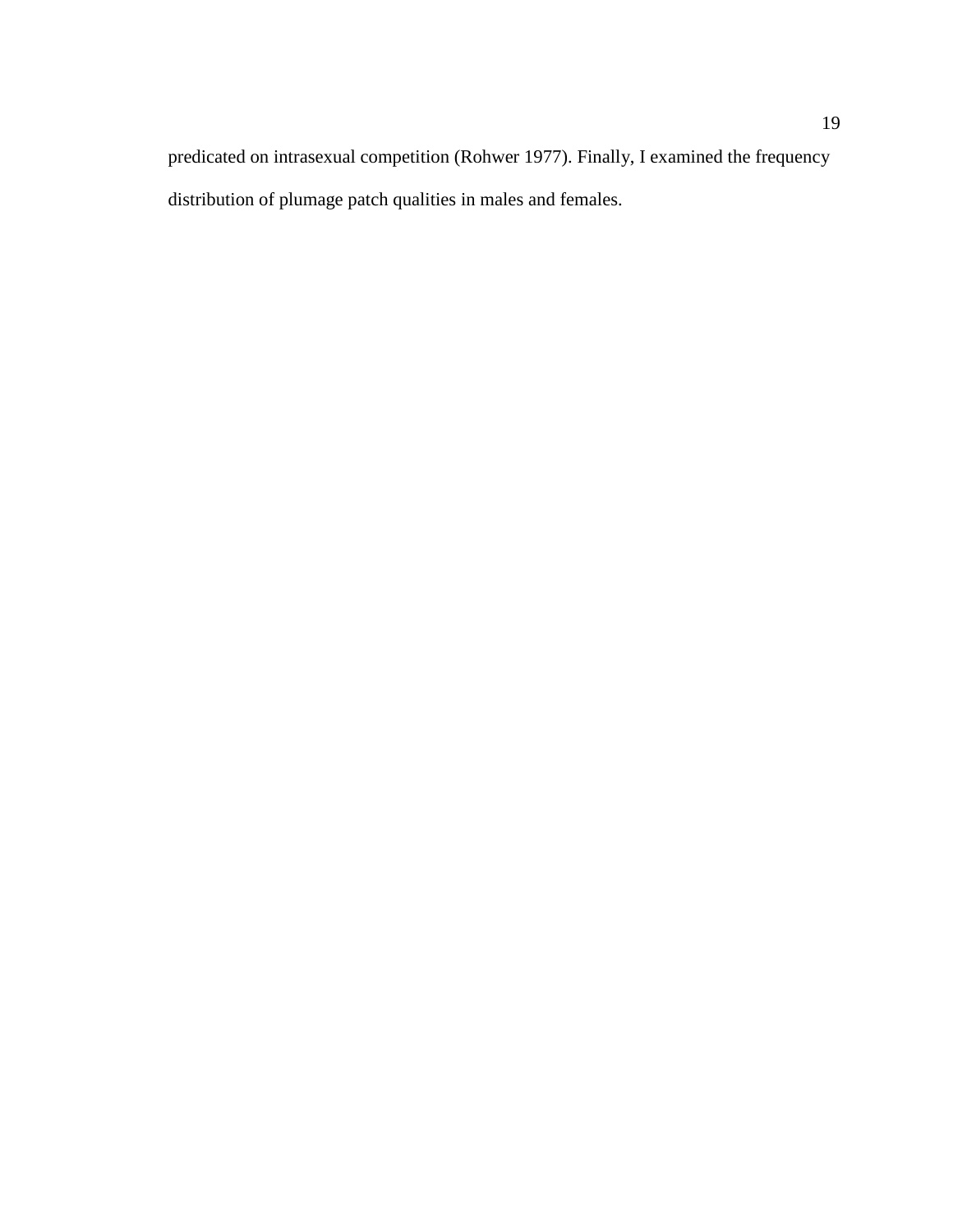#### RESULTS

I sampled 246 Aleutian geese that were collected over four months (145 adults and 101 juveniles). Of the 145 adult specimens, 80 (48 males and 32 females) were deemed suitable for analyses between plumage patches, organ, and wing spur measurements because their plumage patches were not damaged or soiled. The cheeks of 120 adults and 75 juveniles were deemed suitable for analyses describing cheek patch size between age groups, and all adults and juvenile samples were used to describe differences in the whiteness of cheeks. Some adult cheek patches were not used to describe size due to damaged or missing feathers along the edge, but were still able to be used to describe whiteness in the center of the cheek.

Juvenal cheek patches were significantly smaller  $(\bar{x}=1019.12 \text{ mm}^2, \text{SE}=21.23,$ n=75) than adult cheek patches  $(\bar{x}=1121.99 \text{ mm}^2, \text{SE}=19.69, \text{ n}=120; t=3.553, df=175.38,$  $P<0.001$ ) and were less white ( $\bar{x}=81.36$  non-white feather edges per cm<sup>2</sup>, SE=7.98, n=101) than adults ( $\bar{x}$ =24.1 non-white feather edges per cm<sup>2</sup>, SE=2.76, n=145; *t*= -6.779, df=122.81, *P*<0.0001). Neck-rings were present in only 16 of 101 juveniles.

### Plumage Patch Quality, Sex Differences, and Correlates

Plumage patch size and smoothness were not significantly different between sexes [\(Table 1\)](#page-29-0). Plumage size and smoothness was not related to overall structural size [\(Table](#page-29-1)  [2\)](#page-29-1). Cheek patch size was weakly positively correlated with neck-ring size [\(Figure 6\)](#page-30-0), and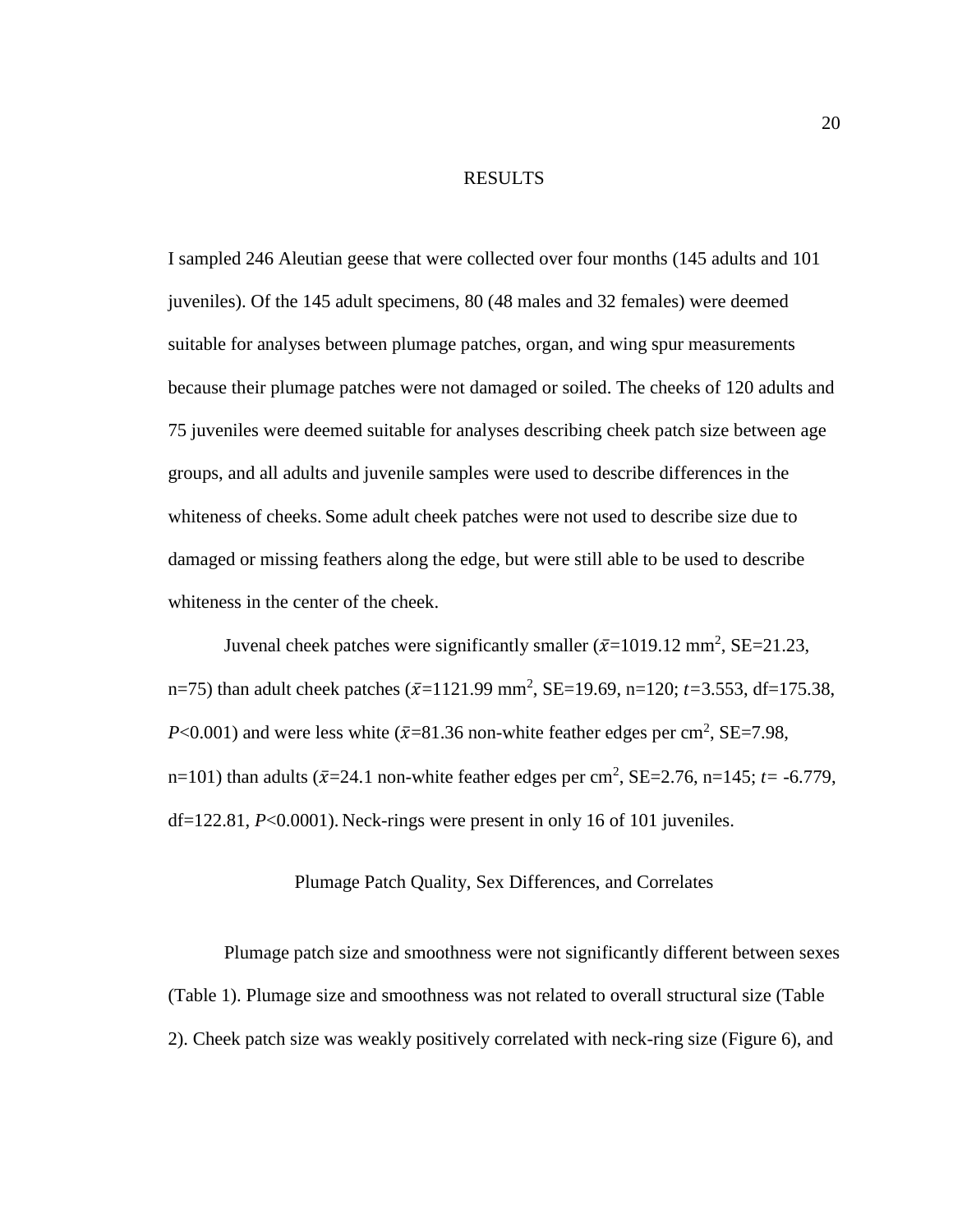was not correlated to melanin saturation below the neck-ring (black melanin saturation, R<sup>2</sup>=0.001, df=78, P=0.727; red melanin saturation R<sup>2</sup><0.001, df=78, P=0.888). Neck-ring size was positively correlated with dark-colored ( $R^2$ =0.056, df=78, *P*=0.033) and redcolored feathers ( $\mathbb{R}^2$ =0.072, df=78, *P*=0.015) below the neck-ring. Smoothness of the top  $(R^2=0.179, df=78, P<0.001)$  and bottom  $(R^2=0.172, df=78, P<0.001)$  portion of the neckring had an inverse relationship with the area of the neck-ring.

#### Controlling For Structural Size and Seasonal Variation

A PCA of 3 measurements (skull length, tarsus length, and wing chord) found PC1 (skull length) explained over 90% of the variation and was used as an index of overall structural size. There was a weak to moderate positive relationship between liver, heart and gizzard mass with overall structural size, as indicated by skull length ([Table 3](#page-31-0)). Wing spur size of both males and females increased with skull length ( $r_s$ = 0.261, n = 80, P=0.019), and were also corrected for structural size in analyses testing status signaling.

Liver, heart, and gizzard fat mass varied by collection month ([Table 4](#page-31-1)). Post-hoc analysis revealed individuals collected during the staging months prior to spring migration had larger livers and gizzards, and Aleutian geese collected just after arriving in Humboldt County during fall had significantly less gizzard fat than those collected just after arriving in the spring ([Figure 7](#page-32-0)). These same differences were reflected when comparing collection methods.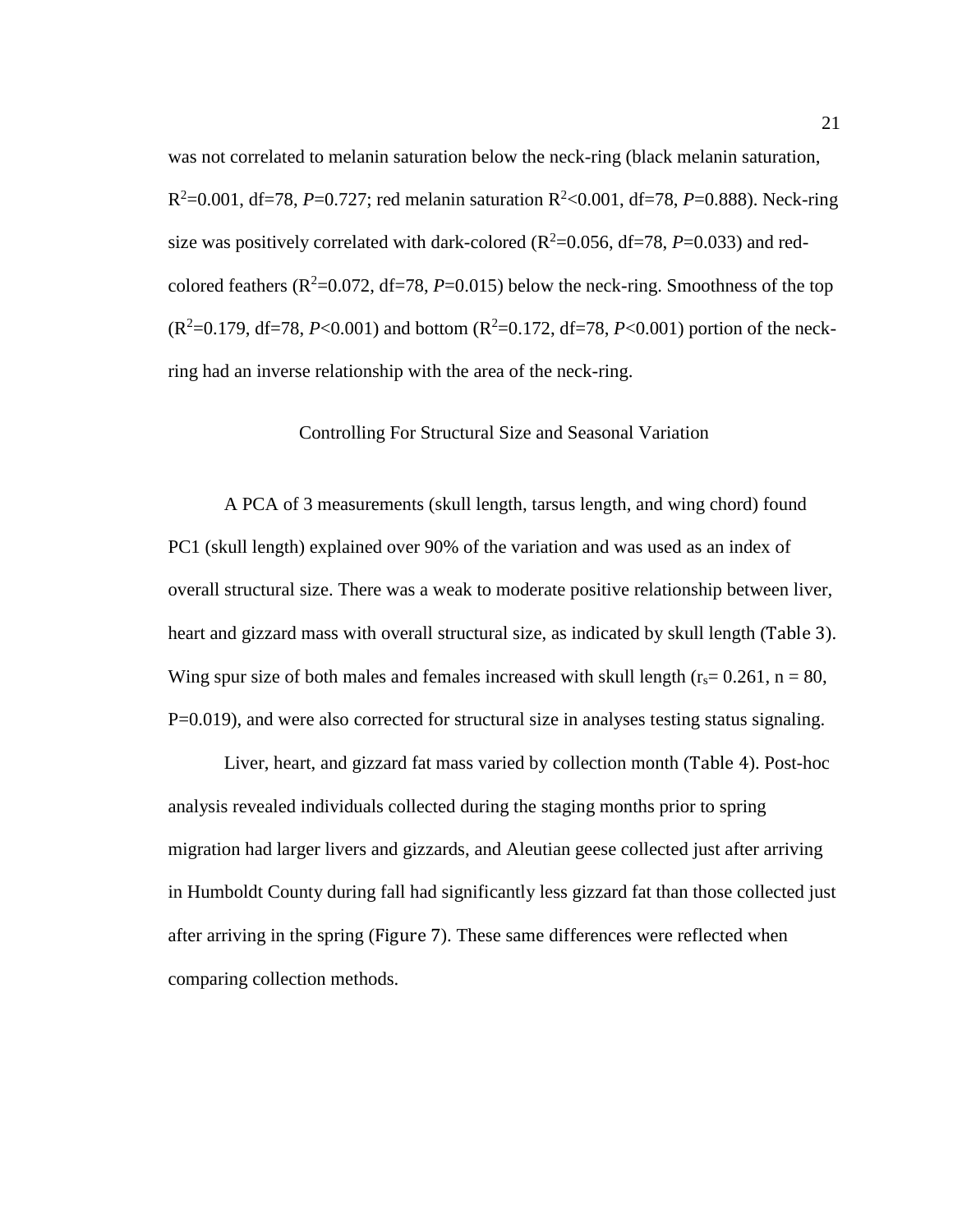| Characteristic                     | $\mathbf n$ | $\bar{x}$ | <b>SE</b> | range          | df    | t-stat | $\boldsymbol{P}$ |
|------------------------------------|-------------|-----------|-----------|----------------|-------|--------|------------------|
| Cheek Patch Area $(mm^2)$          |             |           |           |                | 66.5  | 0.184  | 0.854            |
| Males                              | 48          | 976.71    | 22.12     | 561.09-1386.07 |       |        |                  |
| Females                            | 32          | 983.16    | 27.15     | 636.8-1387.34  |       |        |                  |
| Neck-ring Area $(mm2)$             |             |           |           |                | 65.32 | 0.929  | 0.357            |
| Males                              | 48          | 563.19    | 34.17     | 174.32-1049.5  |       |        |                  |
| Females                            | 32          | 614.21    | 43.01     | 241.36-1245.82 |       |        |                  |
| <b>Cheek Patch Smoothness</b>      |             |           |           |                | 63.71 | 1.114  | 0.270            |
| Males                              | 48          | 0.78      | 0.03      | $0.71 - 0.87$  |       |        |                  |
| Females                            | 32          | 0.78      | 0.03      | $0.73 - 0.85$  |       |        |                  |
| Top Neck-ring Smoothness           |             |           |           |                | 62.01 | 1.969  | 0.053            |
| Males                              | 48          | 0.19      | 0.05      | $0.06 - 0.29$  |       |        |                  |
| Females                            | 32          | 0.17      | 0.05      | $0.06 - 0.25$  |       |        |                  |
| <b>Bottom Neck-ring Smoothness</b> |             |           |           |                | 61.08 | 0.16   | 0.873            |
| Males                              | 48          | 0.18      | 0.05      | $0.06 - 0.32$  |       |        |                  |
| Females                            | 32          | 0.18      | 0.05      | $0.06 - 0.29$  |       |        |                  |

<span id="page-29-0"></span>Table 1. Plumage patch quality by sex in Aleutian geese (n=80) collected in Humboldt County, CA during November-December 2016 and February-March 2017.

<span id="page-29-1"></span>Table 2. Relationship between plumage patch characteristic and overall structural size (skull length) in Aleutian geese (n=80) collected in Humboldt County, CA during November-December 2016 and February-March 2017.  $\rho$  = Spearman's Rho

| Characteristic                     | $df \quad t$ |            |             |             | Cor.Coefficient $\rho$ |          |
|------------------------------------|--------------|------------|-------------|-------------|------------------------|----------|
| Cheek Patch Area $(mm^2)$          |              | 78 1.167   |             | 0.247 0.131 |                        |          |
| Neck-ring Area $(mm^2)$            | 78           |            | 98653 0.167 |             |                        | $-0.157$ |
| <b>Cheek Patch Smoothness</b>      |              | 78 - 1.219 |             |             | $0.226 - 0.137$        |          |
| <b>Top Neck-ring Smoothness</b>    |              | 78 1.527   |             |             | 0.131 0.170            |          |
| <b>Bottom Neck-ring Smoothness</b> |              | 78 -0.214  |             | 0.831       | $-0.025$               |          |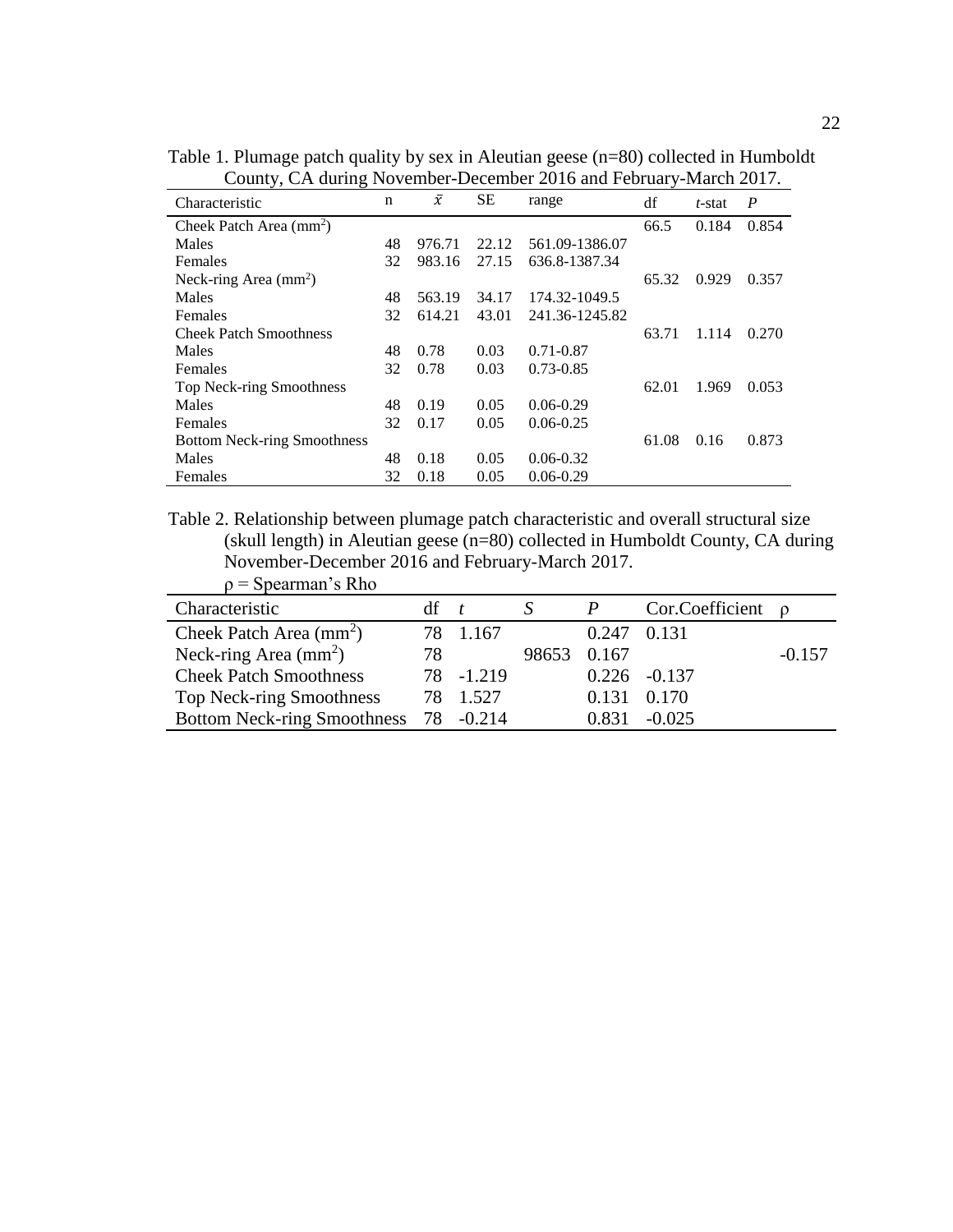

<span id="page-30-0"></span>Figure 6. Positive relationship between average cheek patch area  $\text{(mm}^2)$  and neck-ring area (mm<sup>2</sup>) in Aleutian geese (n=80) collected in Humboldt County, CA during November-December 2016 and February-March 2017.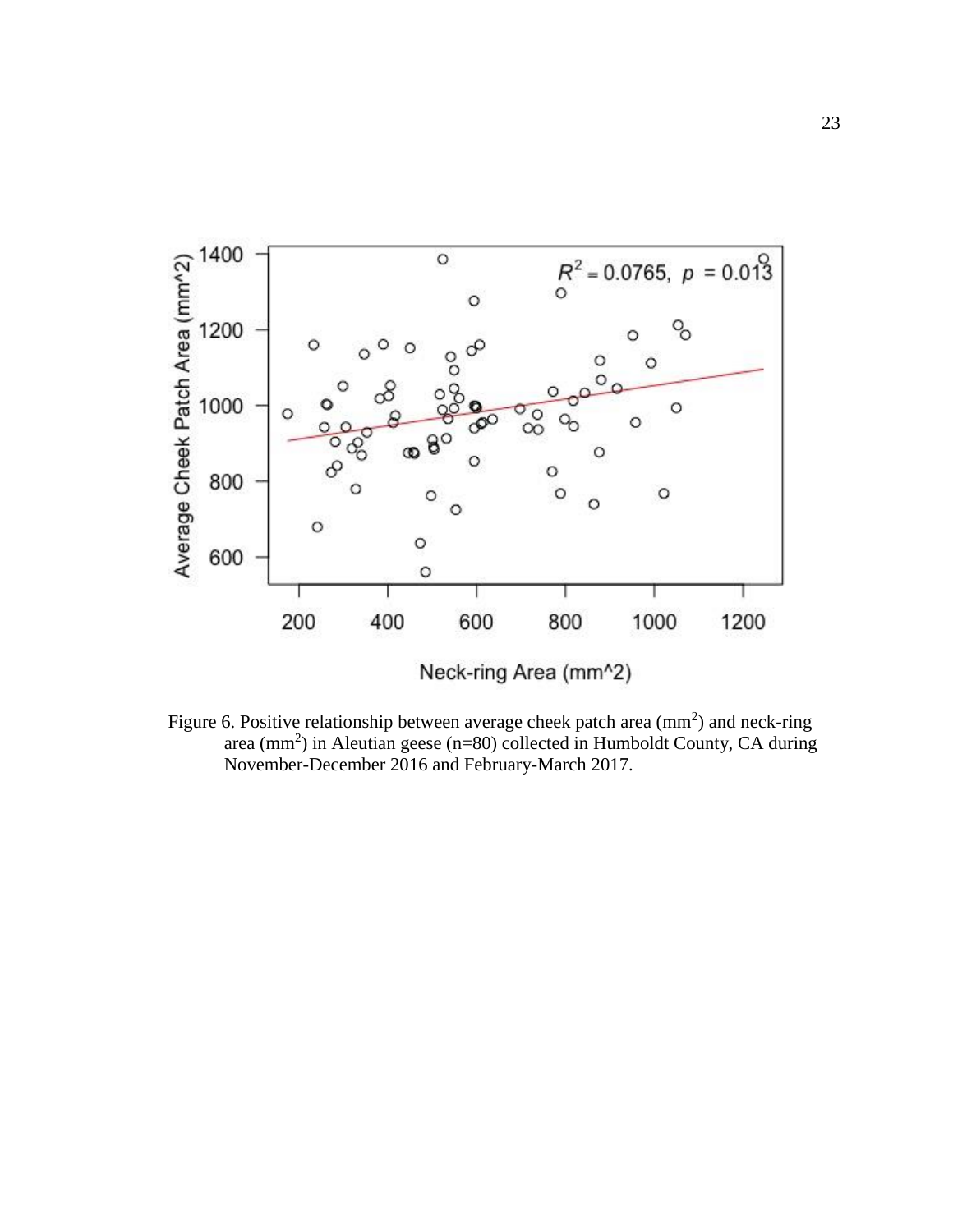<span id="page-31-0"></span>Table 3. Significant correlations between liver, heart, and gizzard mass and skull length (PC1) in adult Aleutian geese (n=80) collected in Humboldt County, CA November-December 2016 and February-March 2017.

| December 2010 and I column y ividien 2017. |  |                |                         |                 |  |  |  |
|--------------------------------------------|--|----------------|-------------------------|-----------------|--|--|--|
| Mass (g) df $t$                            |  |                | $\mathbf{P}$            | Cor.Coefficient |  |  |  |
| Liver                                      |  | 78 3.053 0.003 |                         | 0.327           |  |  |  |
| Heart                                      |  | 78 3.052 0.003 |                         | 0.327           |  |  |  |
| Gizzard                                    |  |                | 78 4.439 < 0.0001 0.449 |                 |  |  |  |

<span id="page-31-1"></span>Table 4. Organ mass differences between collection months in Aleutian geese (n=80) collected in Humboldt County, CA during November-December 2016 and February-March 2017.  $\overline{\phantom{0}}$ 

| Mass $(g)$        | df | Mean <sup>2</sup> error | $\overline{F}$ |       | $P$ -value |
|-------------------|----|-------------------------|----------------|-------|------------|
| Liver $(g)$       |    | 3,76 1256.3             | 16.91          |       | < 0.0001   |
| Heart $(g)$       |    | 3,76 43.64              | 11.98          |       | < 0.0001   |
| Heart Fat $(g)$   |    | 3,76 43.40              | 1.168          |       | 0.328      |
| Gizzard $(g)$     |    | 3,76 96.54              | 0.718          |       | 0.544      |
| Gizzard Fat $(g)$ | 3  |                         |                | 7.936 | 0.047      |
| Spleen $(g)$      |    |                         |                | 0.715 | 0.870      |
|                   |    |                         |                |       |            |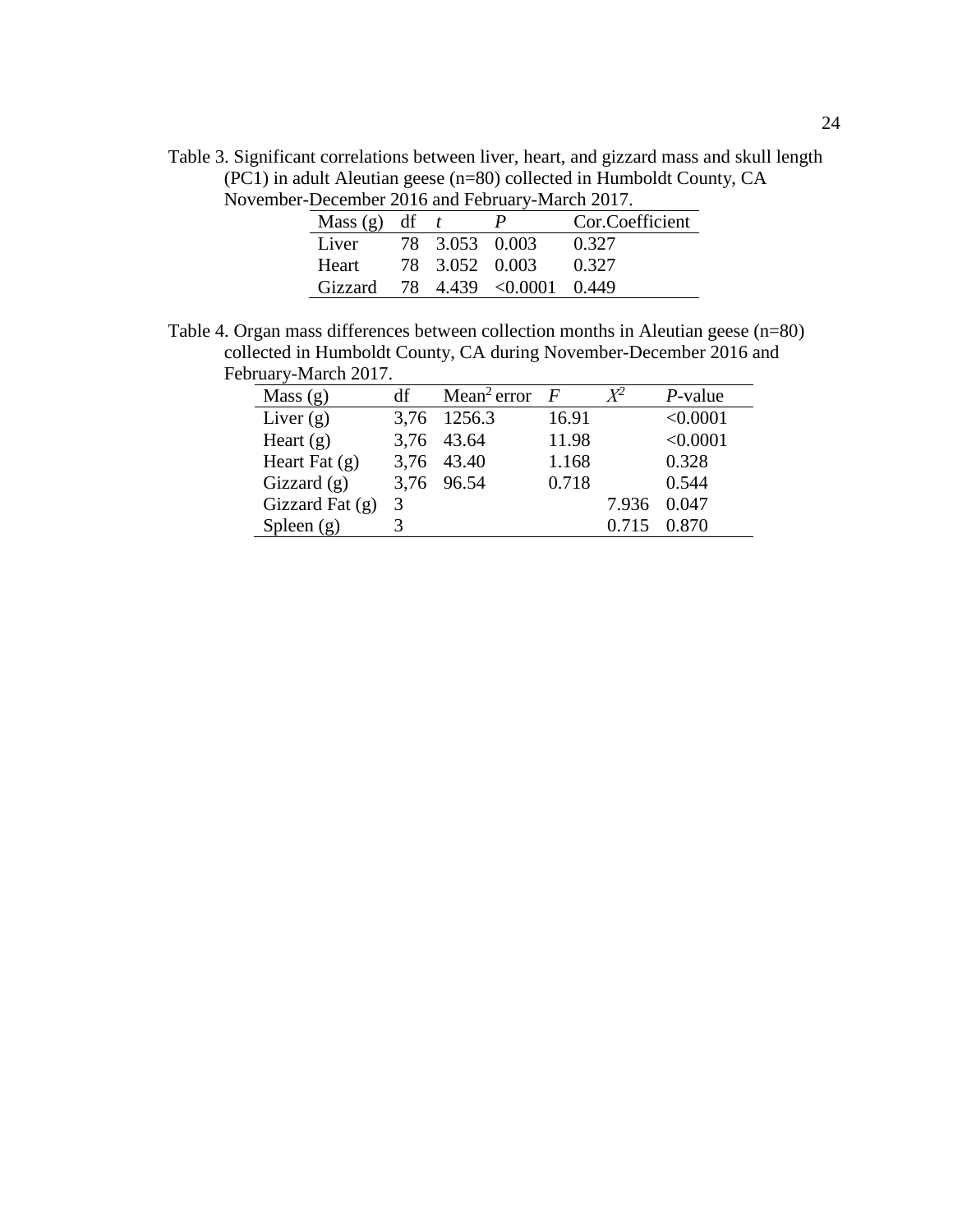

<span id="page-32-0"></span>Figure 7. Differences in collection month means of liver, heart, and gizzard fat mass of Aleutian geese (n=80) collected in Humboldt County, CA during November-December 2016 and February-March 2017.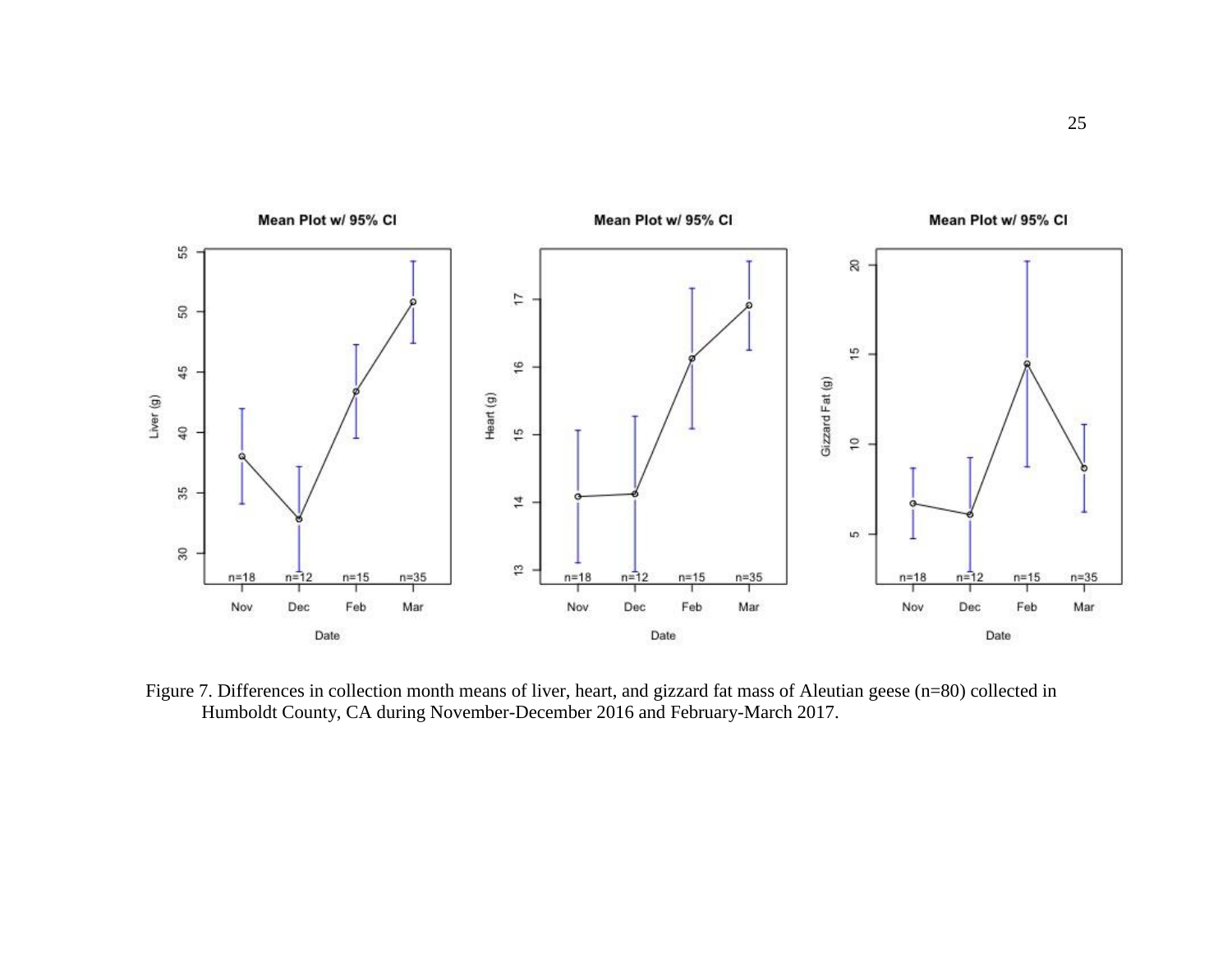# Honest Advertisement and Status Signaling: Organ Correlates, Fighting Bones, and Plumage Patch Distribution

Smoothness of the bottom portion of the neck-ring was positively correlated with gizzard mass ([Figure 8](#page-34-0)). Results from other regressions of plumage patch quality and organ masses were not significant ([APPENDIX](#page-54-0) ). Cheek patch area was positively correlated with wing spur size in males  $(R^2=0.207, df=46, P=0.001)$ , but not females (R<sup>2</sup>=0.000, df=30, *P*=0.938).

Distributions for plumage patch area and measurements of smoothness of cheek patches and the top of neck-ring ornaments were uni-modal for both sexes, whereas smoothness of the bottom portion of the neck-ring in females was multi-modal [\(Figure 9](#page-35-0) and [Figure 10\)](#page-36-0).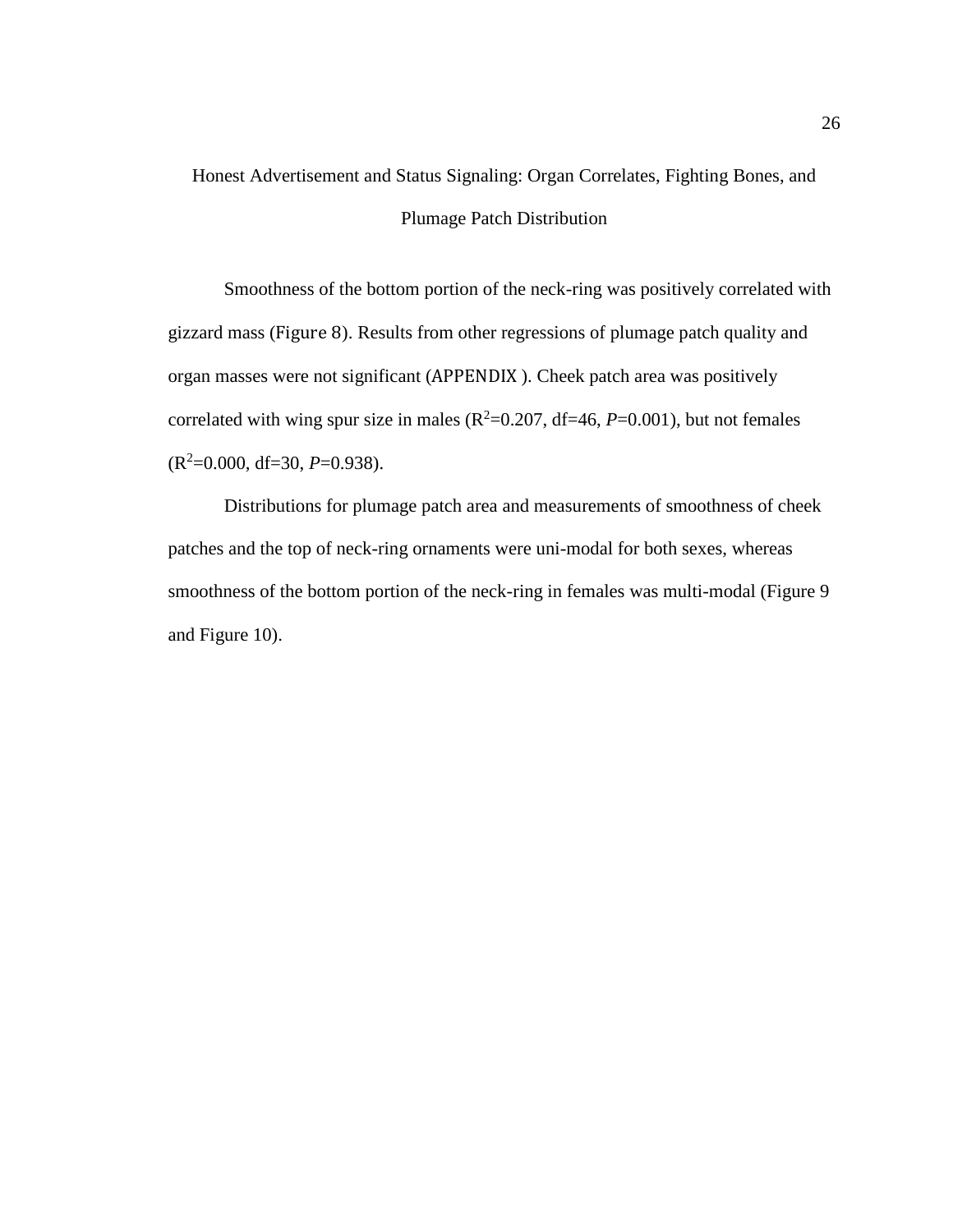

<span id="page-34-0"></span>Figure 8. Positive relationship between the smoothness of the bottom portion of the neckring and gizzard mass (g) in Aleutian geese (n=80) collected in Humboldt County, CA during November-December 2016 and February-March 2017. Gizzard mass is adjusted for overall structural size.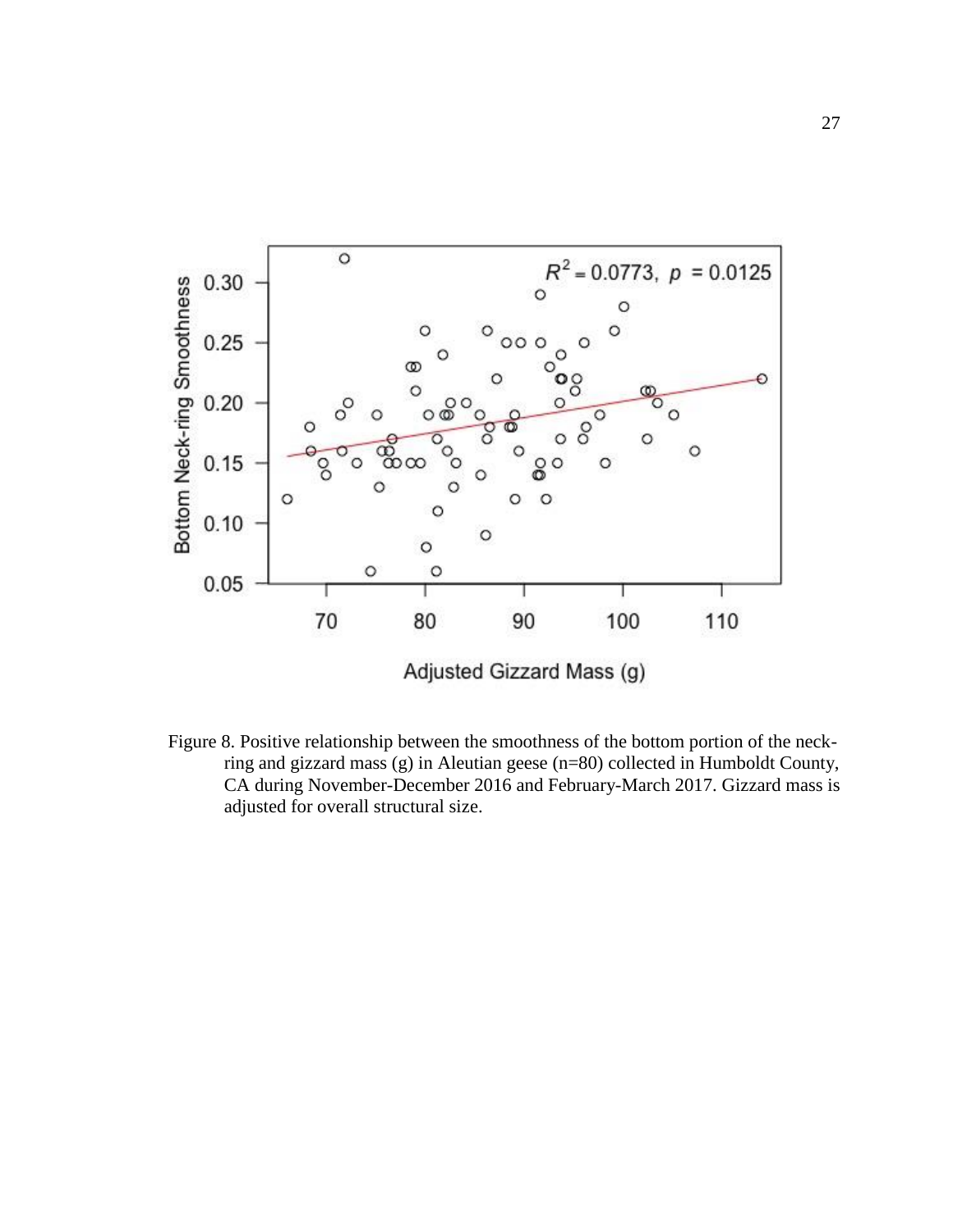

<span id="page-35-0"></span>Figure 9. Distributions for plumage patch quality in Aleutian geese (Male n=48; Female n=32) collected in Humboldt County, CA during November-December 2016 and February-March 2017.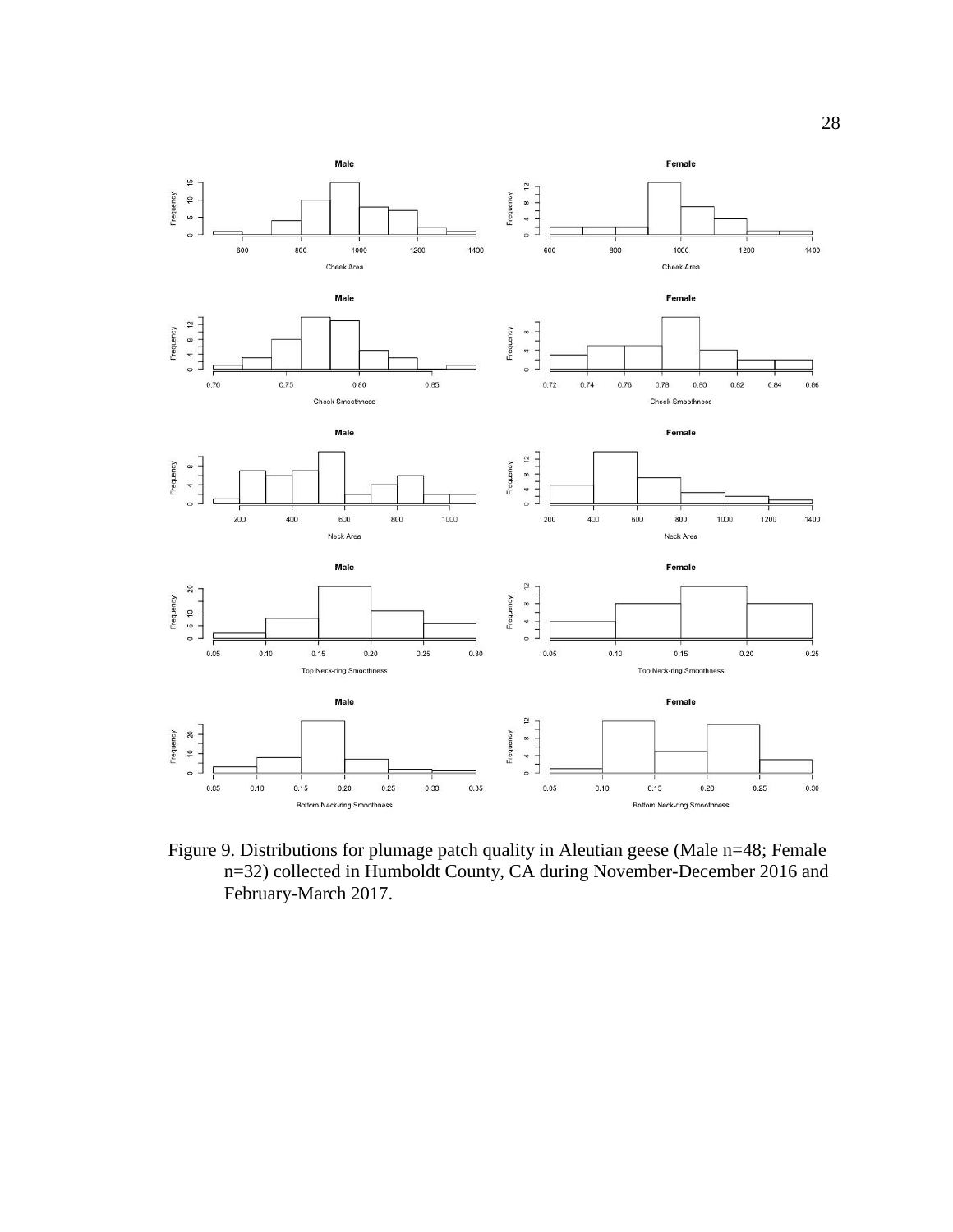

<span id="page-36-0"></span>Figure 10. Multi-modal distribution for smoothness of the bottom portion of the neck-ring in female Aleutian geese (n=32) collected in Humboldt County, CA during November-December 2016 and February-March 2017.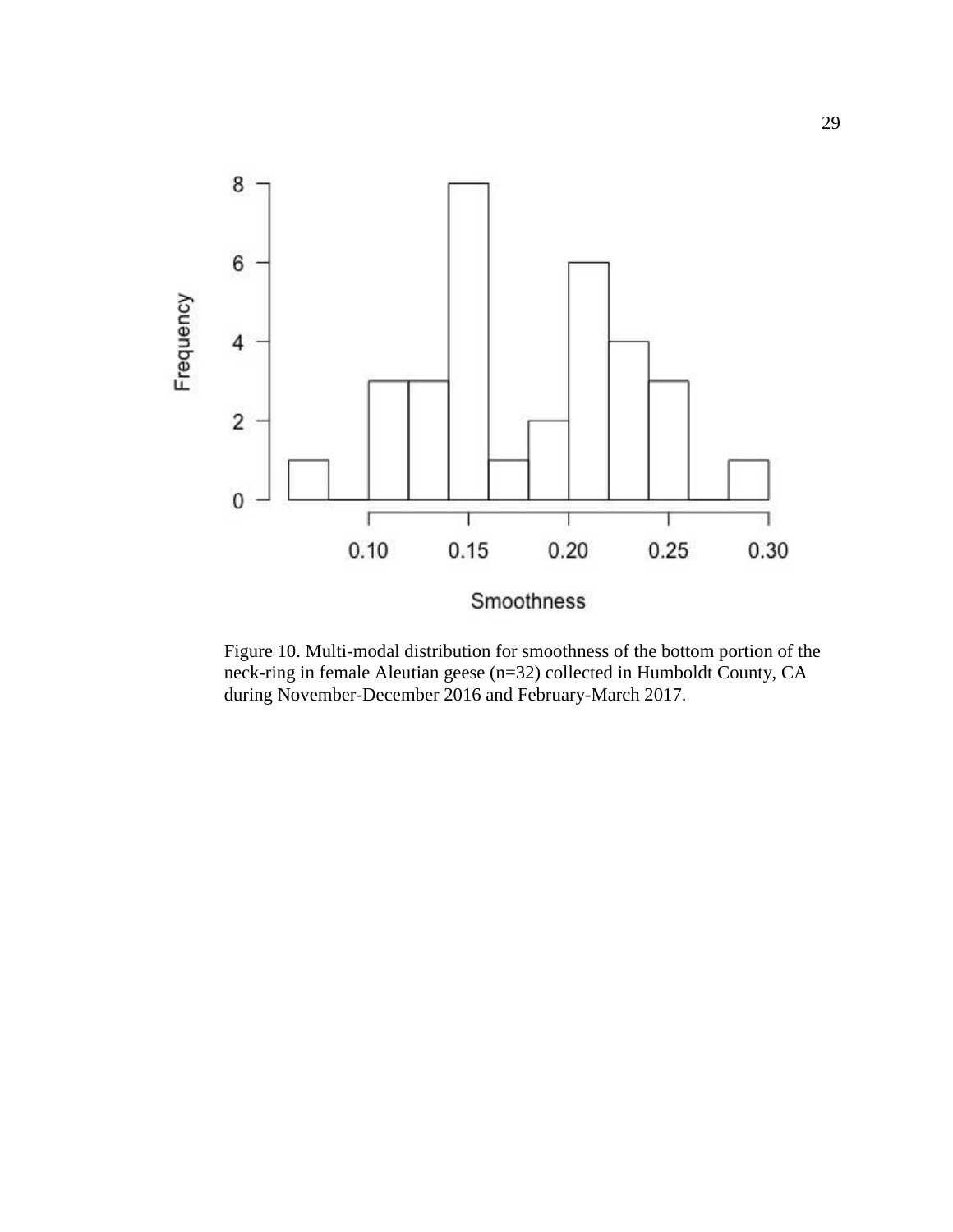#### DISCUSSION

#### Describing Plumage Patches

Aleutian geese with large neck-rings tended to have large cheek patches, and these plumage patches were independent of structural size and sex. The feathers below individuals with large neck-rings were saturated with more melanin (blacker) and pheomelanin (redder). Those with large neck-rings were more likely to have broken and uneven borders at the top and bottom edge of the plumage patch. Plumage patch smoothness was similar between both sexes, unlike other sexually monomorphic species where males had more immaculate plumage patch edges than females (Ferns and Lang 2003, Ferns and Hinsley 2004).

## Honest Signaling of Quality and Status

In both sexes, smoothness of the lower border of the neck-ring was positively correlated with gizzard mass. This supports one of the predictions of the honest advertisement hypothesis: attributes that signal quality are correlated with components of health. Aleutian geese with larger gizzards may be more efficient and prolific foragers, which can contribute to precisely depositing melanin to create a smoother neck-ring. Smooth neck-rings may signal an Aleutian goose's ability to acquire energy. Gizzard mass increases with use and fibrous forage, and larger gizzards are more efficient at obtaining energy while foraging (Piersma 1998, Williamson et al. 2014, Jónsson and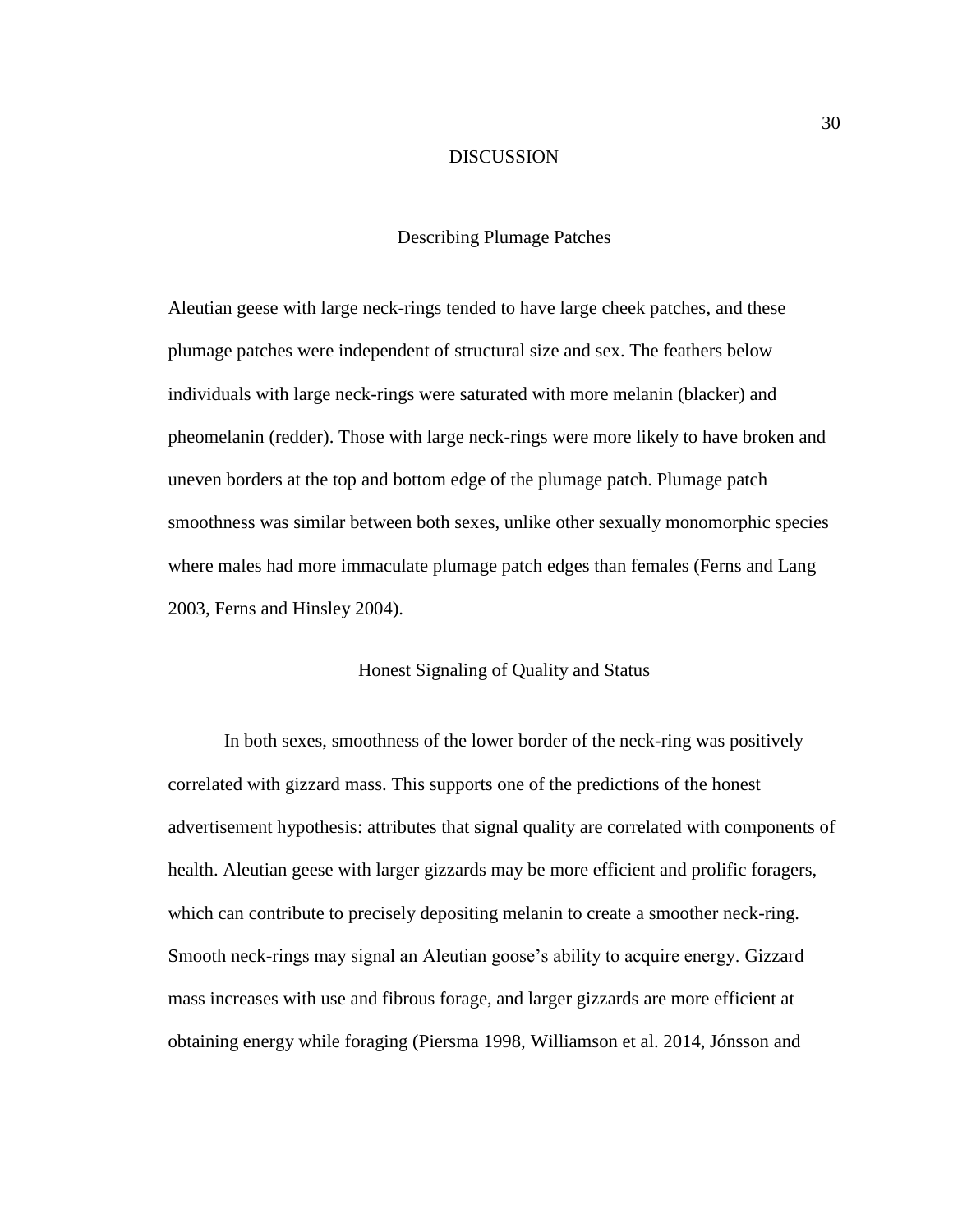Afton 2017). Geese are less efficient at digesting plant material than most vertebrate herbivores; therefore they must selectively pick grit of various sizes to grind vegetation in their gizzards to gain access to nutrients that otherwise would be unavailable through fermentation (Buchsbaum et al. 1986). The size of grit within the gizzard is one factor in effectively breaking down different volumes of plant matter (Thomas et al. 1977, Moore 1998). Gizzard mass may be a limiting factor in how much grit or vegetation a goose can process. Furthermore, geese that can acquire energy efficiently, for the production of endogenously synthesized melanins, may be less likely to have stress-induced melanin deposition errors in their plumage (Mougeot and Redpath 2004). For example, higherranking male black-capped chickadees had darker plumage patches and grew feathers faster than low-ranking counterparts (Mennill et al. 2003). High-ranking males in the previously described system are thought to have preferential access to food resources that allow for the production of higher quality plumage. Plumage patch quality may suffer from nutritional deficits and intrasexual competition. Feathers with inconsistencies in melanin deposition fail to create smooth borders along the plumage patches' edge (Ferns and Lang 2003).

Condition-dependent ornaments can signal important information about an individual's health and fitness, and the plumage patches found on Aleutian geese may function as an ornament in mate choice (Hill 2002). In long-lived, monogamous species, such as geese, both partners are predicted to be selective during mate-choice (*sensu*  Trivers 1972). "Choosy" mates may use the smoothness of cheek patches to assess prospective partners (*sensu* Ferns and Hinsley 2004). A study of captive barnacle geese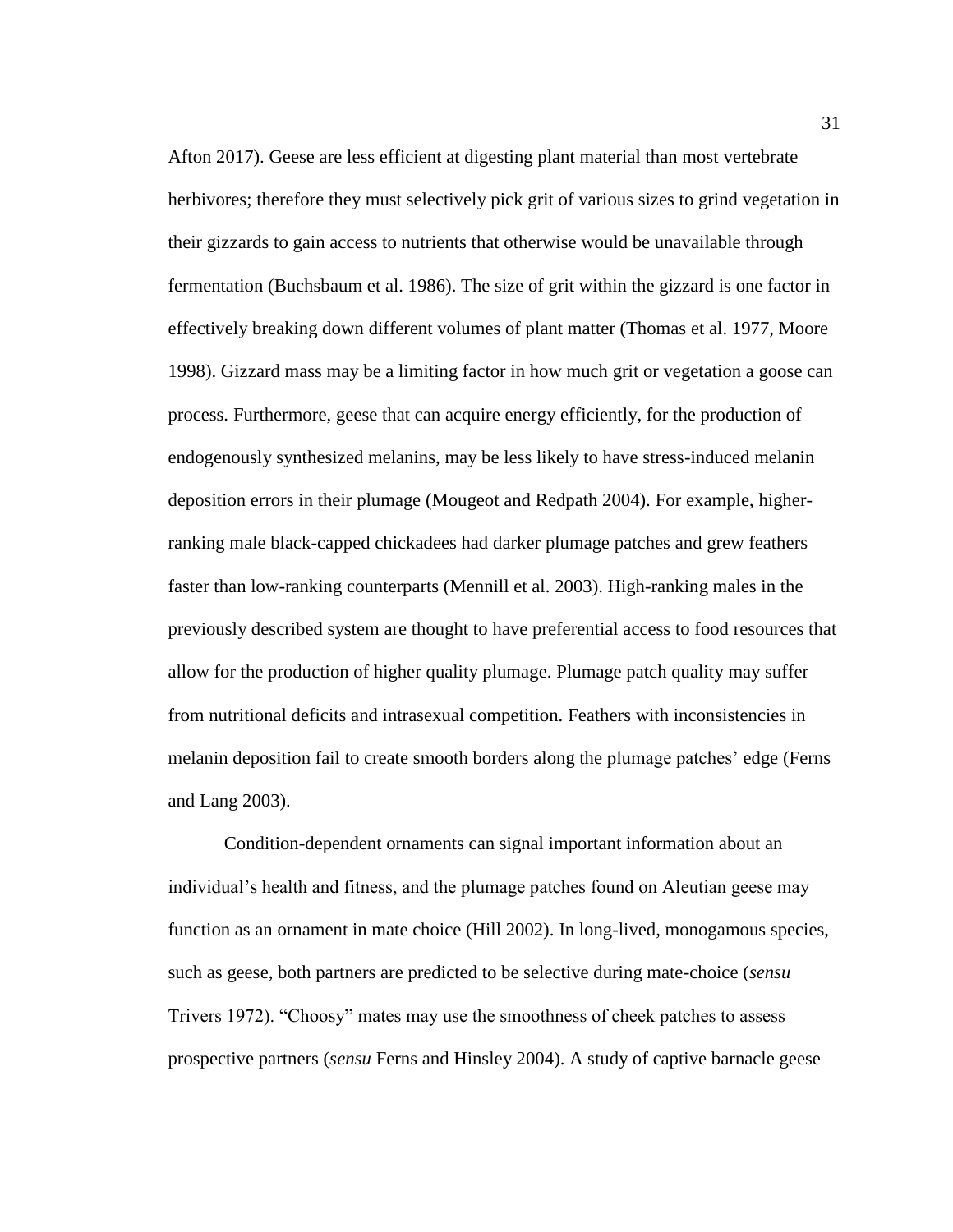(*Branta leucopsis*) described both sexes appeared to utilize two sampling strategies during mate-choice (Choudhury and Black 1993). Some individuals accepted or rejected a mate, without returning to a previously assessed partner (one-step-decision), while others temporarily held onto one partner while simultaneously sampling a new one (partner-hold). The later strategy allowed "choosy" mates to compare individual qualities of prospective partners. Additionally, higher-quality (heavier and more vigilant) female barnacle geese with darker face patterns had more trial liaisons and appeared to be choosier.

There were no other significant relationships between plumage patch quality and organ mass. Organ mass has proven a good predictor of individual quality in other bird species, reflecting energy acquisition, aerobic function, and immunocompetence (Bishop 1997, Piersma 1998, Mougeot and Redpath 2004). Chinese grouse (*Tetrastes sewerzowi*) with larger and redder supra-orbital combs honestly signal male breeding status, fighting prowess, body condition and parasite load (Yang et al. 2013). One would expect that variations in the size and smoothness of plumage patches found on Aleutian geese may be important in signaling information in a long-lived and monogamous species. The lack of significant relationships between plumage patch quality and organ masses in this study may be due to using poor indicators of quality for this species. Endoparasite counts may have served as better indicators of immunocompetence as compared to spleen mass (Mougeot and Redpath 2004). The size of grit within the gizzard may have provided further support in evaluating the efficiency of individuals to acquire energy (Thomas et al. 1977). Plumage patch size and cheek patch smoothness may signal different aspects of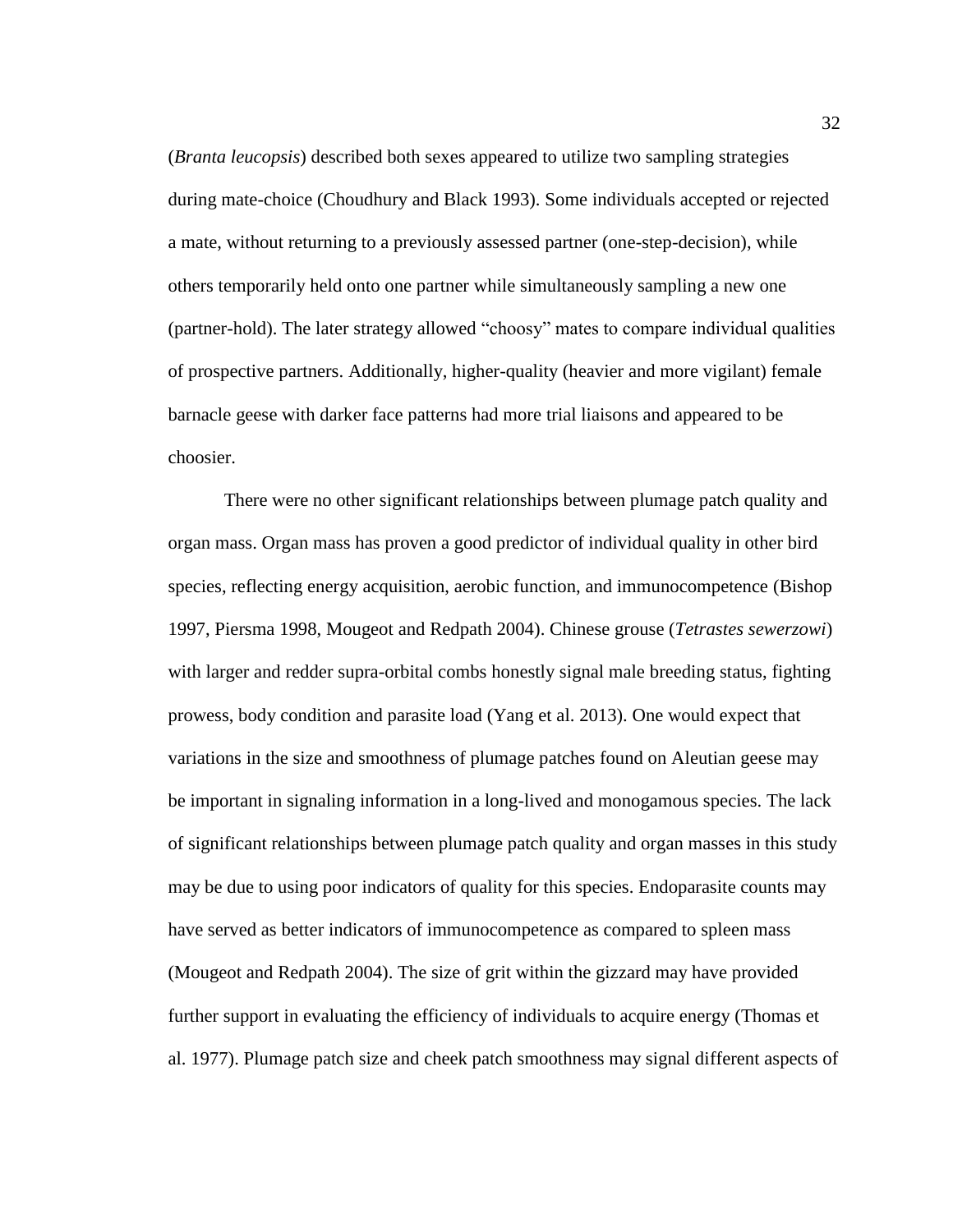individual quality not measured in this study, such as resource guarding potential and reproductive success (Ferns and Hinsley 2004).

Cheek patch area increased with wing spur size in males, supporting the status signaling hypothesis, as cheek size may honestly indicate fighting prowess in male-male competition. This is explained by the second mechanism of sexual selection; competition for mates (Darwin 1871, Anderson 1994). The level of aggression in agonistic interactions between geese is adjusted based on the position in the hierarchy of the opponent(s), and the outcome of these bouts is largely dependent on male dominance (Boyd 1953, Raveling 1970, Black and Owen 1989). Additionally, aggressive behavior in male geese may affect the success of their partnerships and their young. For example, In dark-bellied brent geese, it is hypothesized that male territory defense on spring staginggrounds provided increased feeding opportunities mates, thereby affecting nesting and migratory success (Poisbleau et al. 2008). In male snow geese (*Anser caerulescens*), aggression is thought to function in mediating forced extra-pair copulations and reducing nest predation (Mineau and Cooke 1979).

The correlation between cheek patch area and wing spur size may be lacking in female Aleutian geese because a reduced selective pressure to defend resources (*e.g.*  mates, territory, food), and therefore may not escalate fights to a dangerous degree. This phenomenon is described in bar-headed geese (*Anser indicus*) where only males escalated fights to the point of "wing-beat" fighting and would utilize their wing spurs to maim or dispatch an opponent (Lamprecht 1986).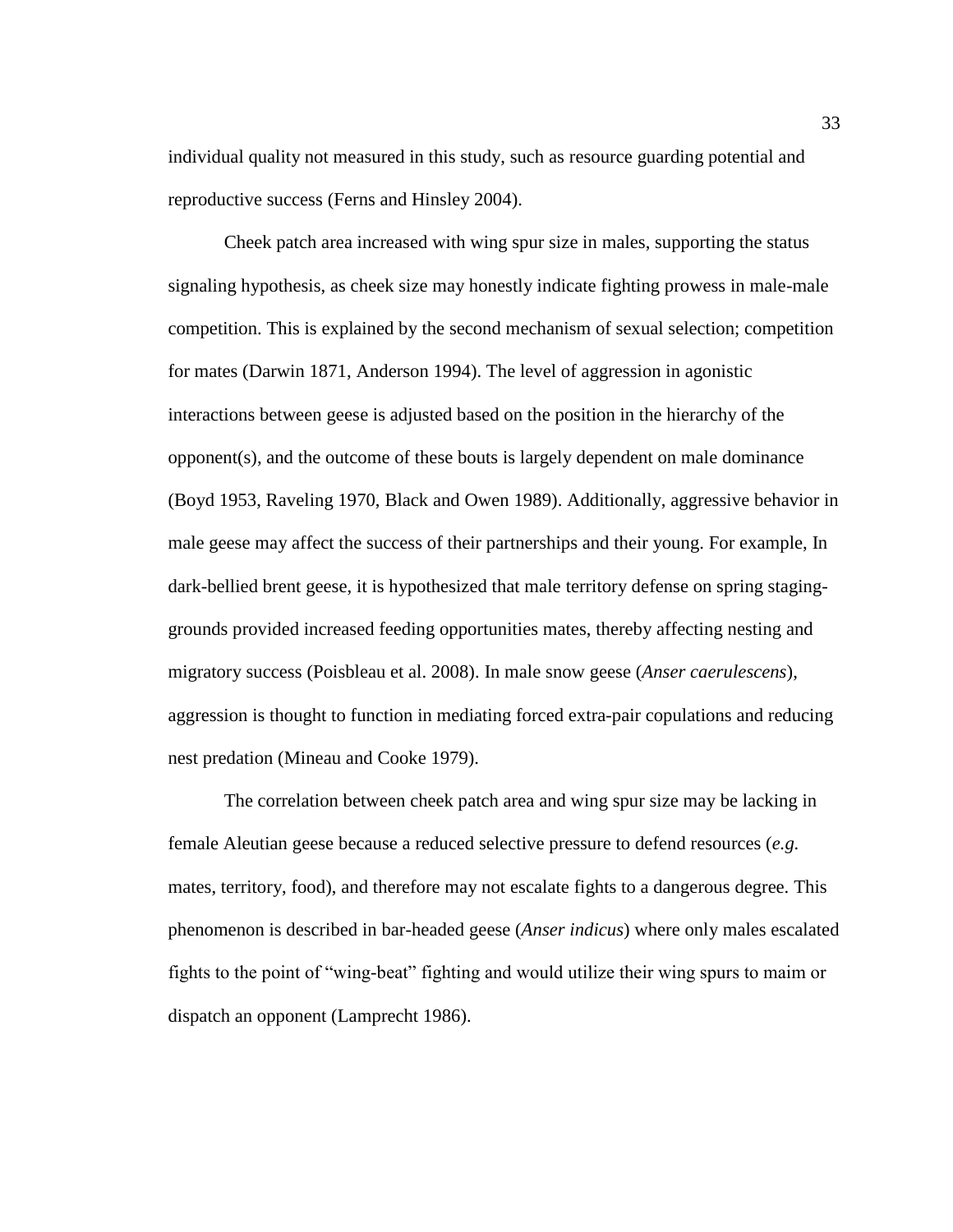Fighting among geese is infrequent and may be socially reinforced by status signaling prior to escalating an agonistic interaction (Raveling 1970). For example, in Ross's geese (*Chen rossii*), caruncles on the bills of older geese may signal status during pre-fight posturing, thereby averting unnecessary bouts of aggression (McLandress 1983). Geese that have large cheek patches and small wing spurs may have been selected against, as they likely could not reinforce their status, and subsequently defend resources. This has been demonstrated for agonistic encounters between paper wasps (*Polistes dominulus*) in which subordinates had a badge of status experimentally altered to increase perceived status and subsequently received significantly more aggression than the control (Tibbets and Dale 2004). Alternatively, small wing spurs may never have evolved in combination with large cheek patches.

#### Signaling Individual Identity

The distribution of plumage patch attributes was mostly uni-modal for both sexes, further supporting a prediction of the honest advertisement hypothesis. However, the distribution of smoothness for the lower portion of the neck-ring in females was multimodal, which supports a prediction of the individual identity hypothesis; traits signaling identity should be more variable in their distribution. A close inspection of adult females in my dataset showed differences in the shape and smoothness of the bottom neck-ring that may account for the multi-modal distribution seen in the data. Some females had a very flat border that squared off directly across the top of the breast, while others had a concave border that sank into the breast feathers. The multi-modal distribution of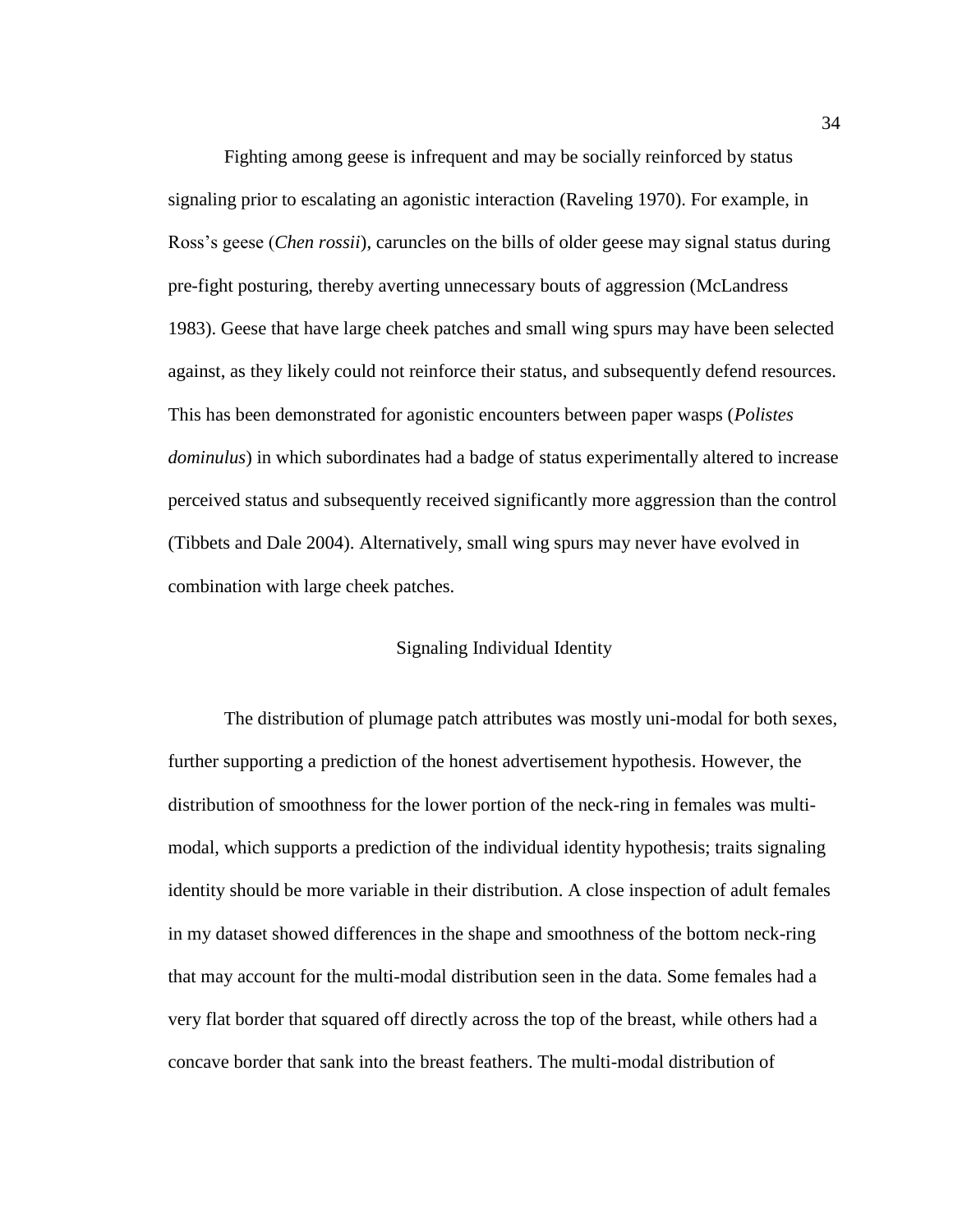smoothness in female plumage patches suggests this may be a characteristic, in addition to body size, vocal characteristics, and sexual displays, which allows males and females to identify each other (Dale et al. 2001). Smoothness of the neck-ring in females may serve a dual function in signaling individual quality and identity to multiple receivers as it is also tied to an index of health, specifically gizzard size.

Smoothness for the lower portion of the neck-ring doesn't fulfill the second prediction of the individual identity hypothesis that traits signaling identity will not be correlated to indices of health or status. I propose some alternative explanations for the multi-modal distribution of this potentially condition-dependent plumage patch in females only: 1) smoothness in female plumage may signal individual quality as well as individual identity; 2) female Aleutian geese may experience more selective pressure than males to be uniquely identifiable to conspecifics; and 3) the mutual ornamentation hypothesis suggests that similarities in plumage patches result from similar, but unequal selective pressures arising from inter- and intraspecific competition (Kraaijeveld et al. 2007). Traits conferring identity may not also reflect individual quality, but plumage patches that reflect quality may also signal individual identity.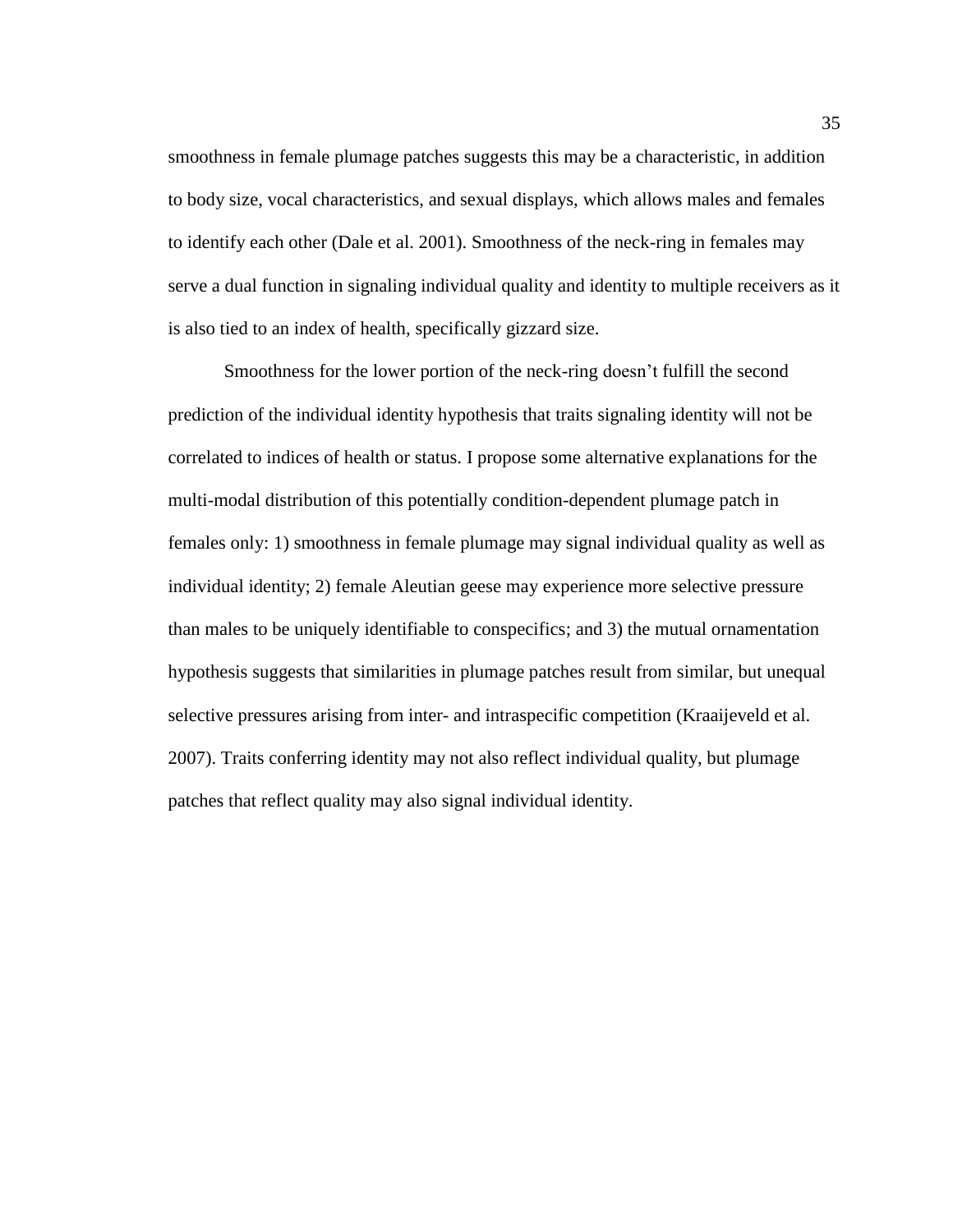#### Future Research and Management Implications

While I did not find significant relationships between some ornament or wing spur characteristics and indices of individual quality, future research should focus on obtaining fine scale and high quality data from which these indices are comprised. I believe the lack of a relationship between some of my variables was due to the scale with which it was measured (*e.g.* using liver mass rather than nematode counts for immunocompetence).

The implications of my findings and future studies in this direction could prove important for managing subtle, but morphologically distinct sub-populations of Aleutian geese, or aid in assessing individual quality in a non-invasive manner. Since 2005, Aleutian geese have had auxiliary plastic collars placed around their necks to help estimate their abundance (Sanders and Trost 2013). The plastic collar may obscure some or most of the achromatic plumage at the base of the neck of Aleutian geese, which may signal important information used in mate choice and individual recognition. Future research might consider whether the addition of the plastic collar, made with various colors and engraved digits, enhances or obscures information provided by a natural neckring ornament.

The results from this study may indicate that attributes of plumage patches found on adult Aleutian geese signal individual quality, identity, and status between and within sexes. Further investigation is needed to determine the degree to which these plumage patches affect individual fitness and social status. Additional research could also

36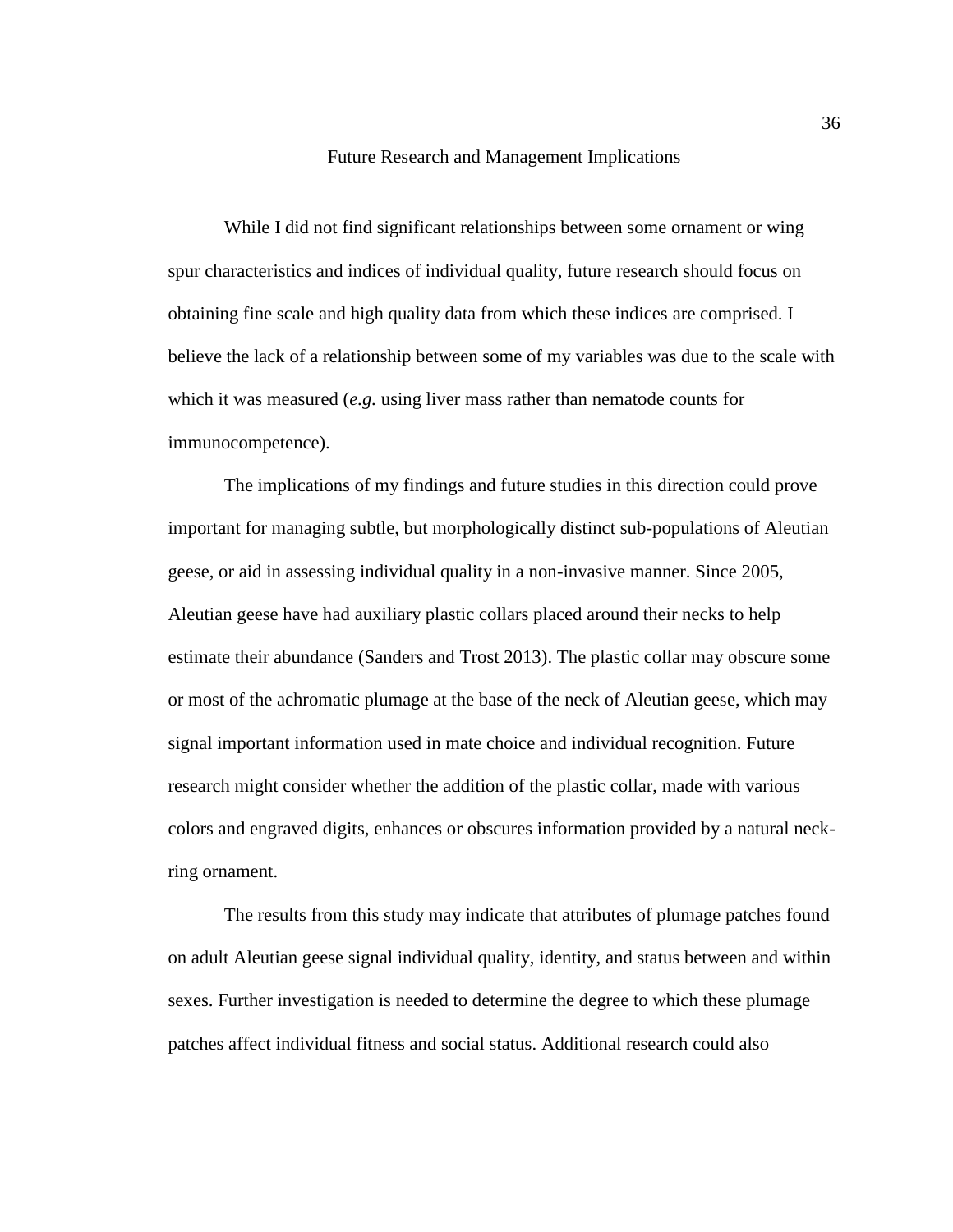determine the functional differences between male and female plumage patch attributes. Since my evidence is correlational, I suggest that an experimental study be carried out to isolate the effects of each signal during inter- and intraspecific interactions. As this study was focused around describing the relationships of non-living specimens from a natural system, I was not able to determine the effects of manipulating plumage patch attributes in- or ex-situ. A growing body of evidence suggests smooth plumage patch edges are an important indicator of an individual's life history as they are often located on areas of the body subject to environmental wear, and may be resource dependent. Different attributes of achromatic plumage patches found on Aleutian geese may signal separate and distinct information in inter- and intrasexual communication.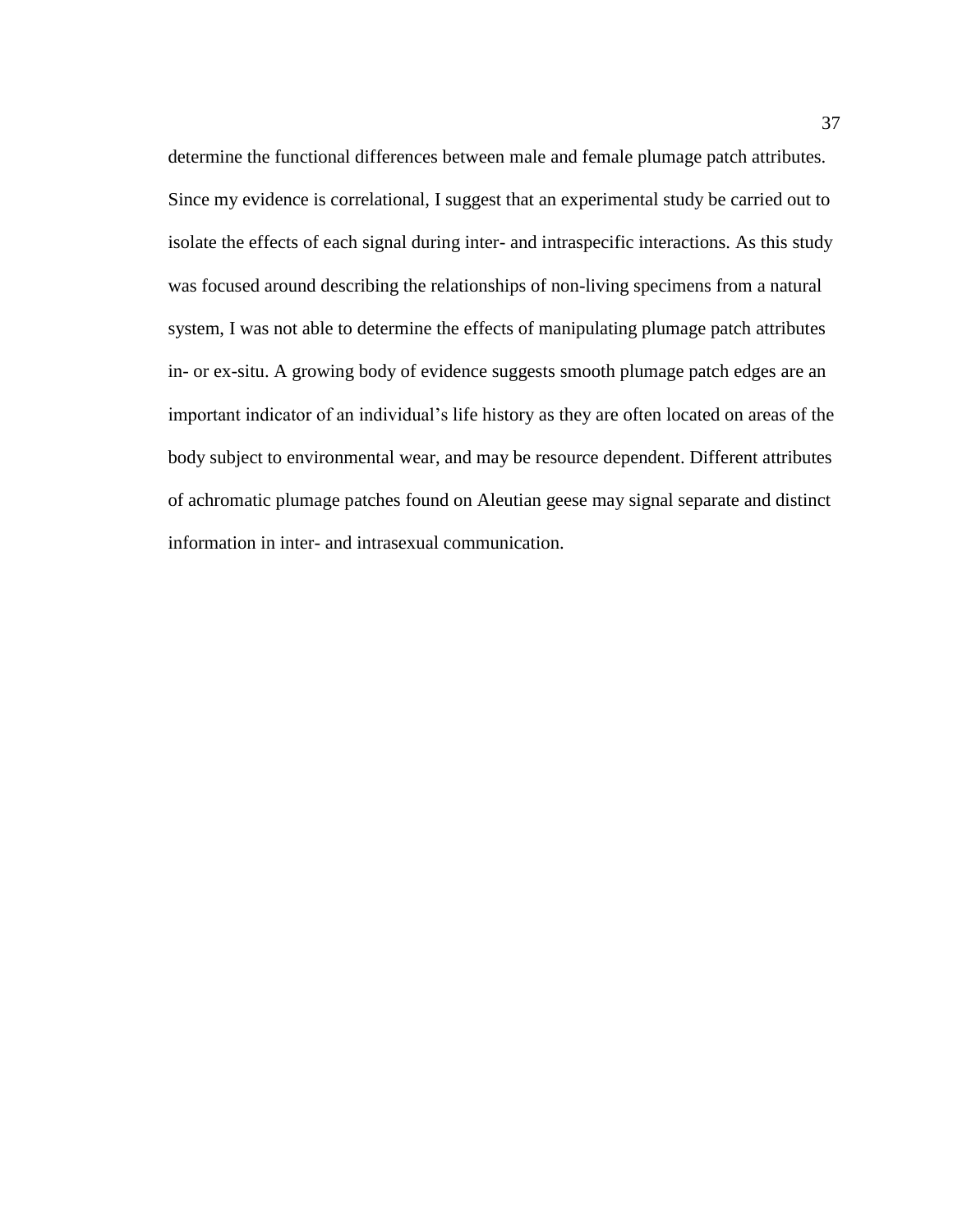#### LITERATURE CITED

Andersson, M. B. 1994. Sexual Selection. Princeton University Press, NJ.

- Ankney, C. D., and A. D. Afton. 1988. Bioenergetics of breeding northern shovelers: diet, nutrient reserves, clutch size, and incubation. The Condor 90:459-472.
- Badyaev, A. V., G. E. Hill, P. O. Dunn, and J. C. Glen. 2001. Plumage color as a composite trait: developmental and functional integration of sexual ornamentation. American Naturalist 158:221-235.
- Battley, P. F., T. Piersma, M. W. Dietz, S. Tang, A. Dekinga, and K. Hulsman. 2000. Empirical evidence for differential organ reductions during transoceanic bird flight. Proceedings of the Royal Society of London. Series B: Biological Sciences.
- Bishop, C. M. 1997. Heart mass and the maximum cardiac output of birds and mammals: implications for estimating the maximum aerobic power input of flying animals. Philosophical Transactions of the Royal Society of London B: Biological Sciences 352:447-456.
- Black, J. M., and J. H. Barrow. 1985. Visual signaling in Canada geese for the coordination of family units. Wildfowl 36:35-41.
- Black, J. M., and M. Owen. 1988. Variations in pair bond and agonistic behaviors in barnacle geese on the wintering grounds. Pages 39-57 *in* M. Weller, editor. Waterfowl in Winter. University of Minnesota Press, MN.
- Black, J. M., J. Prop, and K. Larson. 2014. The barnacle goose. Bloomsbury Publishing, London, England.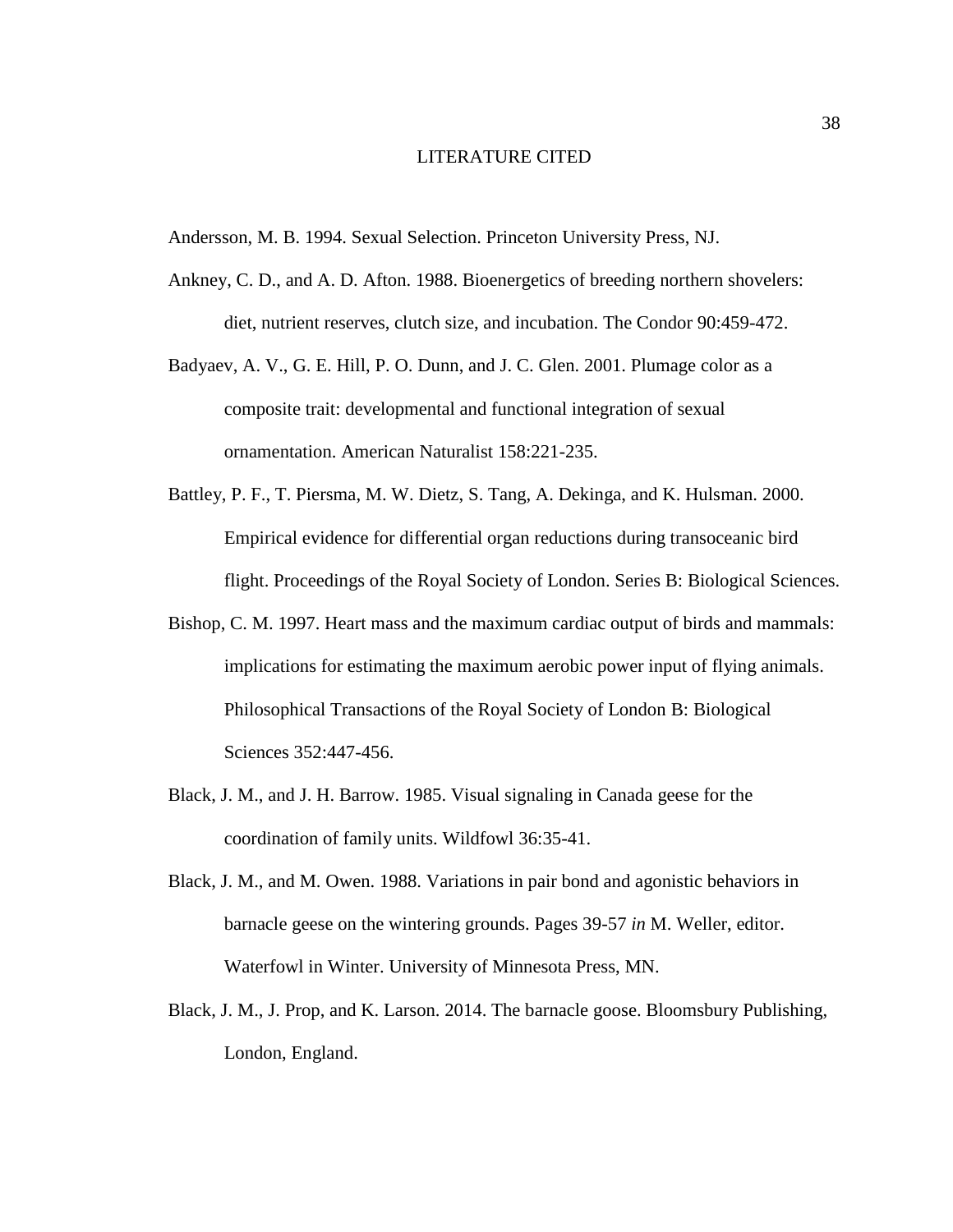- Bókony, V., L. Z. Garamszegi, K. Hirschenhauser, and A. Liker. 2008. Testosterone and melanin-based black plumage coloration: a comparative study. Behavioral Ecology and Sociobiology 62:1229-1238.
- Bonser, R. H. C. 1995. Melanin and the abrasion resistance of feathers. Condor 97:590- 591.Buchsbaum, R., J. Wilson, and I. Valiela. 1986. Digestibility of plant constituents by Canada geese and Atlantic brant. Ecology 67:386-393.
- Boyd, H. 1953. On encounters between wild white-fronted geese in winter flocks. Behaviour 5:85-129.
- Bush, S. E., D. Kim, B. R. Moyer, J. Lever, and D. H. Clayton. 2006. Is melanin a defense against feather-feeding lice? The Auk: Ornithological Advances 123:153- 161.
- Cairns, D. K. 1986. Plumage colour in pursuit-diving seabirds: why do penguins wear tuxedos? Bird Behavior 6: 58-65.
- Choudhury, S., and J. M. Black. 1993. Mate selection behaviour and sampling stategies in geese. Animal Behaviour 474–457.
- Cocke, J., S. K. Alton, and J. M. Black. 2016. Observations of Aleutian cackling geese *Branta hutchinsii leucopareia* breeding on Buldir Island, Alaska: forty-seven years after discovery of a remnant population. Wildfowl 66:112-125.
- Dale, J., C. J. Dey, K. Delhey, B. Kempenaers, and M. Valcu. 2015. The effects of life history and sexual selection on male and female plumage colouration. Nature 527:367-370.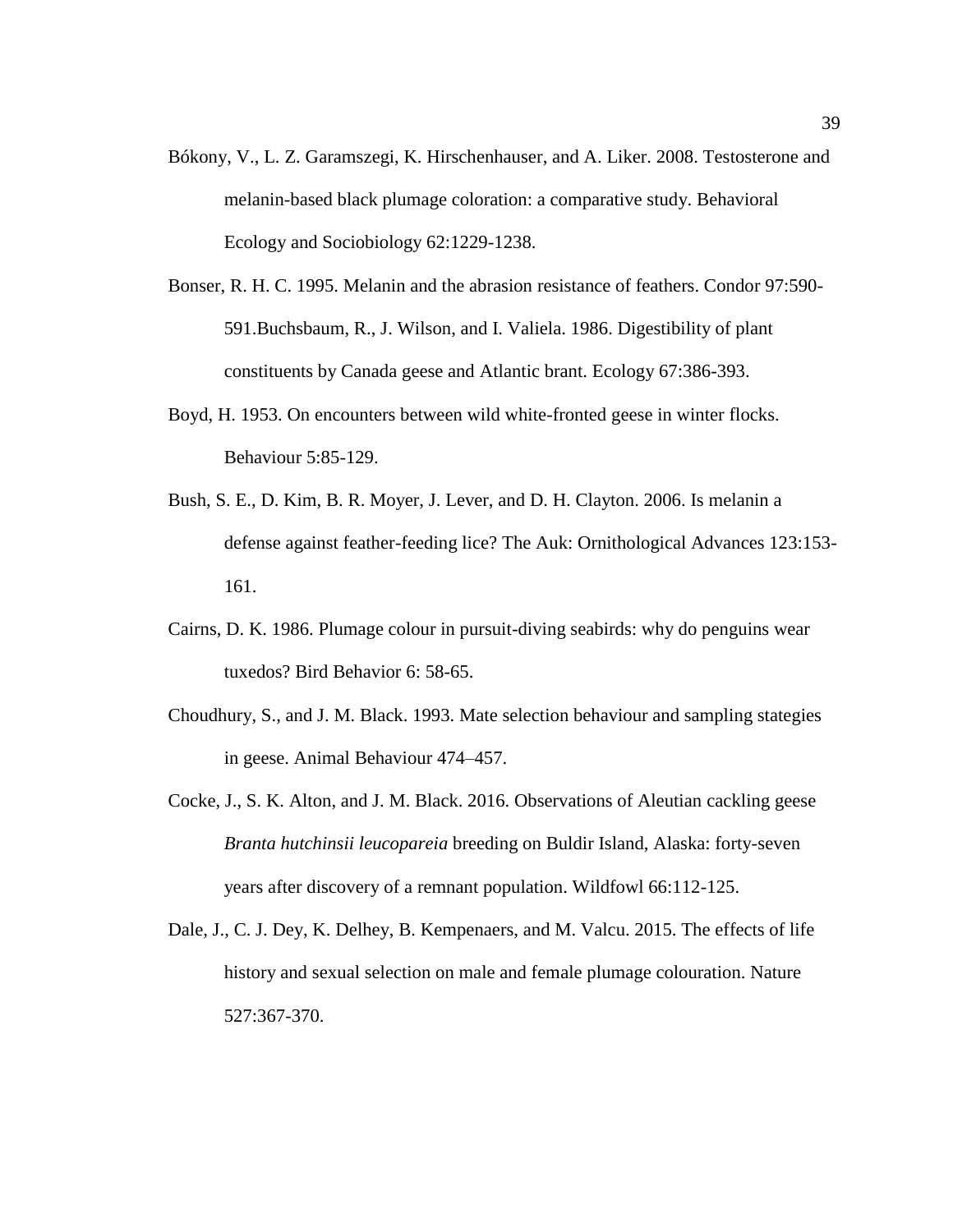- Dale, J., D. B. Lank, and H. K. Reeve. 2001. Signaling individual identity versus quality: a model and case studies with ruffs, queleas, and house finches. The American Naturalist 158:75-86.
- Darwin, C. 1871. The descent of man, and selection in relation to sex. Volume I. John Murray, London, England.
- Ferns, P. N., and S. A. Hinsley. 2004. Immaculate tits: head plumage pattern as an indicator of quality in birds. Animal Behaviour 67:261-272.
- Ferns, P. N., and A. Lang. 2003. The value of immaculate mates: relationships between plumage quality and breeding success in shelducks. Ethology 109:521-532.
- Folstad, I., and A. J. Karter. 1992. Parasites, bright males, and the immunocompetence handicap. The American Naturalist 139:603-622.
- Galván, I., and J. J. Sanz. 2009. Cheek plumage uniformity as a social status signal in great tits. Annales Zoologici Fennici 46:271-283.
- Gill, F. B. 2007 Ornithology. Third edition. WH Freeman Company, New York, NY.
- Gonzalez, G., G. Sorci, L. C. Smith, and F. de Lope. 2002. Social control and physiological cost of cheating in status signaling male house sparrows (*Passer domesticus*). Ethology 108:289-302.
- Grasso, M. J., U. M. Savalli, and R. L. Mumme. 1996. Status signaling in dark-eyed juncos: perceived status of other birds affects dominance interactions. Condor 98:636-639.
- Greenwood, H., R. G. Clark, and P. J. Weatherhead. 1986. Condition bias of hunter-shot mallards (*Anas platyrhynchos*). Canadian Journal of Zoology 64:599-601.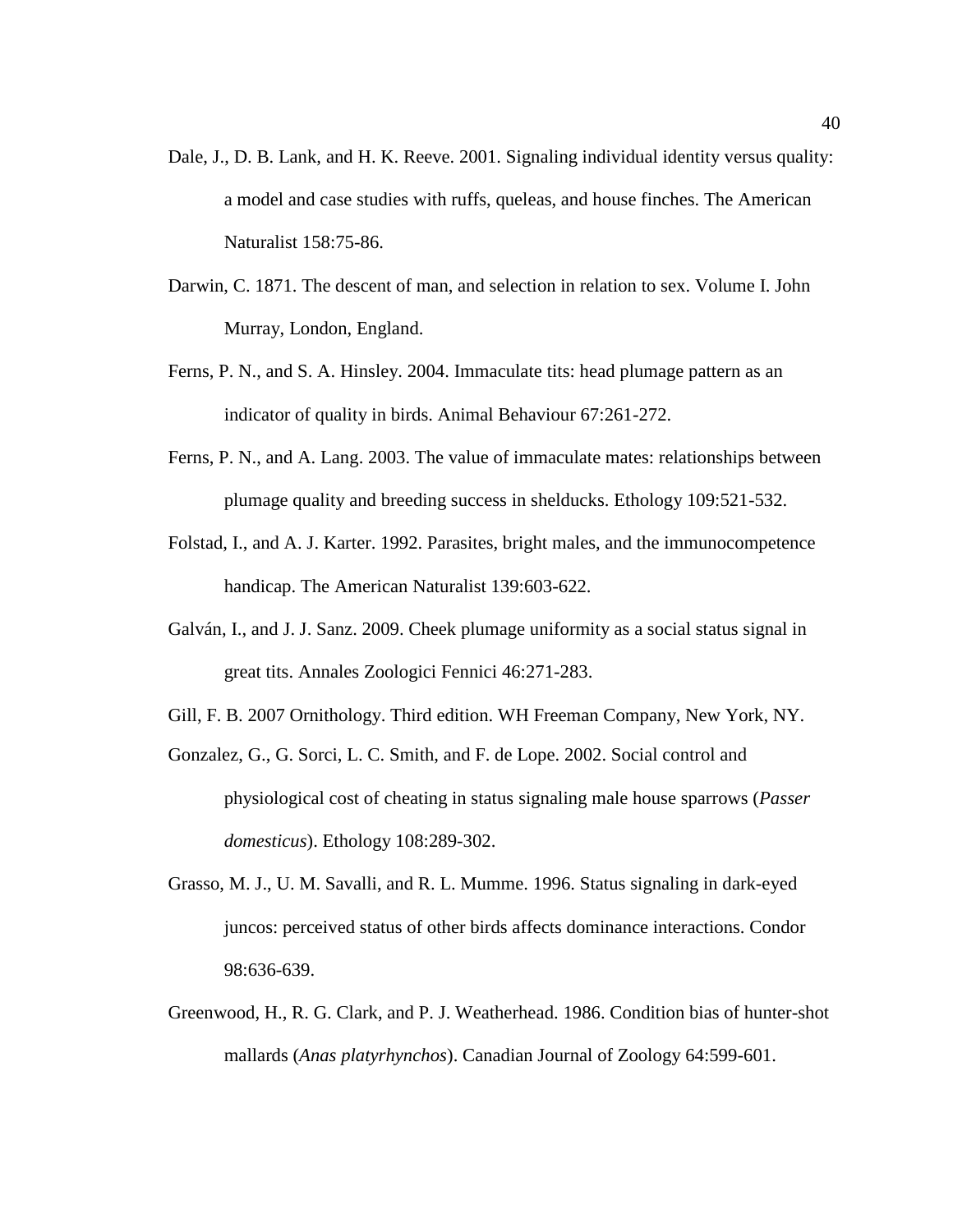- Hamilton, W. D., and M. Zuk. 1982. Heritable true fitness and bright birds: a role for parasites? Science 218:384-387.
- Hanssen, S. A., I. Folstad, and K. E. Erikstad. 2006. White plumage reflects individual quality in female eiders. Animal Behaviour 71:337-343.
- Hill, G. E. 1993. Male mate choice and the evolution of female plumage coloration in the house finch. Evolution 47:1515-1525.
- Hill, G. E. 2002. A red bird in a brown bag: The function and evolution of colorful plumage in the house finch. Oxford University Press, UK.
- Hill, G. E., and K. J. McGraw. 2006. Bird coloration: mechanisms and measurements. Harvard University Press, MA.
- Hõrak, P., I. Ots, H. Vellau, C. Spottiswoode, and A. P. Møller. 2001. Carotenoid-based plumage coloration reflects hemoparasite infection and local survival in breeding great tits. Oecologia 126:166-173.
- Howard, H. 1929. The avifauna of Emeryville shellmound. University of California Publishing Zoology 32:301-394.
- Johnstone, R. A. 1997. Recognition and the evolution of distinctive signatures: when does it pay to reveal identity? Proceedings of the Royal Society B: Biological Sciences 264:1547-1553.
- Jónsson, J. E., and A. D. Afton. 2017. Does organ and muscle plasticity vary by habitat or age in wintering Lesser Snow Geese *Anser caerulescens caerulescens*? Wildfowl 67:19-43.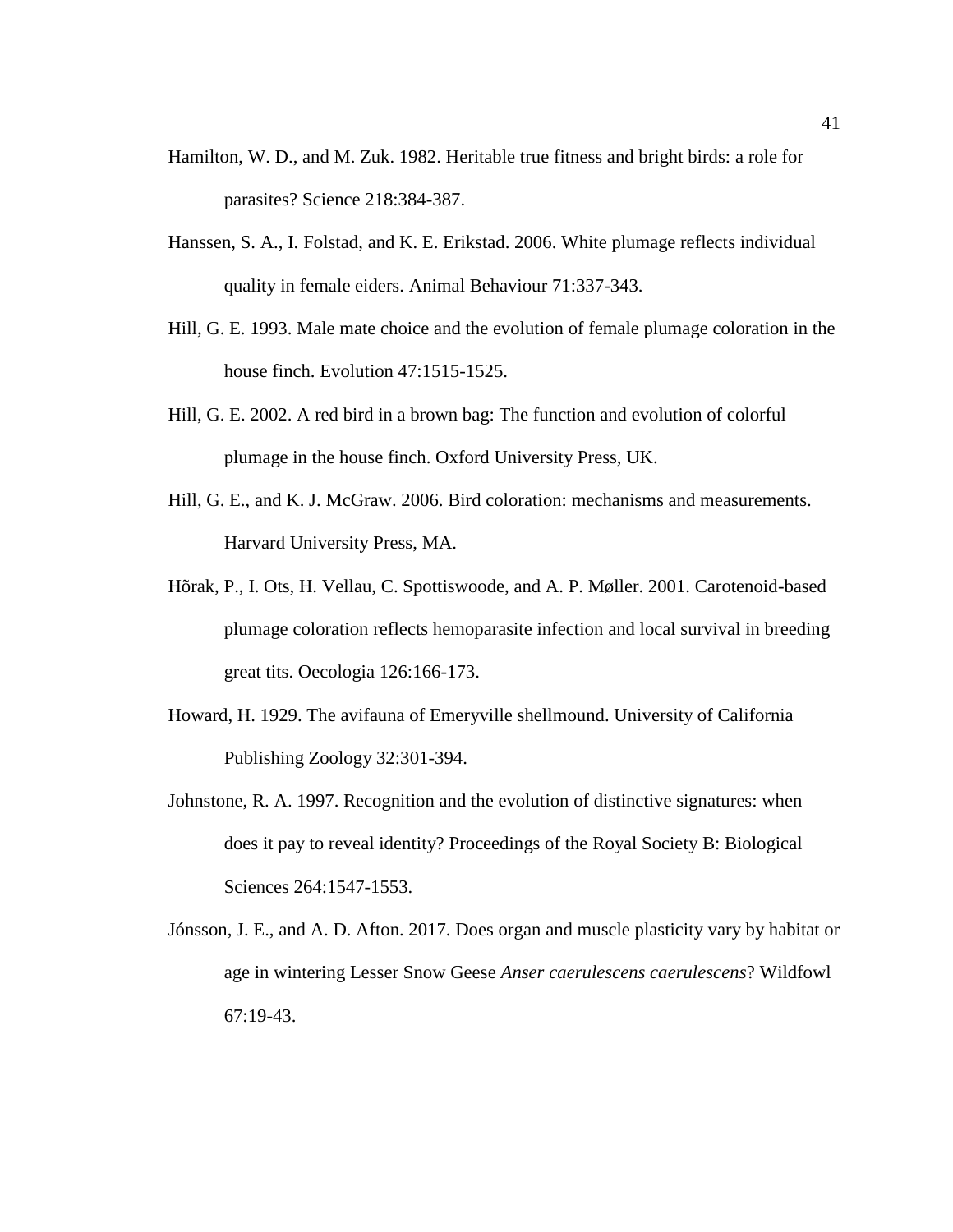- Keyser, A. J., and G. E. Hill. 2000. Structurally based plumage coloration is an honest signal of quality in male blue grosbeaks. Behavioral Ecology 11:202-209.
- Kraaijeveld, K., F. J. L. Kraaijeveld-Smit, and J. Komdeur. 2007. The evolution of mutual ornamentation. Animal Behaviour 74:657-677.Livezey, B. C. 1986. A phylogenetic analysis of recent Anseriform genera using morphological characters. The Auk 103:737-754.
- Lamprecht, J. 1986. Structure and causation of the dominance hierarchy in a flock of barheaded geese (*Anser Indicus*). Behaviour 96:28-48.
- Maney, D. L., A. K. Davis, C. T. Goode, A. Reid, and C. Showalter. 2008. Carotenoidbased plumage coloration predicts leukocyte parameters during the breeding season in northern cardinals (*Cardinalis cardinalis*). Ethology 114:369-380.
- McGraw, K. J., A. M. Stoehr, P. M. Nolan, and G. E. Hill. 2001. Plumage redness predicts breeding onset and reproductive success in the house finch: a validation of Darwin's theory. Journal of Avian Biology 32:90-94.
- McLandress, M. R. 1983. Temporal changes in habitat selection and nest spacing in a colony of Ross' and lesser snow geese. Auk 100:335-343.
- Mennill, D. J., S. M. Doucet, R. Montgomerie, and L. M. Ratcliffe. 2003. Achromatic color variation in black-capped chickadees, *Poecile atricapilla*: black and white signals of sex and rank. Behavioral Ecology and Sociobiology 53:350-357.
- Mineau, P., and F. Cooke. 1979. Territoriality in snow geese or the protection of parenthood--Ryder's and Inglis' hypotheses re-assessed. Wildfowl 30:16-19.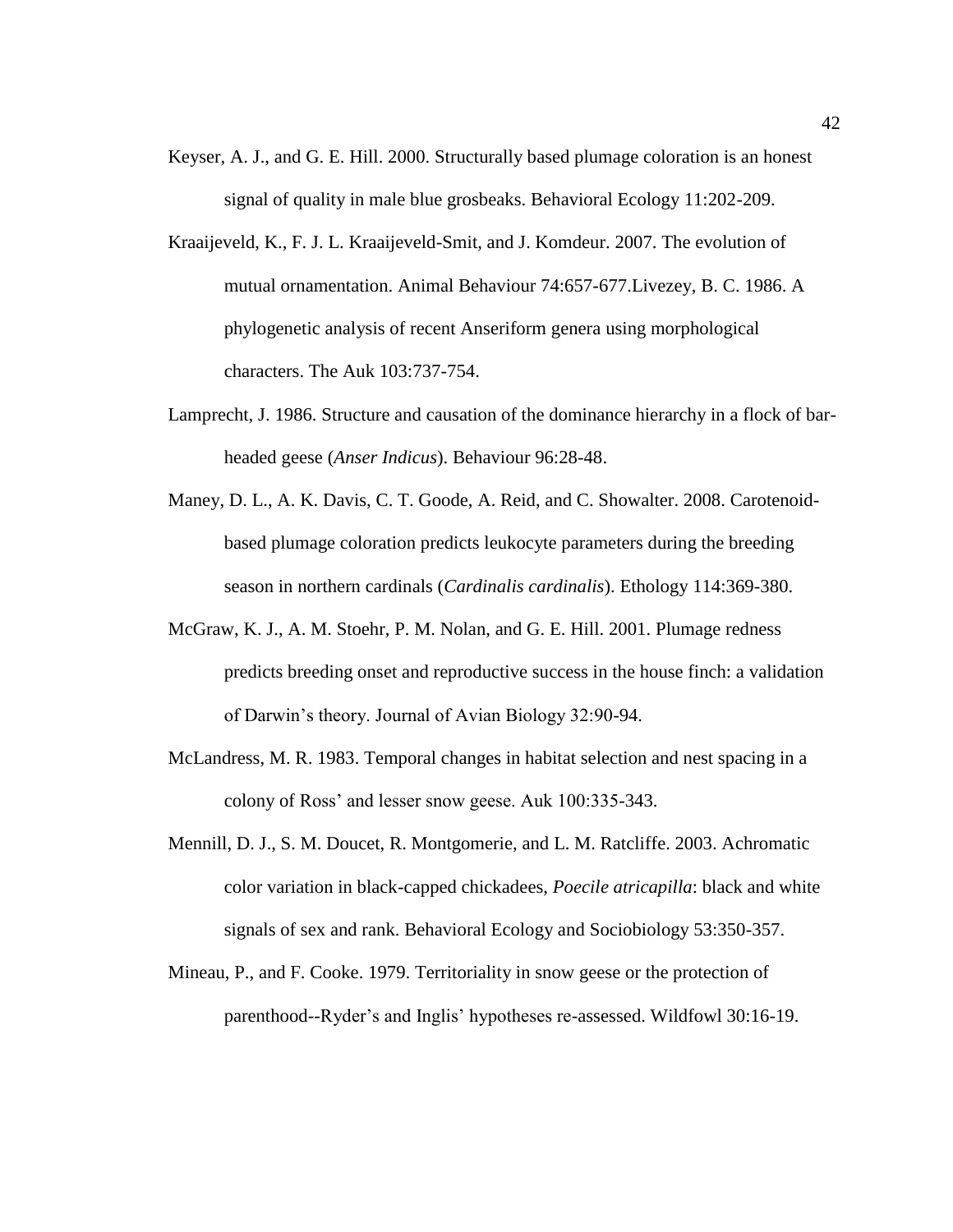- Mini, A. E., and J. M. Black. 2009. Expensive traditions: energy expenditure of Aleutian geese in traditional and recently colonized habitats. Journal of Wildlife Management 73:385-391.
- Mini, A. E., D. C. Bachman, J. Cocke, K. M. Griggs, K. A. Spragens, and J. M. Black. 2013. Recovery of the Aleutian cackling goose *Branta hutchinsii leucopareia*: 10 year review and future prospects. Wildfowl 61:3-29.
- Moore, S. J., C. A. Lill, and G. D. Sanson. 1998. Functional morphology of the gizzard of the domestic goose: design of an artificial gizzard. Journal of Zoology 246:111- 117.
- Mougeot, F., and S. M. Redpath. 2004. Sexual ornamentation relates to immune function in male red grouse *Lagopus lagopus scoticus*. Journal of Avian Biology 35:425- 433.
- Murphy, M. T. 2007. A cautionary tale: cryptic sexual size dimorphism in a socially monogamous passerine. The Auk: Ornithological Advances 124:515-525.
- Olson, S. M. 2015. Pacific flyway data book, 2015. U.S. Department of Interior, Fish and Wildlife Service, Division of Migratory Bird Management, Vancouver, Washington, USA.
- Pärt, T., and A. Qvarnström. 1997. Badge size in collared flycatchers predicts outcome of male competition over territories. Animal Behaviour 54:893-899.
- Paxinos, E. E., H. F. James, S. L. Olson, J. D. Ballou, J. A. Leonard, and R. C. Fleischer. 2002. Prehistoric decline of genetic diversity in the Nene. Science 296:1827- 1827.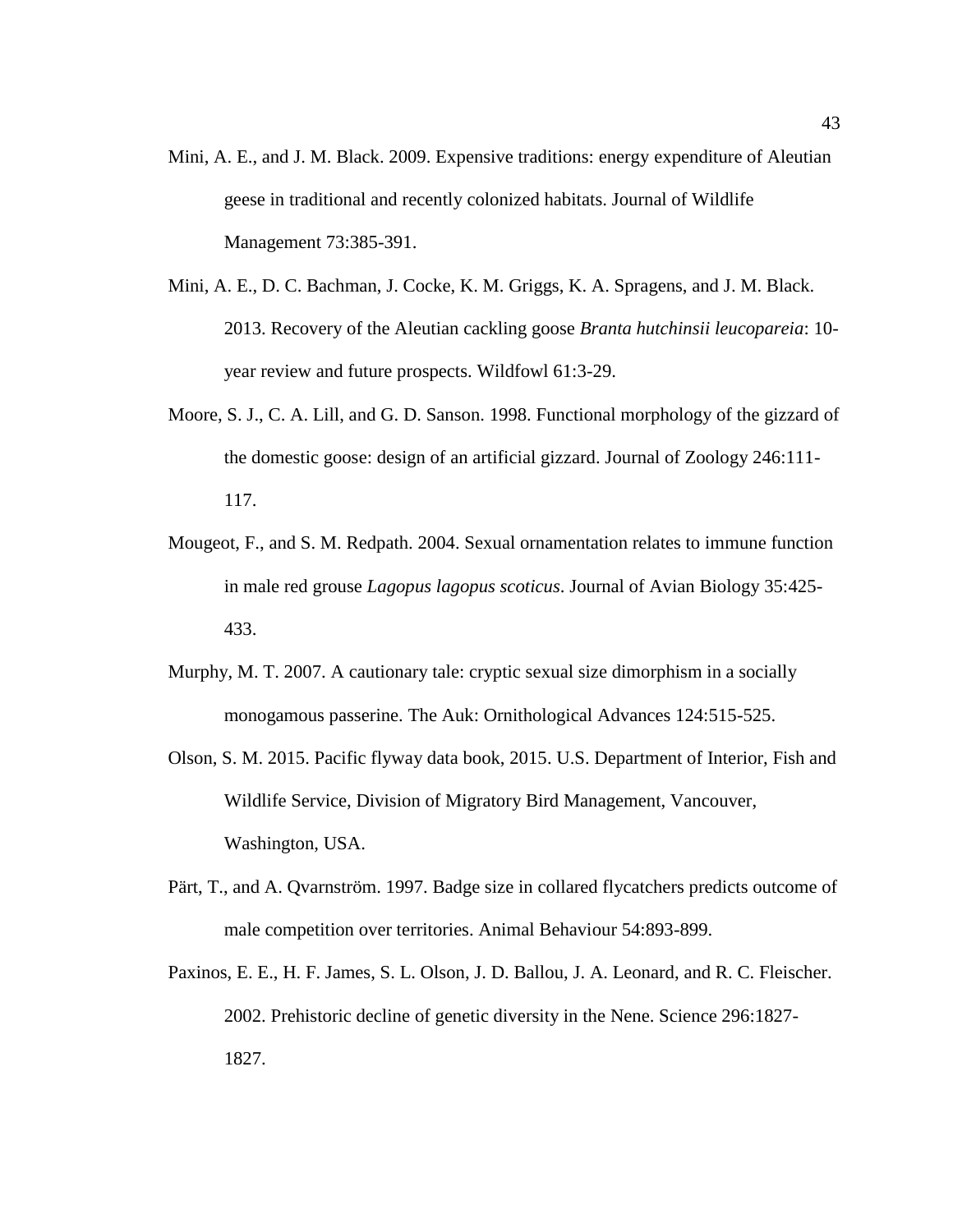- Peters, M., W. M. Prodinger, H. Gümmer, H. Hotzel, P. Möbius, and I. Moser. 2007. Mycobacterium tuberculosis infection in a blue-fronted amazon parrot (*Amazona aestiva aestiva*). Veterinary Microbiology 122:381-383.
- Piersma, T. 1998. Phenotypic flexibility during migration: optimization of organ size contingent on the risks and rewards of fueling and flight? Journal of Avian Biology 29:511-520.
- Poisbleau, M., D. Desmonts, and H. Fritz. 2008. Dominance relationships in dark-bellied brent geese *Branta bernicla bernicla* at spring staging areas. Ardea 96:135-139.
- Pyle, P. 2008. Identification guide to North American birds part II. Slate Creek Press, Point Reyes Station, CA.
- Raveling, D. G. 1969. Preflight and flight behavior of Canada geese. The Auk 671-681.
- Raveling, D. G. 1970. Dominance relationships and agonistic behavior of Canada geese in winter. Behaviour 37:291-318.
- Rohwer, S. 1977. Status signaling in Harris sparrows: some experiments in deception. Behaviour 61:107-129.
- Ruiz-De-Castañeda, R., E. H. Burtt, S. González-Braojos, and J. Moreno. 2012. Bacterial degradability of an intrafeather unmelanized ornament: a role for feather-degrading bacteria in sexual selection? Biological Journal of the Linnean Society 105:409-419.
- Sanders, T. A., and R. E. Trost. 2013. Use of capture–recapture models with mark‐resight data to estimate abundance of Aleutian cackling geese. The Journal of Wildlife Management 77:1459-1471.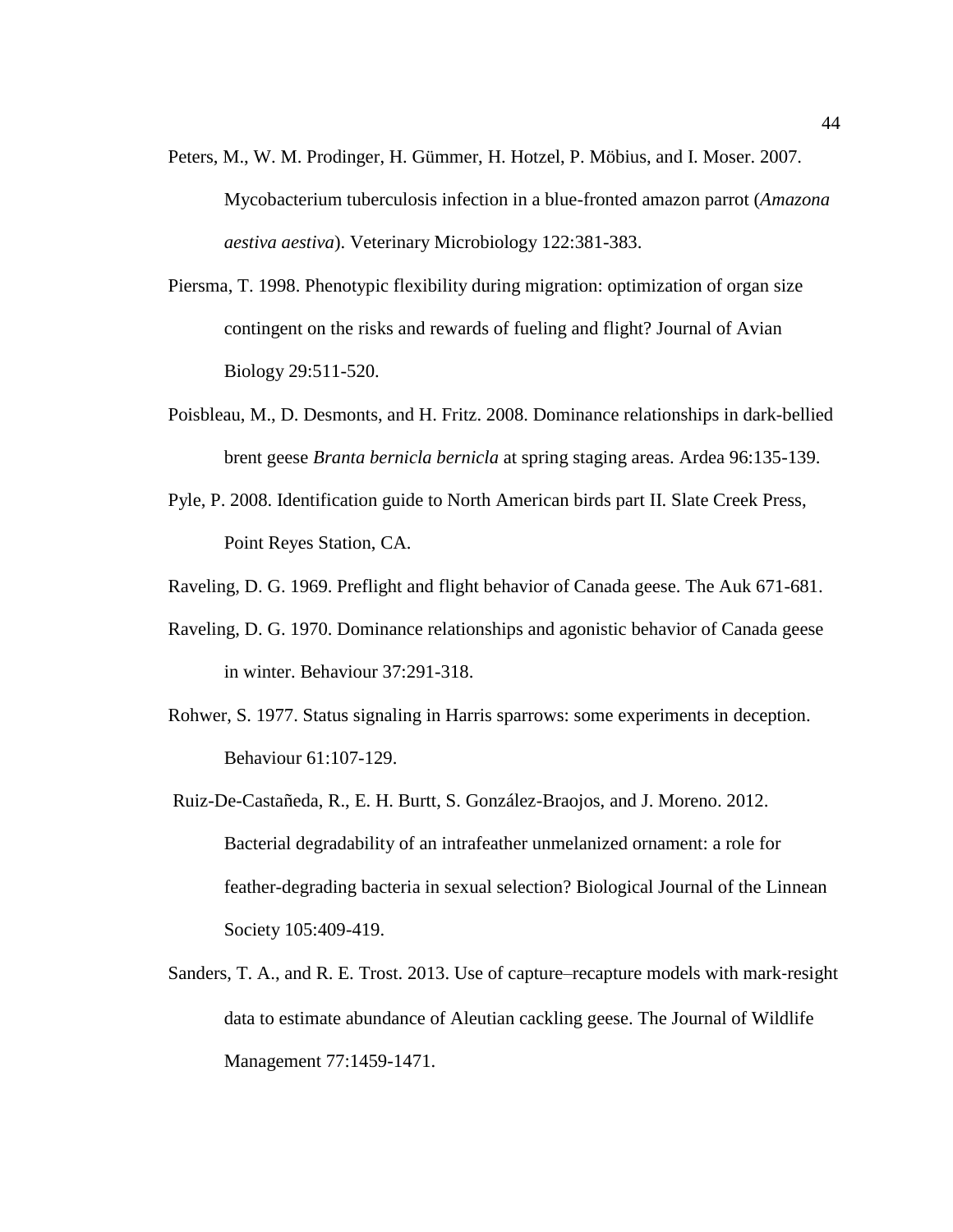- Savalli, U. M. 1995. The evolution of bird coloration and plumage elaboration. Pages 141-190 in D. M. Power, editor. Current Ornithology. Current Ornithology, Springer US, Boston, MA.
- Schneider, C. A., W. S. Rasband, and K. W. Eliceiri. 2012. NIH Image to ImageJ: 25 years of image analysis. Nature Methods. Comments and Opinion. <https://www.nature.com/articles/nmeth.2089>. Accessed 29 Aug 2017.
- Shields, G. F., and A. C. Wilson. 1987. Subspecies of the Canada goose (*Branta canadensis*) have distinct mitochondrial DNA. Evolution 41:662-666.
- Soulsbury, C. D., M. Kervinen, and C. Lebigre. 2016. Curse of the black spot: spotting negatively correlates with fitness in black grouse *Lyrurus tetrix*. Behavioral Ecology 27:1362-1369.Thomas, G. J., M. Owen, and P. Richards. 1977. Grit in waterfowl at the Ouse Washes, England. Wildfowl 28:136-138.
- Trivers, R. 1972. Parental investment and sexual selection. Pages 136–179 in B. Campbell, editor. Sexual Selection and the Descent of Man. Aldine, Chicago.
- Williamson, S. A., S. K. C. Jones, and A. J. Munn. 2014. Is gastrointestinal plasticity in king quail (*Coturnix chinensis*) elicited by diet-fibre or diet-energy dilution? Journal of Experimental Biology 217:1839-1842.
- Woolfenden, G. E. 1961. Postcranialosteology of the waterfowl. Florida State Museum Bulletin 6:1-129.
- Yang, C., J. Wang, Y. Fang, and Y. H. Sun. 2013. Is sexual ornamentation an honest signal of male quality in the Chinese grouse (*Tetrastes sewerzowi*)? K. McGraw, editor. PLoS ONE 8:e82972.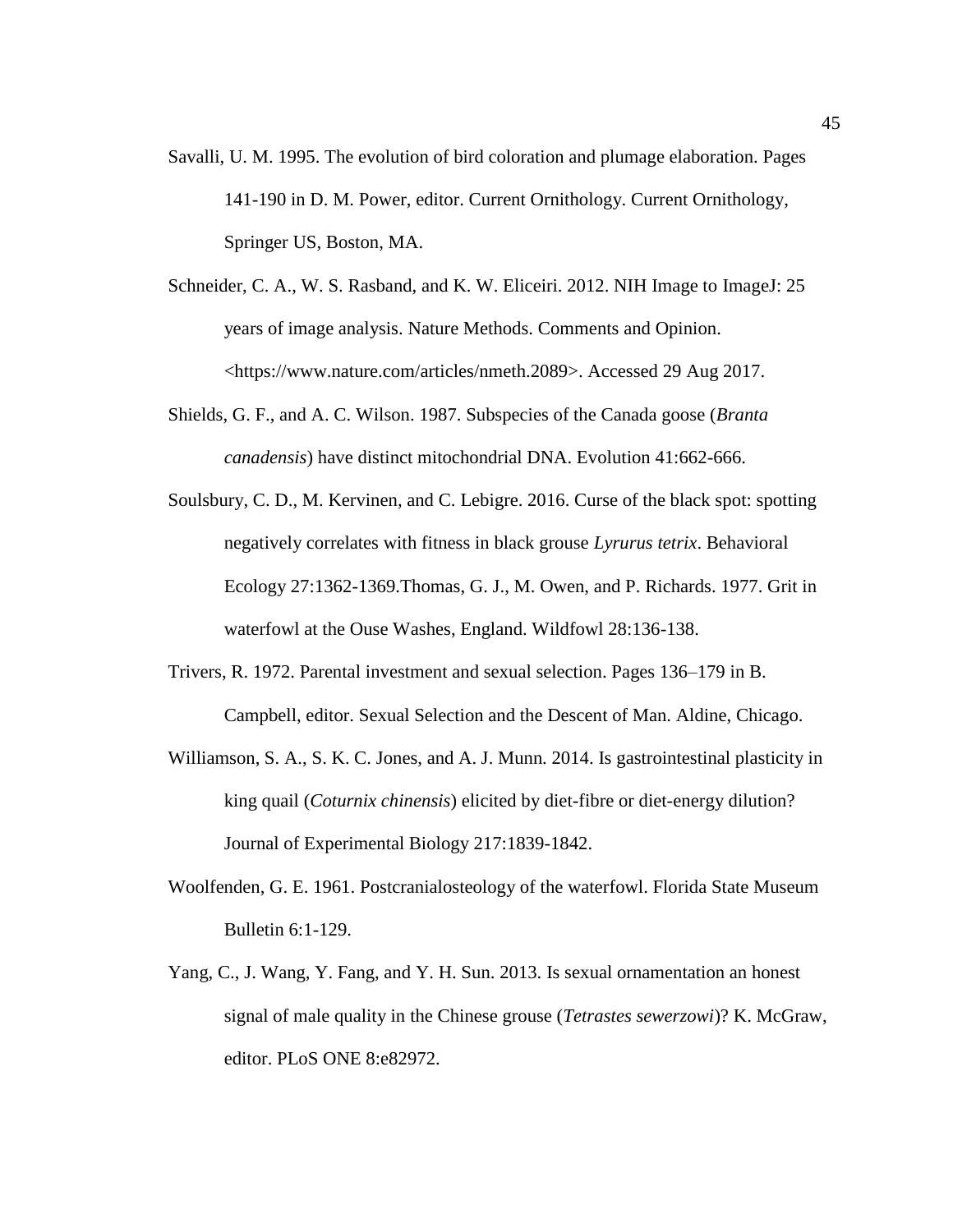Zahavi, A. 1977. The cost of honesty. Journal of Theoretical Biology 67:603-605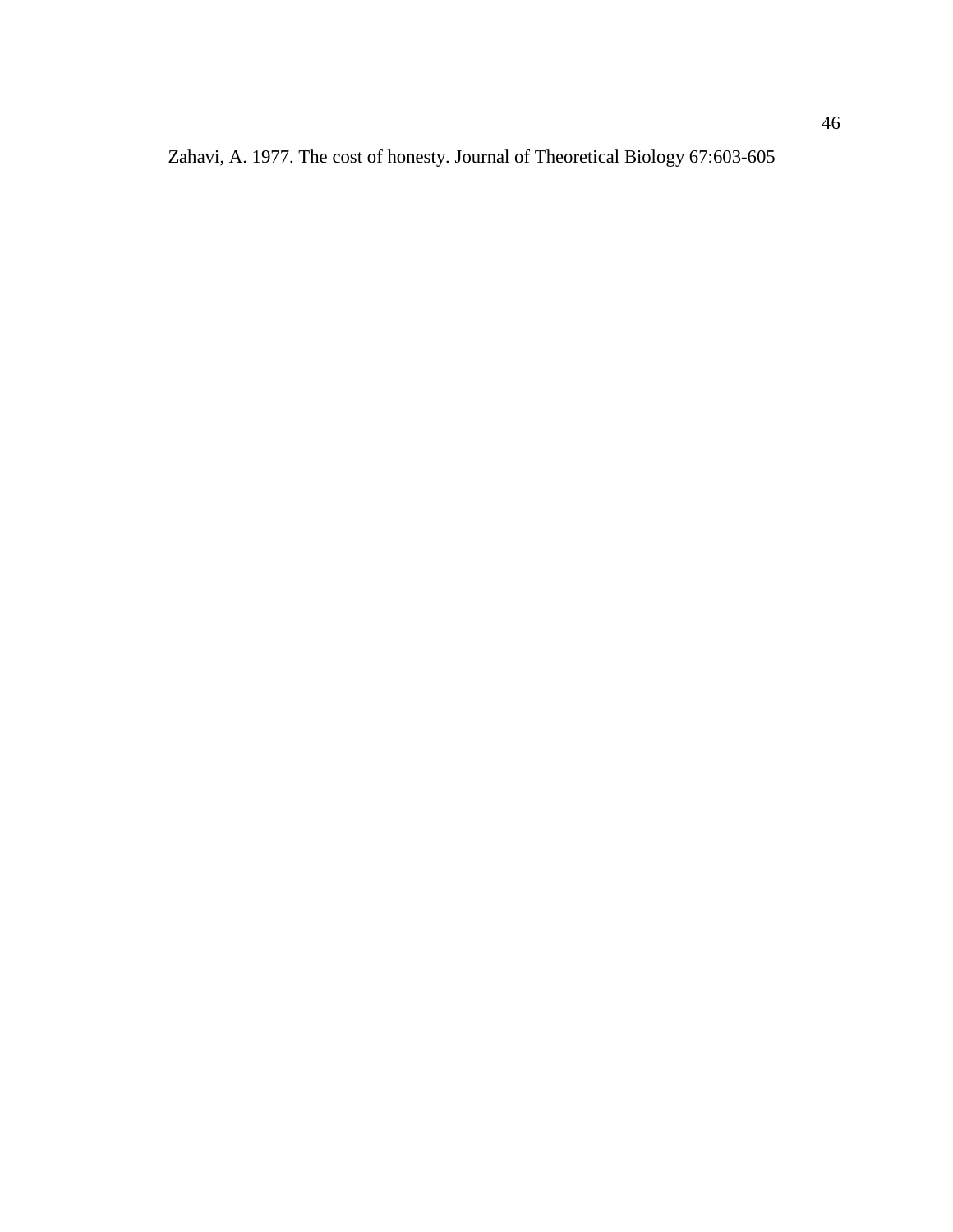## APPENDIX

<span id="page-54-0"></span>Appendix: Regression summary of cheek patch area (A), neck-ring area (B), smoothness (C-E), and wing spur size (F) against organ masses and plumage color for Aleutian cackling geese (n=80) collected in Humboldt County, CA during November-December 2016 and February-March 2017.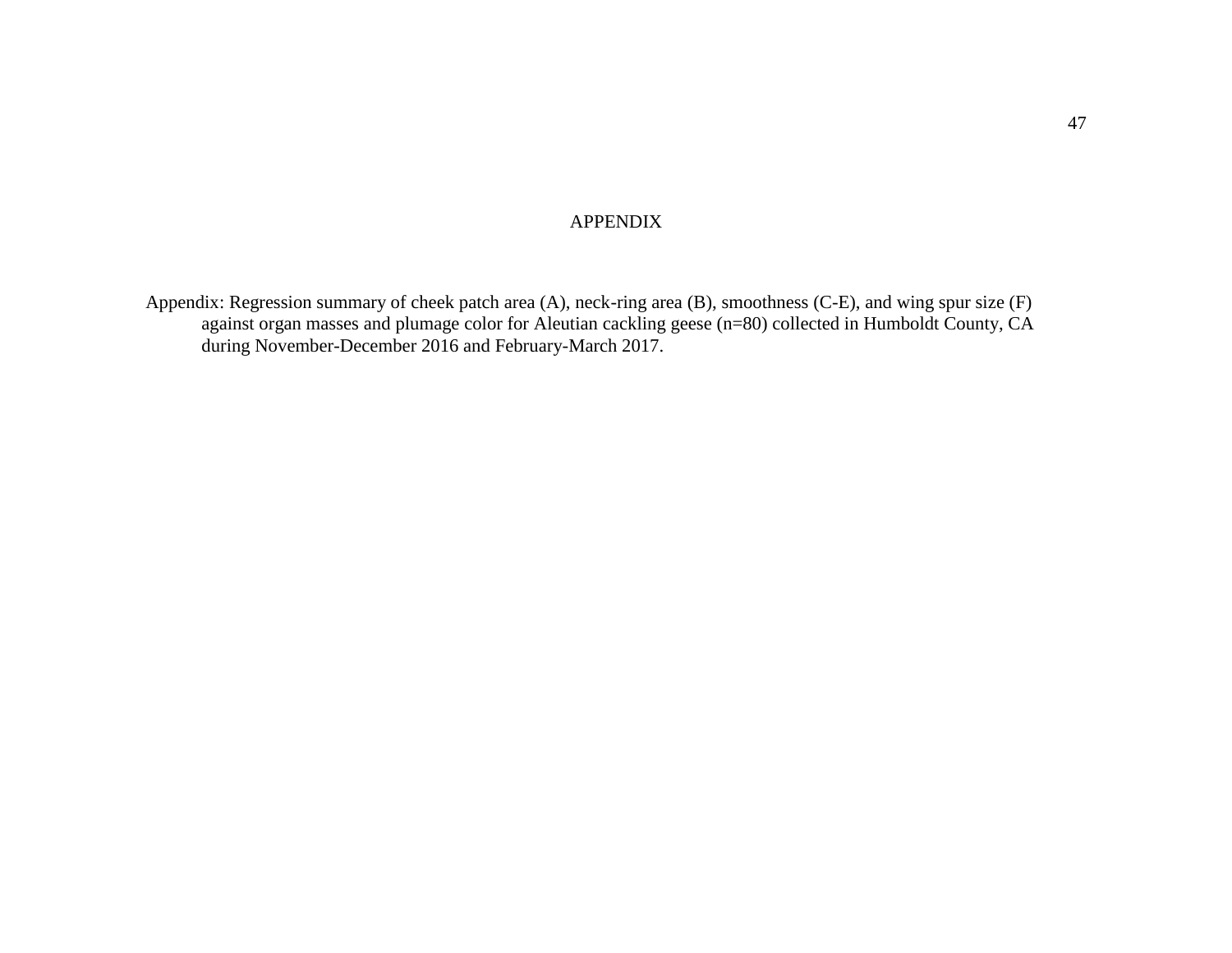|                              |                  |                  |                      |                       | Average Cheek Patch Area |                  |                        |                        |
|------------------------------|------------------|------------------|----------------------|-----------------------|--------------------------|------------------|------------------------|------------------------|
| Adjusted Heart Mass (g)      | 5.521<br>(9.985) |                  |                      |                       |                          |                  |                        |                        |
| Adjusted Liver Mass (g)      |                  | 3.522<br>(2.251) |                      |                       |                          |                  |                        |                        |
| Adjusted Gizzard Mass (g)    |                  |                  | 3.138*<br>$(-1.637)$ |                       |                          |                  |                        |                        |
| Adjusted Spleen Mass (g)     |                  |                  |                      | $-12.471$<br>(72.120) |                          |                  |                        |                        |
| Adjusted Gizzard Fat (g)     |                  |                  |                      |                       | $-3.801*$<br>$-2.275$    |                  |                        |                        |
| Adjusted Heart Fat (mm)      |                  |                  |                      |                       |                          | 0.353<br>(2.823) |                        |                        |
| <b>Red Neck Saturation</b>   |                  |                  |                      |                       |                          |                  | $-22.964$<br>(163.759) |                        |
| <b>Black Neck Saturation</b> |                  |                  |                      |                       |                          |                  |                        | $-62.069$<br>(177.151) |
| Constant                     | 892.551***       | 824.855***       | 1,249.609***         | 987.338*              | 1,013.237***             | 972.572***       | 985.912***             | 993.827***             |
|                              | $(-157.802)$     | $(-100.119)$     | $(-142.016)$         | (49.619)              | (26.405)                 | (56.363)         | (50.261)               | (44.898)               |
| Observations                 | 80               | 80               | 80                   | 80                    | 80                       | 80               | 80                     | 80                     |
| R <sub>2</sub>               | 0.004            | 0.030            | 0.045                | 0.0004                | 0.035                    | 0.0002           | 0.0003                 | 0.002                  |
| Adj R2                       | $-0.009$         | 0.018            | 0.033                | $-0.012$              | 0.022                    | $-0.013$         | $-0.013$               | $-0.011$               |
| Residual Std. Error          |                  |                  |                      |                       |                          |                  |                        |                        |
| $(df=78)$                    | 153.131          | 1151.077         | 149.940              | 153.401               | 150.758                  | 153.415          | 153.411                | 153.310                |
| F Statistic $(df=1;78)$      | 0.306            | 2.449            | $3.674*$             | 0.03                  | 2.790*                   | 0.016            | 0.020                  | 0.123                  |
| Note:                        |                  |                  |                      |                       |                          | $p<0.1*$ ;       | $p<0.05**;$            | $p<0.01***$            |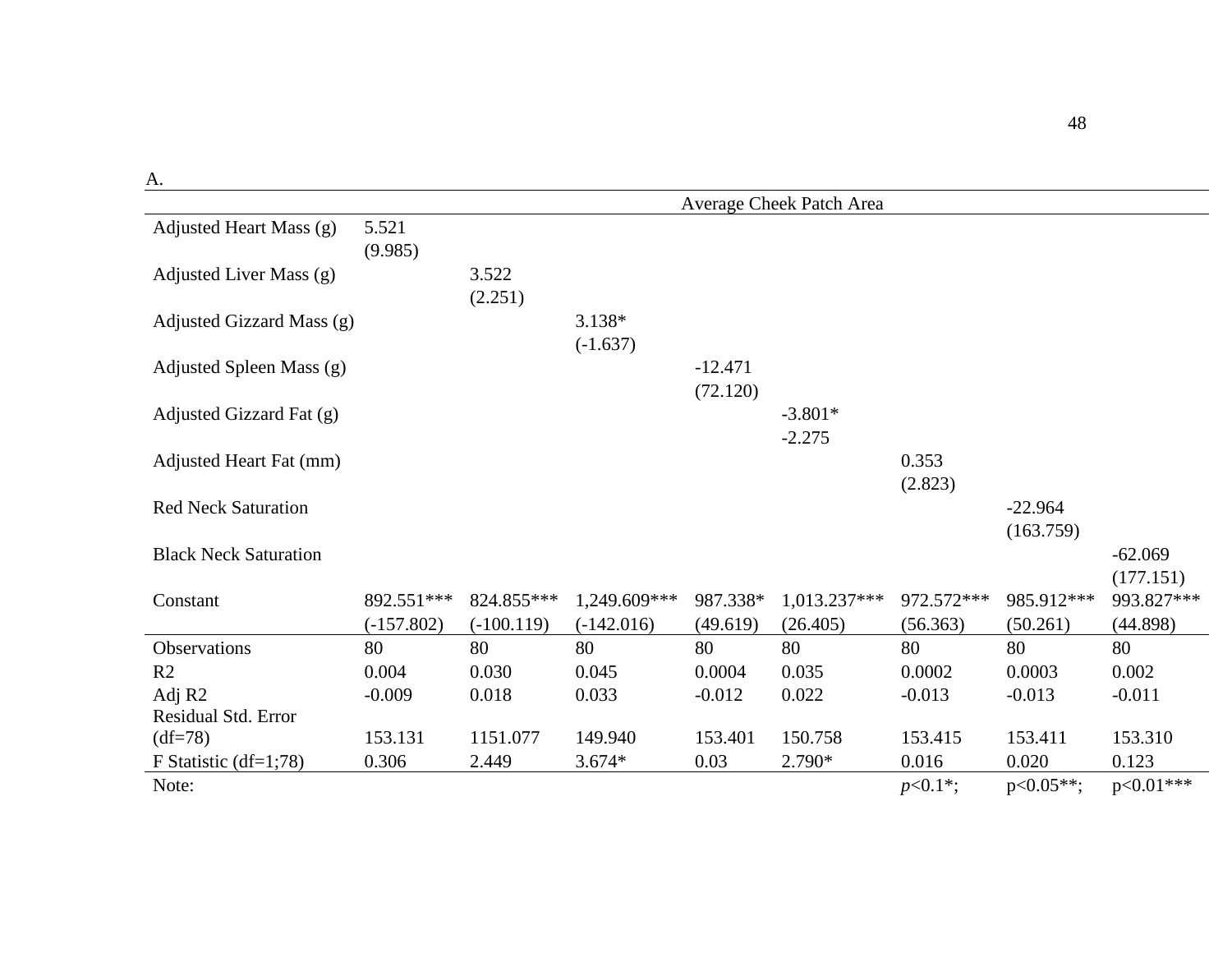| ÷<br>. . |   |
|----------|---|
| ×        |   |
| ۰.<br>٧  | × |

|                              |           |           |            |            | Neck-ring Area |            |              |             |
|------------------------------|-----------|-----------|------------|------------|----------------|------------|--------------|-------------|
| Adjusted Heart Mass (g)      | $-1.049$  |           |            |            |                |            |              |             |
|                              | (15.696)  |           |            |            |                |            |              |             |
| Adjusted Liver Mass (g)      |           | $6.765*$  |            |            |                |            |              |             |
|                              |           | (3.503)   |            |            |                |            |              |             |
| Adjusted Gizzard Mass (g)    |           |           | $-4.454*$  |            |                |            |              |             |
|                              |           |           | (2.579)    |            |                |            |              |             |
| Adjusted Spleen Mass (g)     |           |           |            | $-84.199$  |                |            |              |             |
|                              |           |           |            | (112.772)  |                |            |              |             |
| Adjusted Gizzard Fat (g)     |           |           |            |            | $-1.595$       |            |              |             |
|                              |           |           |            |            | $(-3.629)$     |            |              |             |
| Adjusted Heart Fat (mm)      |           |           |            |            |                | 5.178      |              |             |
|                              |           |           |            |            |                | (4.390)    |              |             |
| <b>Red Neck Saturation</b>   |           |           |            |            |                |            | 610.198**    |             |
|                              |           |           |            |            |                |            | (247.497)    |             |
| <b>Black Neck Saturation</b> |           |           |            |            |                |            |              | 584.771**   |
|                              |           |           |            |            |                |            |              | (270.162)   |
| Constant                     | 600.083** | 286.957*  | 967.302*** | 637.960*** | 597.853***     | 485.107*** | 407.560***   | 446.619***  |
|                              | (248.059) | (155.845) | (223.765)  | (77.587)   | (42.110)       | (87.663)   | (75.963)     | (68.471)    |
| Observations                 | 80        | 80        | 80         | 80         | 80             | 80         | 80           | 80          |
| R <sub>2</sub>               | 0.0001    | 0.046     | 0.037      | 0.007      | 0.002          | 0.018      | 0.072        | 0.057       |
| Adj R <sub>2</sub>           | $-0.013$  | 0.033     | 0.024      | $-0.006$   | $-0.010$       | 0.005      | 0.06         | 0.045       |
| Residual Std. Error          |           |           |            |            |                |            |              |             |
| $(df=78)$                    | 240.716   | 235.167   | 236.250    | 239.868    | 240.426        | 238.605    | 231.858      | 233.804     |
| F Statistic $(df=1;78)$      | 0.004     | $3.729*$  | 2.982*     | 0.557      | 0.193          | 1.391      | 6.079        | 4.685       |
| Note:                        |           |           |            |            |                | $p<0.1*;$  | $p<0.05**$ ; | $p<0.01***$ |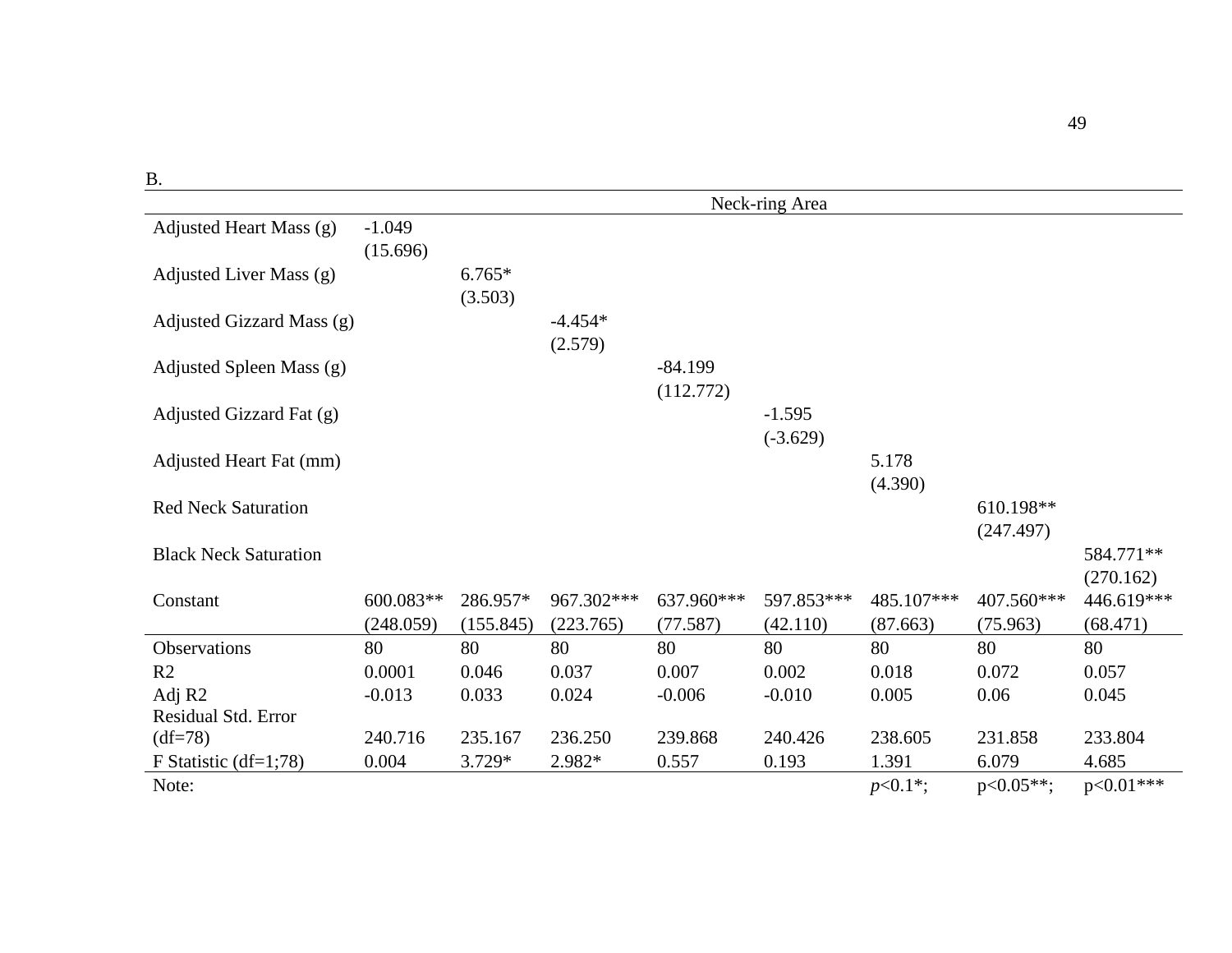| 197<br>ĉ |  |
|----------|--|
| C,<br>۰. |  |
| $\sim$   |  |

|                              | <b>Average Cheek Patch Smoothness</b> |                       |                       |                       |                          |                        |                        |                        |
|------------------------------|---------------------------------------|-----------------------|-----------------------|-----------------------|--------------------------|------------------------|------------------------|------------------------|
| Adjusted Heart Mass (g)      | $-0.002$                              |                       |                       |                       |                          |                        |                        |                        |
| Adjusted Liver Mass (g)      | (0.002)                               | $-0.0001$             |                       |                       |                          |                        |                        |                        |
| Adjusted Gizzard Mass (g)    |                                       | (0.0005)              | $-0.0003$             |                       |                          |                        |                        |                        |
|                              |                                       |                       | (0.0003)              |                       |                          |                        |                        |                        |
| Adjusted Spleen Mass (g)     |                                       |                       |                       | 0.020<br>(0.014)      |                          |                        |                        |                        |
| Adjusted Gizzard Fat (g)     |                                       |                       |                       |                       | $-0.001$<br>$"(-0.0005)$ |                        |                        |                        |
| Adjusted Heart Fat (mm)      |                                       |                       |                       |                       |                          | $-0.0005$              |                        |                        |
| <b>Red Neck Saturation</b>   |                                       |                       |                       |                       |                          | (0.001)                | 0.041                  |                        |
|                              |                                       |                       |                       |                       |                          |                        | (0.032)                |                        |
| <b>Black Neck Saturation</b> |                                       |                       |                       |                       |                          |                        |                        | 0.048<br>(0.035)       |
| Constant                     | $0.807***$<br>(0.031)                 | $0.785***$<br>(0.020) | $0.809***$<br>(0.029) | $0.766***$<br>(0.010) | $0.785***$<br>(0.005)    | 972.572***<br>(56.363) | 985.912***<br>(50.261) | 993.827***<br>(44.898) |
| Observations                 | 80                                    | 80                    | 80                    | 80                    | 80                       | 80                     | 80                     | 80                     |
| R2                           | 0.010                                 | 0.001                 | 0.014                 | 0.025                 | 0.025                    | 0.009                  | 0.020                  | 0.024                  |
| Adj R <sub>2</sub>           | $-0.003$                              | $-0.012$              | 0.001                 | 0.012                 | 0.013                    | $-0.003$               | 0.008                  | 0.011                  |
| Residual Std. Error          |                                       |                       |                       |                       |                          |                        |                        |                        |
| $(df=78)$                    | 0.031                                 | 0.031                 | 0.030                 | 0.030                 | 0.030                    | 0.031                  | 0.030                  | 0.030                  |
| F Statistic $(df=1;78)$      | 0.782                                 | 0.071                 | 1.071                 | 1.973                 | 2.011                    | 0.730                  | 1.623                  | 1.915                  |
| Note:                        |                                       |                       |                       |                       |                          | $p<0.1*$ ;             | $p<0.05**$             | $p<0.01***$            |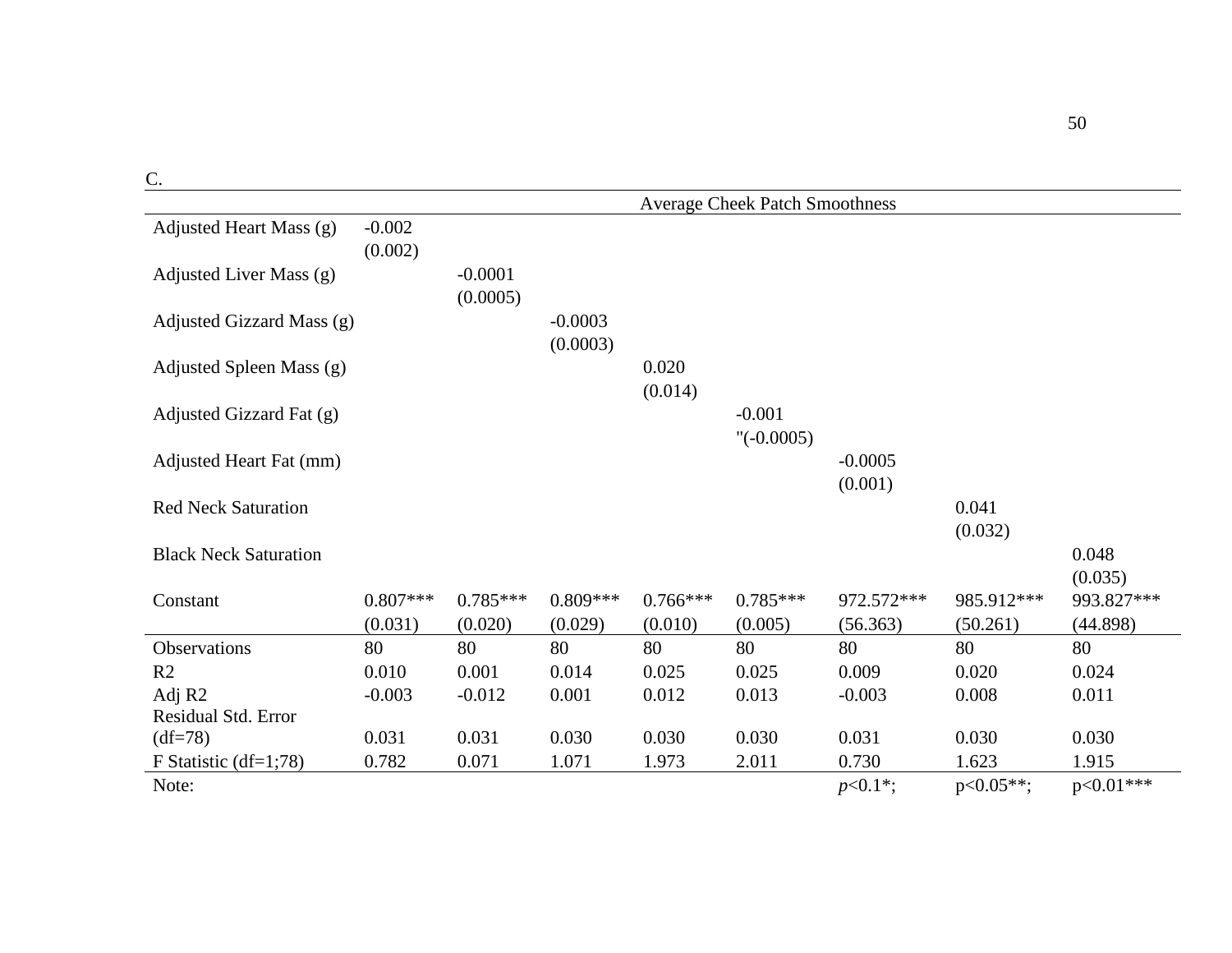|                              | Smoothness (Top Portion of Neck-ring) |                  |                   |                  |                  |                      |                     |                     |
|------------------------------|---------------------------------------|------------------|-------------------|------------------|------------------|----------------------|---------------------|---------------------|
| Adjusted Heart Mass (g)      | 0.003<br>(0.003)                      |                  |                   |                  |                  |                      |                     |                     |
| Adjusted Liver Mass (g)      |                                       | 0.001<br>(0.001) |                   |                  |                  |                      |                     |                     |
| Adjusted Gizzard Mass (g)    |                                       |                  | 0.0002<br>(0.001) |                  |                  |                      |                     |                     |
| Adjusted Spleen Mass (g)     |                                       |                  |                   | 0.030<br>(0.024) |                  |                      |                     |                     |
| Adjusted Gizzard Fat (g)     |                                       |                  |                   |                  | 0.001<br>(0.001) |                      |                     |                     |
| Adjusted Heart Fat (mm)      |                                       |                  |                   |                  |                  | $-0.0005$<br>(0.001) |                     |                     |
| <b>Red Neck Saturation</b>   |                                       |                  |                   |                  |                  |                      | $-0.059$<br>(0.054) |                     |
| <b>Black Neck Saturation</b> |                                       |                  |                   |                  |                  |                      |                     | $-0.067$<br>(0.058) |
| Constant                     | $0.135**$                             | $0.150***$       | $0.162***$        | $0.163***$       | $0.175***$       | $0.192***$           | $0.200***$          | $0.199***$          |
|                              | (0.052)                               | (0.033)          | (0.048)           | (0.016)          | (0.009)          | (0.019)              | (0.017)             | (0.015)             |
| Observations                 | 80                                    | 80               | 80                | 80               | 80               | 80                   | 80                  | 80                  |
| R <sub>2</sub>               | 0.011                                 | 0.013            | 0.003             | 0.021            | 0.019            | 0.003                | 0.015               | 0.017               |
| Adj R2                       | $-0.002$                              | 0.0001           | $-0.010$          | 0.008            | 0.007            | $-0.01$              | 0.003               | 0.004               |
| Residual Std. Error          |                                       |                  |                   |                  |                  |                      |                     |                     |
| $(df=78)$                    | 0.051                                 | 0.050            | 0.051             | 0.050            | 0.050            | 0.051                | 0.050               | 0.050               |
| F Statistic $(df=1;78)$      | 0.845                                 | 1.005            | 0.201             | 1.65             | 1.549            | 0.248                | 1.205               | 1.333               |
| Note:                        |                                       |                  |                   |                  |                  | $p<0.1*$ ;           | $p<0.05**;$         | $p<0.01***$         |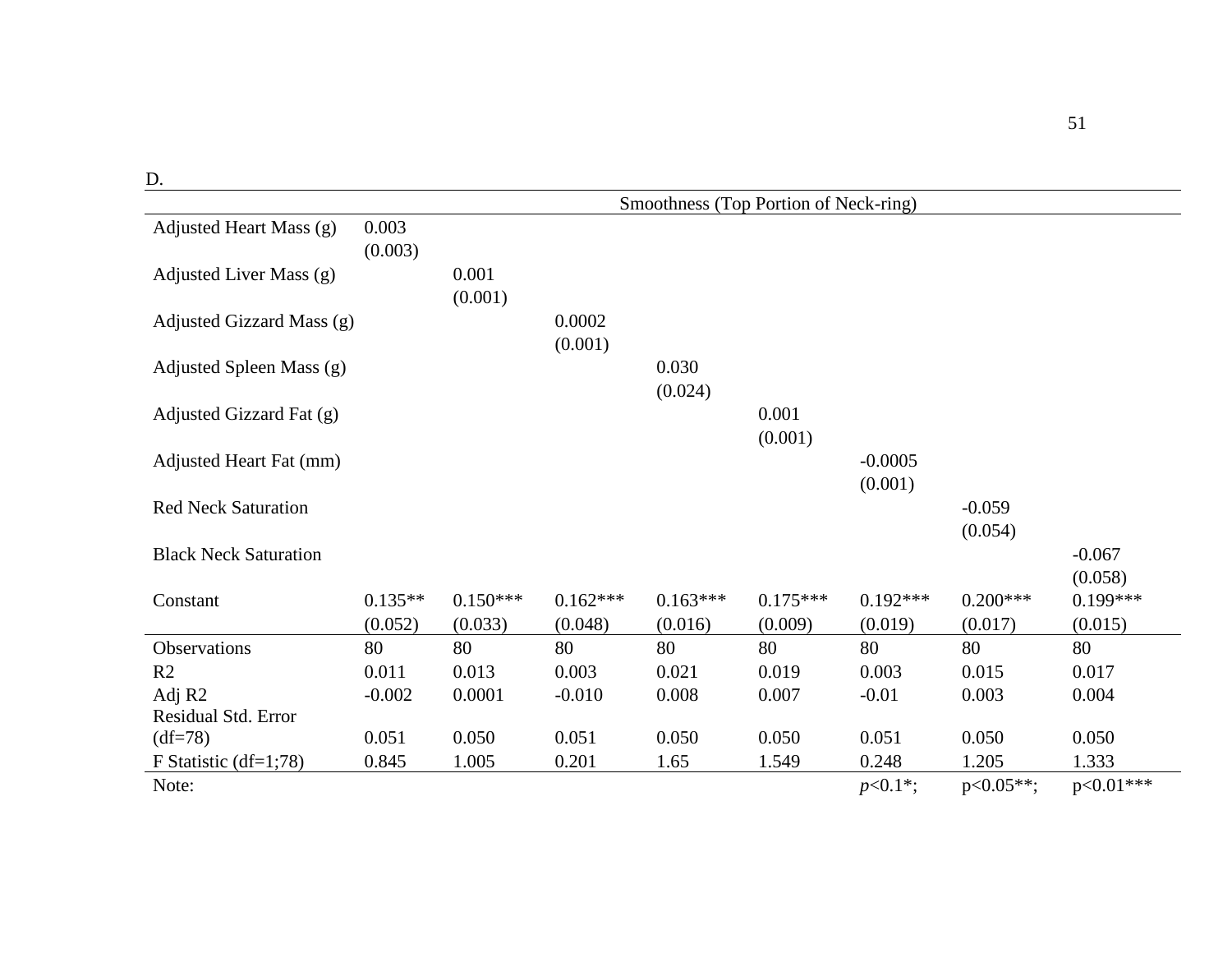|                              | Smoothness (Bottom Portion of Neck-ring) |                      |                      |                     |                  |                   |                      |                      |
|------------------------------|------------------------------------------|----------------------|----------------------|---------------------|------------------|-------------------|----------------------|----------------------|
| Adjusted Heart Mass (g)      | 0.003<br>(0.003)                         |                      |                      |                     |                  |                   |                      |                      |
| Adjusted Liver Mass (g)      |                                          | $-0.0004$<br>(0.001) |                      |                     |                  |                   |                      |                      |
| Adjusted Gizzard Mass (g)    |                                          |                      | $0.001**$<br>(0.001) |                     |                  |                   |                      |                      |
| Adjusted Spleen Mass (g)     |                                          |                      |                      | $-0.008$<br>(0.024) |                  |                   |                      |                      |
| Adjusted Gizzard Fat (g)     |                                          |                      |                      |                     | 0.001<br>(0.001) |                   |                      |                      |
| Adjusted Heart Fat (mm)      |                                          |                      |                      |                     |                  | 0.0003<br>(0.001) |                      |                      |
| <b>Red Neck Saturation</b>   |                                          |                      |                      |                     |                  |                   | $-0.104*$<br>(0.052) |                      |
| <b>Black Neck Saturation</b> |                                          |                      |                      |                     |                  |                   |                      | $-0.111*$<br>(0.056) |
| Constant                     | $0.141***$                               | $0.200***$           | $0.067***$           | $0.188***$          | $0.178***$       | $0.176***$        | $0.213***$           | $0.209***$           |
|                              | (0.051)                                  | (0.033)              | (0.046)              | (0.016)             | (0.009)          | (0.018)           | (0.016)              | (0.014)              |
| Observations                 | 80                                       | 80                   | 80                   | 80                  | 80               | 80                | 80                   | 80                   |
| R <sub>2</sub>               | 0.009                                    | 0.004                | 0.077                | 0.001               | 0.007            | 0.002             | 0.048                | 0.047                |
| Adj R2                       | $-0.004$                                 | $-0.009$             | 0.066                | $-0.011$            | $-0.006$         | $-0.011$          | 0.036                | 0.035                |
| <b>Residual Std. Error</b>   |                                          |                      |                      |                     |                  |                   |                      |                      |
| $(df=78)$                    | 0.050                                    | 0.050                | 0.048                | 0.050               | 0.050            | 0.05              | 0.049                | 0.049                |
| F Statistic $(df=1;78)$      | 0.676                                    | 0.290                | 6.538                | 0.104               | 0.512            | 0.130             | $3.953*$             | 3.879*               |
| Note:                        |                                          |                      |                      |                     |                  | $p<0.1*;$         | $p<0.05**$           | $p<0.01***$          |